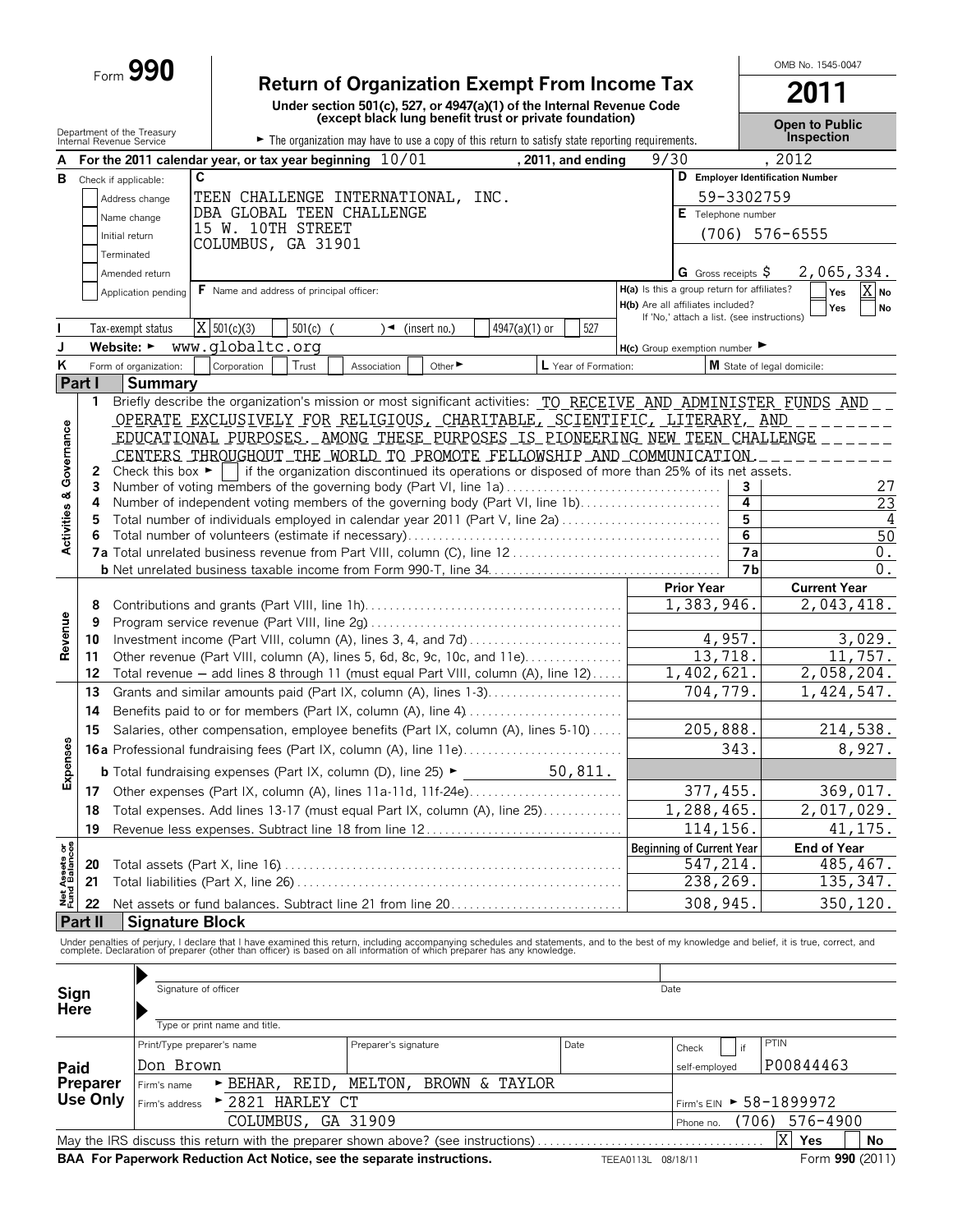| Form 990 (2011)                                                  | TEEN CHALLENGE INTERNATIONAL, INC.                                                                                                                                                                                               | 59-3302759    | Page 2          |
|------------------------------------------------------------------|----------------------------------------------------------------------------------------------------------------------------------------------------------------------------------------------------------------------------------|---------------|-----------------|
| <b>Part III</b>                                                  | <b>Statement of Program Service Accomplishments</b>                                                                                                                                                                              |               |                 |
|                                                                  |                                                                                                                                                                                                                                  |               | $\overline{X}$  |
| 1 Briefly describe the organization's mission:<br>See Schedule 0 |                                                                                                                                                                                                                                  |               |                 |
|                                                                  |                                                                                                                                                                                                                                  |               |                 |
|                                                                  |                                                                                                                                                                                                                                  |               |                 |
|                                                                  |                                                                                                                                                                                                                                  |               |                 |
|                                                                  | 2 Did the organization undertake any significant program services during the year which were not listed on the prior                                                                                                             |               |                 |
|                                                                  |                                                                                                                                                                                                                                  | Yes           | IX<br>No        |
| If 'Yes,' describe these new services on Schedule O.<br>3        | Did the organization cease conducting, or make significant changes in how it conducts, any program services?                                                                                                                     | Yes           | ΙX              |
| If 'Yes,' describe these changes on Schedule O.                  |                                                                                                                                                                                                                                  |               | No              |
| 4                                                                | Describe the organization's program service accomplishments for each of its three largest program services, as measured by expenses.<br>Section 501(c)(3) and 501(c)(4) organizations and section 4947(a)(1) trusts are required |               |                 |
|                                                                  | others, the total expenses, and revenue, if any, for each program service reported.                                                                                                                                              |               |                 |
| $\triangleright$ (Expenses $\uparrow$<br>$4a$ (Code:             | 1,896,991. including grants of $\,$ \$ 1,732,875.) (Revenue $\,$ \$                                                                                                                                                              |               |                 |
|                                                                  | RESPOND TO GLOBAL YOUTH PROBLEMS WITH DRUGS AND ALCOHOL THROUGH ESTABLISHING                                                                                                                                                     |               |                 |
| CHRIST AS THEIR SAVIOR.                                          | REHABILITATION CENTERS WITH THE ASSISTANCE OF LOCAL CHURCHES AND ACCEPTANCE OF JESUS                                                                                                                                             |               |                 |
|                                                                  |                                                                                                                                                                                                                                  |               |                 |
|                                                                  |                                                                                                                                                                                                                                  |               |                 |
|                                                                  |                                                                                                                                                                                                                                  |               |                 |
|                                                                  |                                                                                                                                                                                                                                  |               |                 |
|                                                                  |                                                                                                                                                                                                                                  |               |                 |
|                                                                  |                                                                                                                                                                                                                                  |               |                 |
|                                                                  |                                                                                                                                                                                                                                  |               |                 |
|                                                                  |                                                                                                                                                                                                                                  |               |                 |
| $4b$ (Code:                                                      | ) (Expenses \$ including grants of \$ ) (Revenue \$ )                                                                                                                                                                            |               |                 |
|                                                                  |                                                                                                                                                                                                                                  |               |                 |
|                                                                  |                                                                                                                                                                                                                                  |               |                 |
|                                                                  |                                                                                                                                                                                                                                  |               |                 |
|                                                                  |                                                                                                                                                                                                                                  |               |                 |
|                                                                  |                                                                                                                                                                                                                                  |               |                 |
|                                                                  |                                                                                                                                                                                                                                  |               |                 |
|                                                                  |                                                                                                                                                                                                                                  |               |                 |
|                                                                  |                                                                                                                                                                                                                                  |               |                 |
|                                                                  |                                                                                                                                                                                                                                  |               |                 |
|                                                                  |                                                                                                                                                                                                                                  |               |                 |
|                                                                  |                                                                                                                                                                                                                                  |               |                 |
| $4c$ (Code:                                                      | ) (Expenses \$ including grants of \$ ) (Revenue \$                                                                                                                                                                              |               |                 |
|                                                                  |                                                                                                                                                                                                                                  |               |                 |
|                                                                  |                                                                                                                                                                                                                                  |               |                 |
|                                                                  |                                                                                                                                                                                                                                  |               |                 |
|                                                                  |                                                                                                                                                                                                                                  |               |                 |
|                                                                  |                                                                                                                                                                                                                                  |               |                 |
|                                                                  |                                                                                                                                                                                                                                  |               |                 |
|                                                                  |                                                                                                                                                                                                                                  |               |                 |
|                                                                  |                                                                                                                                                                                                                                  |               |                 |
|                                                                  |                                                                                                                                                                                                                                  |               |                 |
| 4d Other program services. (Describe in Schedule O.)             |                                                                                                                                                                                                                                  |               |                 |
| (Expenses<br>\$<br>4e Total program service expenses ►           | including grants of<br>-Ş<br>1,896,991.                                                                                                                                                                                          | ) (Revenue \$ |                 |
| <b>BAA</b>                                                       | TEEA0102L 07/05/11                                                                                                                                                                                                               |               | Form 990 (2011) |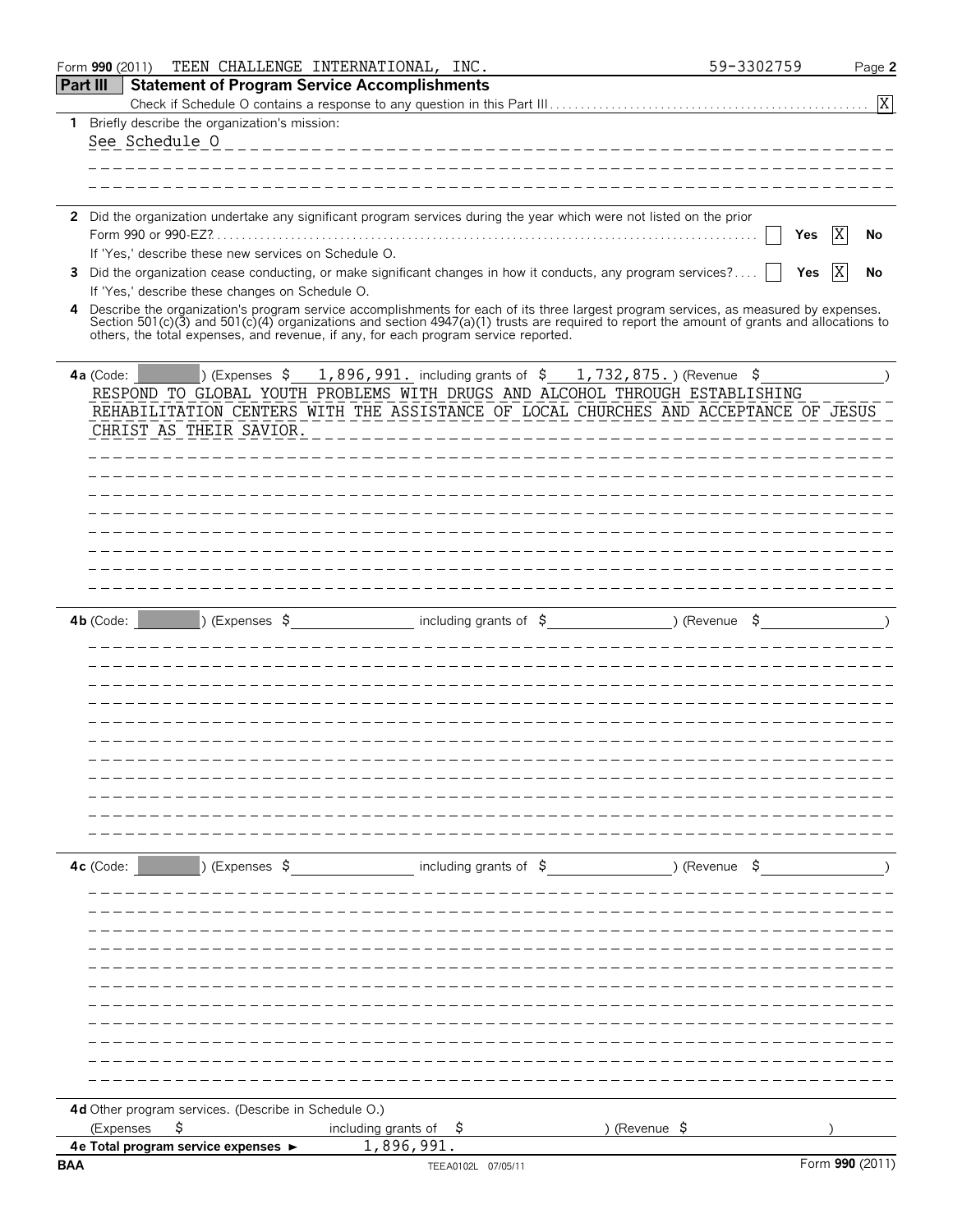#### Form **990** (2011) TEEN CHALLENGE INTERNATIONAL,INC. 59-3302759 Page **3** TEEN CHALLENGE INTERNATIONAL, INC. 59-3302759

**Part IV Checklist of Required Schedules**

|    |                                                                                                                                                                                                                                                     |                 | Yes | No. |
|----|-----------------------------------------------------------------------------------------------------------------------------------------------------------------------------------------------------------------------------------------------------|-----------------|-----|-----|
|    | 1 Is the organization described in section 501(c)(3) or $4947(a)(1)$ (other than a private foundation)? If 'Yes,' complete                                                                                                                          | 1               | X   |     |
|    | 2 Is the organization required to complete Schedule B, Schedule of Contributors (see instructions)?                                                                                                                                                 | $\overline{2}$  | X   |     |
| 3. | Did the organization engage in direct or indirect political campaign activities on behalf of or in opposition to candidates                                                                                                                         | 3               |     | X   |
|    | 4 Section 501(c)(3) organizations. Did the organization engage in lobbying activities, or have a section 501(h) election                                                                                                                            | 4               |     | Χ   |
| 5. | Is the organization a section $501(c)(4)$ , $501(c)(5)$ , or $501(c)(6)$ organization that receives membership dues,<br>assessments, or similar amounts as defined in Revenue Procedure 98-19? If 'Yes,' complete Schedule C, Part III              | 5               |     | X   |
| 6  | Did the organization maintain any donor advised funds or any similar funds or accounts for which donors have the right<br>to provide advice on the distribution or investment of amounts in such funds or accounts? If 'Yes,' complete Schedule D,  | 6               |     | X   |
| 7  | Did the organization receive or hold a conservation easement, including easements to preserve open space, the                                                                                                                                       | $\overline{7}$  |     | X   |
| 8  | Did the organization maintain collections of works of art, historical treasures, or other similar assets? If 'Yes,'                                                                                                                                 | 8               |     | X   |
| 9  | Did the organization report an amount in Part X, line 21; serve as a custodian for amounts not listed in Part X;<br>or provide credit counseling, debt management, credit repair, or debt negotiation services? If 'Yes,' complete                  | 9               |     | X   |
| 10 | Did the organization, directly or through a related organization, hold assets in temporarily restricted endowments,<br>permanent endowments, or quasi-endowments? If 'Yes,' complete Schedule D, Part V.                                            | 10              |     | X   |
|    | 11 If the organization's answer to any of the following questions is 'Yes', then complete Schedule D, Parts VI, VII, VIII, IX,<br>or X as applicable.                                                                                               |                 |     |     |
|    | a Did the organization report an amount for land, buildings and equipment in Part X, line 10? If 'Yes,' complete Schedule                                                                                                                           | 11 a            | Χ   |     |
|    | <b>b</b> Did the organization report an amount for investments— other securities in Part X, line 12 that is 5% or more of its total                                                                                                                 | 11 <sub>b</sub> |     | X   |
|    | c Did the organization report an amount for investments— program related in Part X, line 13 that is 5% or more of its total                                                                                                                         | 11 c            |     | X   |
|    | d Did the organization report an amount for other assets in Part X, line 15 that is 5% or more of its total assets reported                                                                                                                         | 11 d            |     | Χ   |
|    | e Did the organization report an amount for other liabilities in Part X, line 25? If 'Yes,' complete Schedule D, Part X                                                                                                                             | 11 e            |     | X   |
|    | f Did the organization's separate or consolidated financial statements for the tax year include a footnote that addresses<br>the organization's liability for uncertain tax positions under FIN 48 (ASC 740)? If 'Yes,' complete Schedule D, Part X | 11 f            |     | Χ   |
|    | 12a Did the organization obtain separate, independent audited financial statements for the tax year? If 'Yes,' complete                                                                                                                             | 12a             | Χ   |     |
|    | <b>b</b> Was the organization included in consolidated, independent audited financial statements for the tax year? If 'Yes,' and<br>if the organization answered 'No' to line 12a, then completing Schedule D, Parts XI, XII, and XIII is optional  | 12 <sub>b</sub> |     | Χ   |
|    |                                                                                                                                                                                                                                                     | 13<br>14a       | Χ   | X   |
|    | 14a Did the organization maintain an office, employees, or agents outside of the United States?                                                                                                                                                     |                 |     |     |
|    | <b>b</b> Did the organization have aggregate revenues or expenses of more than \$10,000 from grantmaking, fundraising,<br>business, investment, and program service activities outside the United States, or aggregate foreign investments valued   | 14b             | X   |     |
|    | 15 Did the organization report on Part IX, column (A), line 3, more than \$5,000 of grants or assistance to any organization                                                                                                                        | 15              | X   |     |
|    | 16 Did the organization report on Part IX, column (A), line 3, more than \$5,000 of aggregate grants or assistance to individuals located outside the United States? If 'Yes,' complete Schedule F, Parts III and IV                                | 16              | X   |     |
|    | 17 Did the organization report a total of more than \$15,000 of expenses for professional fundraising services on Part IX,                                                                                                                          | 17              |     | Χ   |
|    | 18 Did the organization report more than \$15,000 total of fundraising event gross income and contributions on Part VIII,                                                                                                                           | 18              |     | Χ   |
| 19 | Did the organization report more than \$15,000 of gross income from gaming activities on Part VIII, line 9a? If 'Yes,'                                                                                                                              | 19              |     | Χ   |
|    |                                                                                                                                                                                                                                                     | 20              |     | X   |
|    | <b>b</b> If 'Yes' to line 20a, did the organization attach a copy of its audited financial statements to this return?                                                                                                                               | 20 <sub>b</sub> |     |     |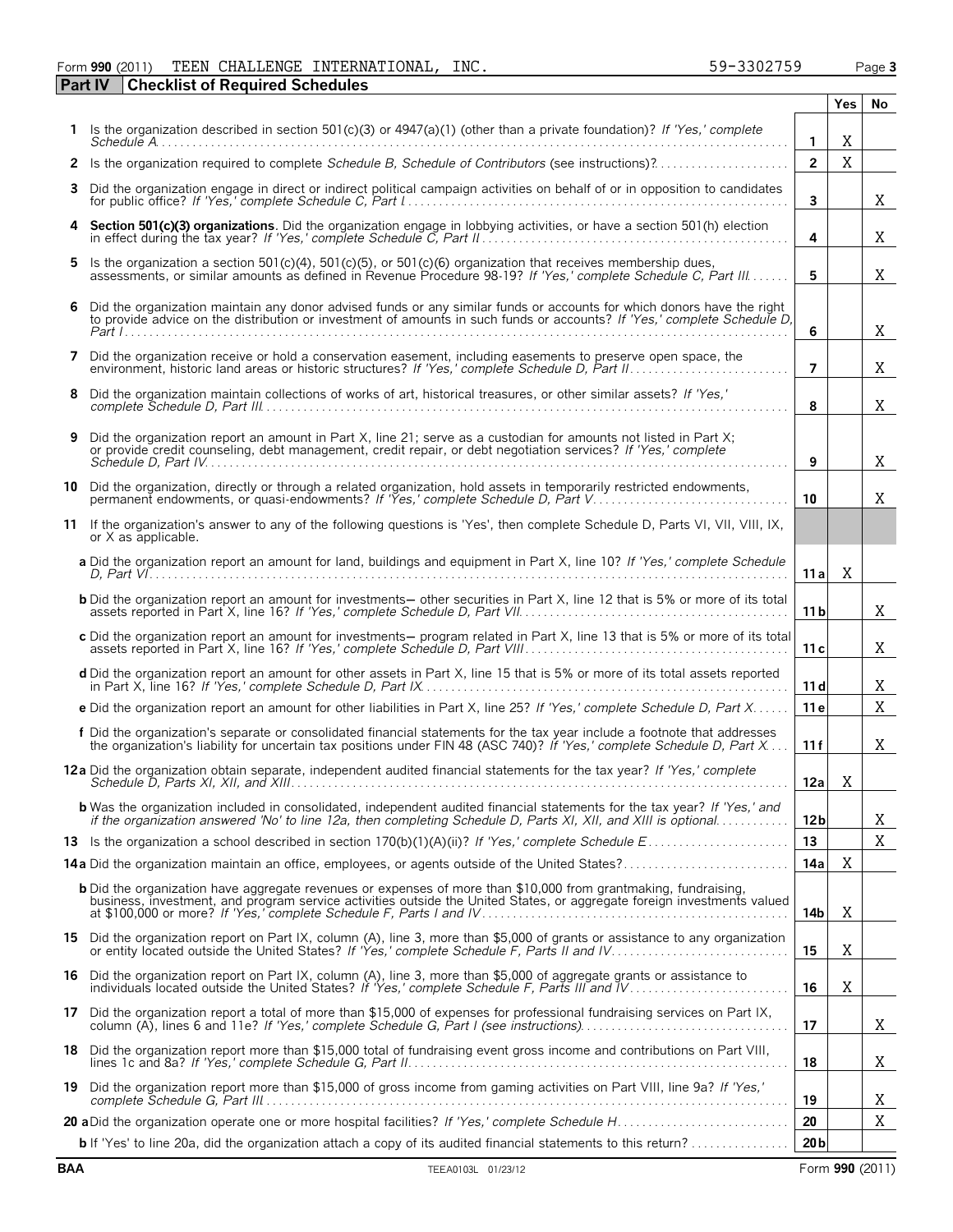Form **990** (2011) TEEN CHALLENGE INTERNATIONAL, INC. 59-3302759 Page **4** TEEN CHALLENGE INTERNATIONAL, INC. 59-3302759

|     | <b>Part IV</b> | <b>Checklist of Required Schedules</b> (continued)                                                                                                                                                                                                                                              |                 |                 |             |
|-----|----------------|-------------------------------------------------------------------------------------------------------------------------------------------------------------------------------------------------------------------------------------------------------------------------------------------------|-----------------|-----------------|-------------|
|     |                |                                                                                                                                                                                                                                                                                                 |                 | Yes             | No          |
|     |                | 21 Did the organization report more than \$5,000 of grants and other assistance to governments and organizations in the<br>United States on Part IX, column (A), line 1? If 'Yes,' complete Schedule I, Parts I and II.                                                                         | 21              | X               |             |
|     |                | 22 Did the organization report more than \$5,000 of grants and other assistance to individuals in the United States on Part<br>$IX$ , column (A), line 2? If 'Yes,' complete Schedule I, Parts I and III. $\ldots$ . $\ldots$ . $\ldots$ . $\ldots$ . $\ldots$ . $\ldots$ . $\ldots$ . $\ldots$ | 22              | X               |             |
| 23  |                | Did the organization answer 'Yes' to Part VII, Section A, line 3, 4, or 5 about compensation of the organization's current<br>and former officers, directors, trustees, key employees, and highest compensated employees? If 'Yes,' complete                                                    | 23              |                 | X           |
|     |                |                                                                                                                                                                                                                                                                                                 |                 |                 |             |
|     |                | 24 a Did the organization have a tax-exempt bond issue with an outstanding principal amount of more than \$100,000 as of the last day of the year, and that was issued after December 31, 2002? If 'Yes,' answer lines 24b thro                                                                 | 24a             |                 | X           |
|     |                | <b>b</b> Did the organization invest any proceeds of tax-exempt bonds beyond a temporary period exception?                                                                                                                                                                                      | 24 <sub>b</sub> |                 |             |
|     |                | c Did the organization maintain an escrow account other than a refunding escrow at any time during the year to defease                                                                                                                                                                          | 24c             |                 |             |
|     |                | d Did the organization act as an 'on behalf of' issuer for bonds outstanding at any time during the year?                                                                                                                                                                                       | 24d             |                 |             |
|     |                | 25 a Section 501(c)(3) and 501(c)(4) organizations. Did the organization engage in an excess benefit transaction with a<br>disqualified person during the year? If 'Yes,' complete Schedule L, Part I.                                                                                          | 25a             |                 | X           |
|     |                | <b>b</b> Is the organization aware that it engaged in an excess benefit transaction with a disqualified person in a prior year, and<br>that the transaction has not been reported on any of the organization's prior Forms 990 or 990-EZ? If 'Yes,' complete                                    | 25 <sub>b</sub> |                 | Χ           |
|     |                | 26 Was a loan to or by a current or former officer, director, trustee, key employee, highly compensated employee, or<br>disqualified person outstanding as of the end of the organization's tax year? If 'Yes,' complete Schedule L, Part II.                                                   | 26              |                 | X           |
| 27  |                | Did the organization provide a grant or other assistance to an officer, director, trustee, key employee, substantial<br>contributor or employee thereof, a grant selection committee member, or to a 35% controlled entity or family member                                                     | 27              |                 | X           |
|     |                | 28 Was the organization a party to a business transaction with one of the following parties (see Schedule L, Part IV<br>instructions for applicable filing thresholds, conditions, and exceptions):                                                                                             |                 |                 |             |
|     |                | a A current or former officer, director, trustee, or key employee? If 'Yes,' complete Schedule L, Part IV                                                                                                                                                                                       | 28a             |                 | X           |
|     |                | <b>b</b> A family member of a current or former officer, director, trustee, or key employee? If 'Yes,' complete                                                                                                                                                                                 | 28 <sub>b</sub> |                 | Χ           |
|     |                | c An entity of which a current or former officer, director, trustee, or key employee (or a family member thereof) was an                                                                                                                                                                        | 28c             |                 | Χ           |
| 29  |                | Did the organization receive more than \$25,000 in non-cash contributions? If 'Yes,' complete Schedule M                                                                                                                                                                                        | 29              |                 | $\mathbf X$ |
| 30  |                | Did the organization receive contributions of art, historical treasures, or other similar assets, or qualified conservation                                                                                                                                                                     | 30              |                 | X           |
| 31  |                | Did the organization liquidate, terminate, or dissolve and cease operations? If 'Yes,' complete Schedule N, Part I                                                                                                                                                                              | 31              |                 | $\mathbf X$ |
| 32  |                | Did the organization sell, exchange, dispose of, or transfer more than 25% of its net assets? If 'Yes,' complete                                                                                                                                                                                | 32              |                 | Χ           |
|     |                | 33 Did the organization own 100% of an entity disregarded as separate from the organization under Regulations sections                                                                                                                                                                          | 33              |                 | X           |
|     |                | 34 Was the organization related to any tax-exempt or taxable entity? If 'Yes,' complete Schedule R, Parts II, III, IV, and V,                                                                                                                                                                   | 34              |                 | Χ           |
|     |                |                                                                                                                                                                                                                                                                                                 | 35a             |                 | X           |
|     |                | <b>b</b> Did the organization receive any payment from or engage in any transaction with a controlled entity within the meaning                                                                                                                                                                 | 35 <sub>b</sub> |                 | Χ           |
|     |                | 36 Section 501(c)(3) organizations. Did the organization make any transfers to an exempt non-charitable related                                                                                                                                                                                 | 36              |                 | Χ           |
| 37  |                | Did the organization conduct more than 5% of its activities through an entity that is not a related organization and that is                                                                                                                                                                    | 37              |                 | Χ           |
| 38  |                | Did the organization complete Schedule O and provide explanations in Schedule O for Part VI, lines 11 and 19?                                                                                                                                                                                   | 38              |                 | Χ           |
| BAA |                |                                                                                                                                                                                                                                                                                                 |                 | Form 990 (2011) |             |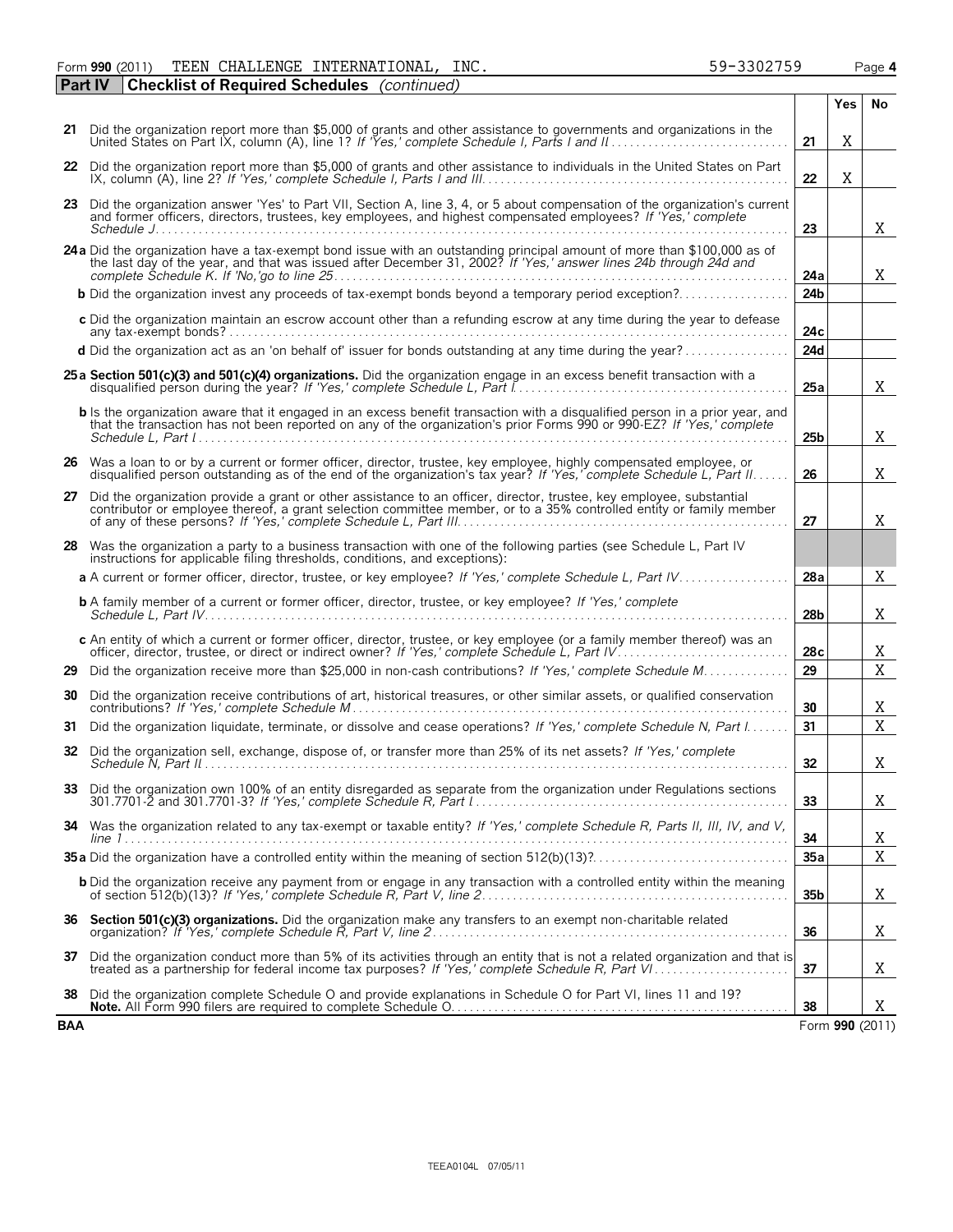|            | TEEN CHALLENGE INTERNATIONAL, INC.<br>Form 990 (2011)                                                                                                                                                                          |                 | 59-3302759 |                 |                 | Page 5 |
|------------|--------------------------------------------------------------------------------------------------------------------------------------------------------------------------------------------------------------------------------|-----------------|------------|-----------------|-----------------|--------|
|            | Part V Statements Regarding Other IRS Filings and Tax Compliance                                                                                                                                                               |                 |            |                 |                 |        |
|            |                                                                                                                                                                                                                                |                 |            |                 |                 |        |
|            |                                                                                                                                                                                                                                |                 |            |                 | Yes.            | No     |
|            | <b>1a</b> Enter the number reported in Box 3 of Form 1096. Enter -0- if not applicable                                                                                                                                         | 1al             | 19         |                 |                 |        |
|            | <b>b</b> Enter the number of Forms W-2G included in line 1a. Enter $-0$ - if not applicable $\dots\dots\dots\dots$                                                                                                             | 1 <sub>b</sub>  | 0          |                 |                 |        |
|            | c Did the organization comply with backup withholding rules for reportable payments to vendors and reportable gaming                                                                                                           |                 |            |                 |                 |        |
|            |                                                                                                                                                                                                                                |                 |            | 1с              |                 | Χ      |
|            | 2a Enter the number of employees reported on Form W-3, Transmittal of Wage and Tax Statements, filed for the calendar year ending with or within the year covered by this return                                               |                 |            |                 |                 |        |
|            |                                                                                                                                                                                                                                | 2a              | 4          |                 |                 |        |
|            | <b>b</b> If at least one is reported on line 2a, did the organization file all required federal employment tax returns?                                                                                                        |                 |            | 2 <sub>b</sub>  | Χ               |        |
|            | Note. If the sum of lines 1a and 2a is greater than 250, you may be required to e-file. (see instructions)                                                                                                                     |                 |            |                 |                 |        |
|            | 3a Did the organization have unrelated business gross income of \$1,000 or more during the year?                                                                                                                               |                 |            | Зa              |                 | Χ      |
|            |                                                                                                                                                                                                                                |                 |            | 3 <sub>b</sub>  |                 |        |
|            | 4a At any time during the calendar year, did the organization have an interest in, or a signature or other authority over, a financial account in a foreign country (such as a bank account, securities account, or other fina |                 |            |                 |                 |        |
|            |                                                                                                                                                                                                                                |                 |            | 4a              |                 | Χ      |
|            | <b>b</b> If 'Yes,' enter the name of the foreign country: ►                                                                                                                                                                    |                 |            |                 |                 |        |
|            | See instructions for filing requirements for Form TD F 90-22.1, Report of Foreign Bank and Financial Accounts.                                                                                                                 |                 |            |                 |                 |        |
|            | 5a Was the organization a party to a prohibited tax shelter transaction at any time during the tax year?                                                                                                                       |                 |            | 5a              |                 | Χ      |
|            | <b>b</b> Did any taxable party notify the organization that it was or is a party to a prohibited tax shelter transaction?                                                                                                      |                 |            | 5b              |                 | X      |
|            |                                                                                                                                                                                                                                |                 |            | 5c              |                 |        |
|            |                                                                                                                                                                                                                                |                 |            | 6a              |                 | Χ      |
|            | b If 'Yes,' did the organization include with every solicitation an express statement that such contributions or gifts were                                                                                                    |                 |            |                 |                 |        |
|            |                                                                                                                                                                                                                                |                 |            | 6b              |                 |        |
|            | 7 Organizations that may receive deductible contributions under section 170(c).                                                                                                                                                |                 |            |                 |                 |        |
|            | a Did the organization receive a payment in excess of \$75 made partly as a contribution and partly for goods and                                                                                                              |                 |            | 7а              |                 | Χ      |
|            | <b>b</b> If 'Yes,' did the organization notify the donor of the value of the goods or services provided?                                                                                                                       |                 |            | 7b              |                 |        |
|            | c Did the organization sell, exchange, or otherwise dispose of tangible personal property for which it was required to file                                                                                                    |                 |            |                 |                 |        |
|            |                                                                                                                                                                                                                                | 7d              |            | 7с              |                 | Χ      |
|            | d If 'Yes,' indicate the number of Forms 8282 filed during the year                                                                                                                                                            |                 |            |                 |                 |        |
|            | e Did the organization receive any funds, directly or indirectly, to pay premiums on a personal benefit contract?                                                                                                              |                 |            | 7e              |                 | Χ<br>X |
|            | f Did the organization, during the year, pay premiums, directly or indirectly, on a personal benefit contract?                                                                                                                 |                 |            | 7f              |                 |        |
|            | g If the organization received a contribution of qualified intellectual property, did the organization file Form 8899                                                                                                          |                 |            | 7g              |                 |        |
|            | h If the organization received a contribution of cars, boats, airplanes, or other vehicles, did the organization file a                                                                                                        |                 |            | 7h              |                 |        |
|            | Sponsoring organizations maintaining donor advised funds and section 509(a)(3) supporting organizations. Did the                                                                                                               |                 |            |                 |                 |        |
|            | supporting organization, or a donor advised fund maintained by a sponsoring organization, have excess business<br>holdings at any time during the year?                                                                        |                 |            | 8               |                 | Χ      |
| 9          | Sponsoring organizations maintaining donor advised funds.                                                                                                                                                                      |                 |            |                 |                 |        |
|            |                                                                                                                                                                                                                                |                 |            | 9a              |                 |        |
|            |                                                                                                                                                                                                                                |                 |            | 9 <sub>b</sub>  |                 |        |
|            | 10 Section 501(c)(7) organizations. Enter:                                                                                                                                                                                     |                 |            |                 |                 |        |
|            | <b>a</b> Initiation fees and capital contributions included on Part VIII, line 12                                                                                                                                              | 10a             |            |                 |                 |        |
|            | <b>b</b> Gross receipts, included on Form 990, Part VIII, line 12, for public use of club facilities                                                                                                                           | 10 <sub>b</sub> |            |                 |                 |        |
|            | 11 Section 501(c)(12) organizations. Enter:                                                                                                                                                                                    |                 |            |                 |                 |        |
|            |                                                                                                                                                                                                                                | 11a             |            |                 |                 |        |
|            | <b>b</b> Gross income from other sources (Do not net amounts due or paid to other sources                                                                                                                                      |                 |            |                 |                 |        |
|            |                                                                                                                                                                                                                                | 11 <sub>b</sub> |            |                 |                 |        |
|            | 12a Section 4947(a)(1) non-exempt charitable trusts. Is the organization filing Form 990 in lieu of Form 1041?                                                                                                                 |                 |            | 12a             |                 |        |
|            | <b>b</b> If 'Yes,' enter the amount of tax-exempt interest received or accrued during the year                                                                                                                                 | 12 <sub>b</sub> |            |                 |                 |        |
|            | 13 Section 501(c)(29) qualified nonprofit health insurance issuers.                                                                                                                                                            |                 |            |                 |                 |        |
|            |                                                                                                                                                                                                                                |                 |            | 13a             |                 |        |
|            | Note. See the instructions for additional information the organization must report on Schedule O.                                                                                                                              |                 |            |                 |                 |        |
|            | <b>b</b> Enter the amount of reserves the organization is required to maintain by the states in<br>which the organization is licensed to issue qualified health plans                                                          | 13 <sub>b</sub> |            |                 |                 |        |
|            |                                                                                                                                                                                                                                | 13c             |            |                 |                 |        |
|            | 14a Did the organization receive any payments for indoor tanning services during the tax year?                                                                                                                                 |                 |            | 14a             |                 | Χ      |
|            | <b>b</b> If 'Yes,' has it filed a Form 720 to report these payments? If 'No,' provide an explanation in Schedule O                                                                                                             |                 |            | 14 <sub>b</sub> |                 |        |
| <b>BAA</b> | TEEA0105L 07/05/11                                                                                                                                                                                                             |                 |            |                 | Form 990 (2011) |        |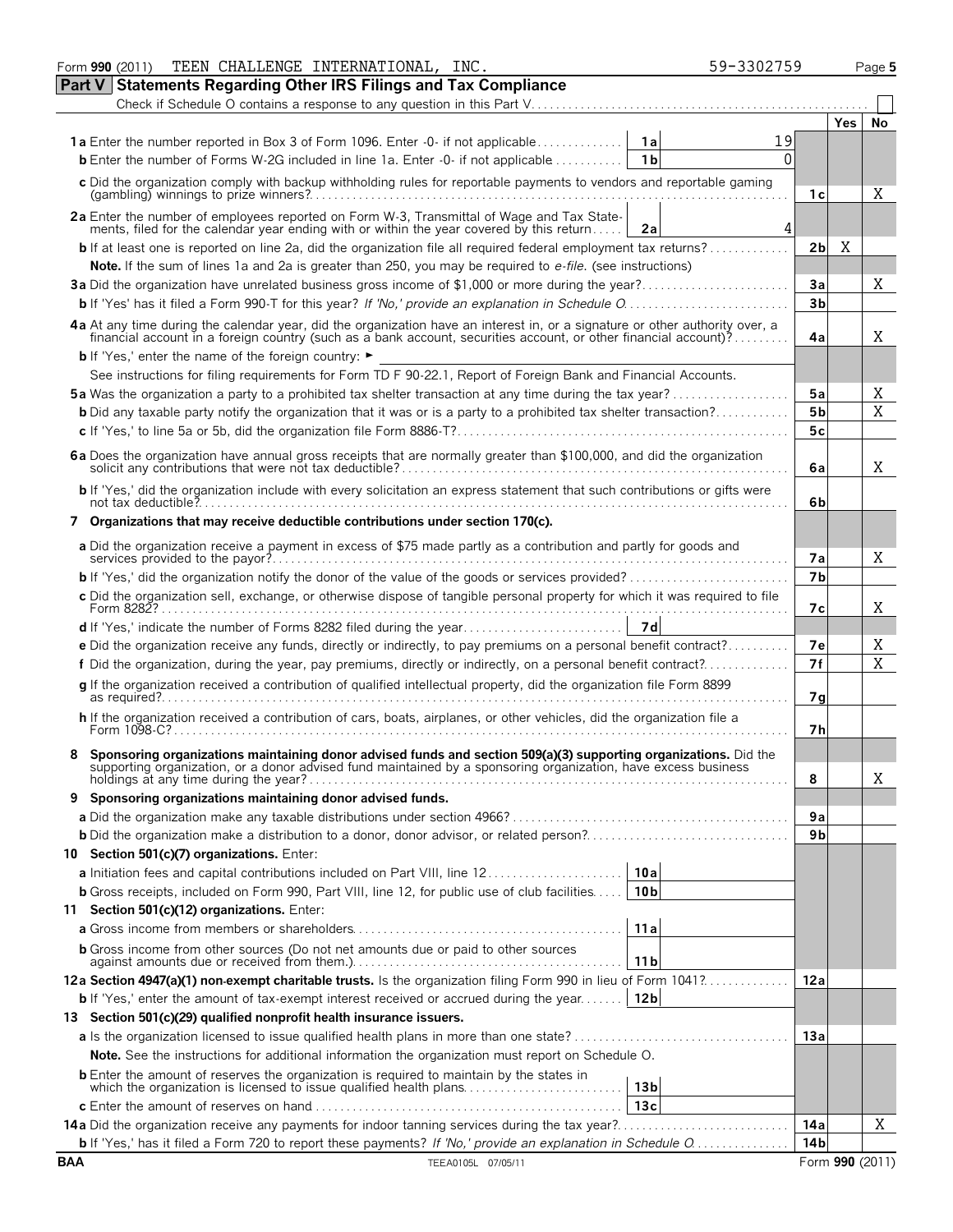**Part VI Governance, Management and Disclosure** *For each 'Yes' response to lines 2 through 7b below, and for a 'No' response to line 8a, 8b, or 10b below, describe the circumstances, processes, or changes in Schedule O. See instructions.* Check if Schedule O contains a response to any question in this Part VI. . . . . . . . . . . . . . . . . . . . . . . . . . . . . . . . . . . . . . . . . . . . . . . . . . . . .

| Check if Schedule O contains a response to any question in this Part VI |
|-------------------------------------------------------------------------|
|-------------------------------------------------------------------------|

|    | <b>Section A. Governing Body and Management</b>                                                                                                                                                                                                                                                                                   |                 |             |        |  |  |  |  |  |  |  |
|----|-----------------------------------------------------------------------------------------------------------------------------------------------------------------------------------------------------------------------------------------------------------------------------------------------------------------------------------|-----------------|-------------|--------|--|--|--|--|--|--|--|
|    |                                                                                                                                                                                                                                                                                                                                   |                 | <b>Yes</b>  | No     |  |  |  |  |  |  |  |
|    | 27<br><b>1a</b> Enter the number of voting members of the governing body at the end of the tax year If there are material differences in voting rights among members<br>1a<br>of the governing body, or if the governing body delegated broad<br>authority to an executive committee or similar committee, explain in Schedule O. |                 |             |        |  |  |  |  |  |  |  |
|    |                                                                                                                                                                                                                                                                                                                                   |                 |             |        |  |  |  |  |  |  |  |
|    | 23<br><b>b</b> Enter the number of voting members included in line 1a, above, who are independent<br>1 b                                                                                                                                                                                                                          |                 |             |        |  |  |  |  |  |  |  |
|    | 2 Did any officer, director, trustee, or key employee have a family relationship or a business relationship with any other                                                                                                                                                                                                        |                 |             |        |  |  |  |  |  |  |  |
|    | 3 Did the organization delegate control over management duties customarily performed by or under the direct supervision of officers, directors or trustees, or key employees to a management company or other person?                                                                                                             |                 |             |        |  |  |  |  |  |  |  |
|    | 4 Did the organization make any significant changes to its governing documents                                                                                                                                                                                                                                                    |                 |             |        |  |  |  |  |  |  |  |
| 5. | Did the organization become aware during the year of a significant diversion of the organization's assets?                                                                                                                                                                                                                        | 4<br>5          |             | X<br>X |  |  |  |  |  |  |  |
|    |                                                                                                                                                                                                                                                                                                                                   | 6               |             | X      |  |  |  |  |  |  |  |
|    | 7a Did the organization have members, stockholders, or other persons who had the power to elect or appoint one or more                                                                                                                                                                                                            | 7a              |             | X      |  |  |  |  |  |  |  |
|    |                                                                                                                                                                                                                                                                                                                                   | 7b              |             | X      |  |  |  |  |  |  |  |
|    | 8 Did the organization contemporaneously document the meetings held or written actions undertaken during the year by<br>the following:                                                                                                                                                                                            |                 |             |        |  |  |  |  |  |  |  |
|    |                                                                                                                                                                                                                                                                                                                                   | 8al             | X           |        |  |  |  |  |  |  |  |
|    |                                                                                                                                                                                                                                                                                                                                   | 8b              | X           |        |  |  |  |  |  |  |  |
|    | Is there any officer, director or trustee, or key employee listed in Part VII, Section A, who cannot be reached at the organization's mailing address? If 'Yes,' provide the names and addresses in Schedule O                                                                                                                    | 9               |             | X      |  |  |  |  |  |  |  |
|    | <b>Section B. Policies</b> (This Section B requests information about policies not required by the Internal Revenue Code.)                                                                                                                                                                                                        |                 |             |        |  |  |  |  |  |  |  |
|    |                                                                                                                                                                                                                                                                                                                                   |                 | Yes         | No     |  |  |  |  |  |  |  |
|    |                                                                                                                                                                                                                                                                                                                                   | 10a             |             | X      |  |  |  |  |  |  |  |
|    | b If 'Yes,' did the organization have written policies and procedures governing the activities of such chapters, affiliates, and branches to ensure their<br>operations are consistent with the organization's exempt purposes?                                                                                                   | 10 <sub>b</sub> |             |        |  |  |  |  |  |  |  |
|    |                                                                                                                                                                                                                                                                                                                                   |                 |             |        |  |  |  |  |  |  |  |
|    | <b>b</b> Describe in Schedule O the process, if any, used by the organization to review this Form 990. See Schedule O                                                                                                                                                                                                             | 11a             |             | X      |  |  |  |  |  |  |  |
|    |                                                                                                                                                                                                                                                                                                                                   | 12a             | X           |        |  |  |  |  |  |  |  |
|    | <b>b</b> Were officers, directors or trustees, and key employees required to disclose annually interests that could give rise                                                                                                                                                                                                     | 12 <sub>b</sub> | X           |        |  |  |  |  |  |  |  |
|    |                                                                                                                                                                                                                                                                                                                                   | 12c             | Χ           |        |  |  |  |  |  |  |  |
|    |                                                                                                                                                                                                                                                                                                                                   | 13              | $\mathbf X$ |        |  |  |  |  |  |  |  |
|    |                                                                                                                                                                                                                                                                                                                                   | 14              | X           |        |  |  |  |  |  |  |  |
|    | 15 Did the process for determining compensation of the following persons include a review and approval by independent<br>persons, comparability data, and contemporaneous substantiation of the deliberation and decision?                                                                                                        |                 |             |        |  |  |  |  |  |  |  |
|    |                                                                                                                                                                                                                                                                                                                                   | 15a             |             | Χ      |  |  |  |  |  |  |  |
|    |                                                                                                                                                                                                                                                                                                                                   | 15 b            |             | X      |  |  |  |  |  |  |  |
|    | If 'Yes' to line 15a or 15b, describe the process in Schedule O. (See instructions.)                                                                                                                                                                                                                                              |                 |             |        |  |  |  |  |  |  |  |
|    | 16a Did the organization invest in, contribute assets to, or participate in a joint venture or similar arrangement with a                                                                                                                                                                                                         | 16a             |             | Χ      |  |  |  |  |  |  |  |
|    | <b>b</b> If 'Yes,' did the organization follow a written policy or procedure requiring the organization to evaluate its<br>participation in joint venture arrangements under applicable federal tax law, and taken steps to safeguard the                                                                                         | 16 <sub>b</sub> |             |        |  |  |  |  |  |  |  |
|    | <b>Section C. Disclosure</b>                                                                                                                                                                                                                                                                                                      |                 |             |        |  |  |  |  |  |  |  |
|    | 17 List the states with which a copy of this Form 990 is required to be filed ► None<br>__________________________                                                                                                                                                                                                                |                 |             |        |  |  |  |  |  |  |  |
|    | 18 Section 6104 requires an organization to make its Forms 1023 (or 1024 if applicable), 990, and 990-T (501(c)(3)s only) available for public<br>inspection. Indicate how you make these available. Check all that apply.                                                                                                        |                 |             |        |  |  |  |  |  |  |  |
|    | X<br>Another's website<br>Own website<br>Upon request                                                                                                                                                                                                                                                                             |                 |             |        |  |  |  |  |  |  |  |
|    | 19 Describe in Schedule O whether (and if so, how) the organization makes its governing documents, conflict of interest policy, and financial statements available to<br>the public during the tax year.<br>See Schedule O                                                                                                        |                 |             |        |  |  |  |  |  |  |  |
|    | 20 State the name, physical address, and telephone number of the person who possesses the books and records of the organization:<br>DAVID BATTY 15 W 10TH STREET COLUMBUS GA 31901 706-576-6555                                                                                                                                   |                 |             |        |  |  |  |  |  |  |  |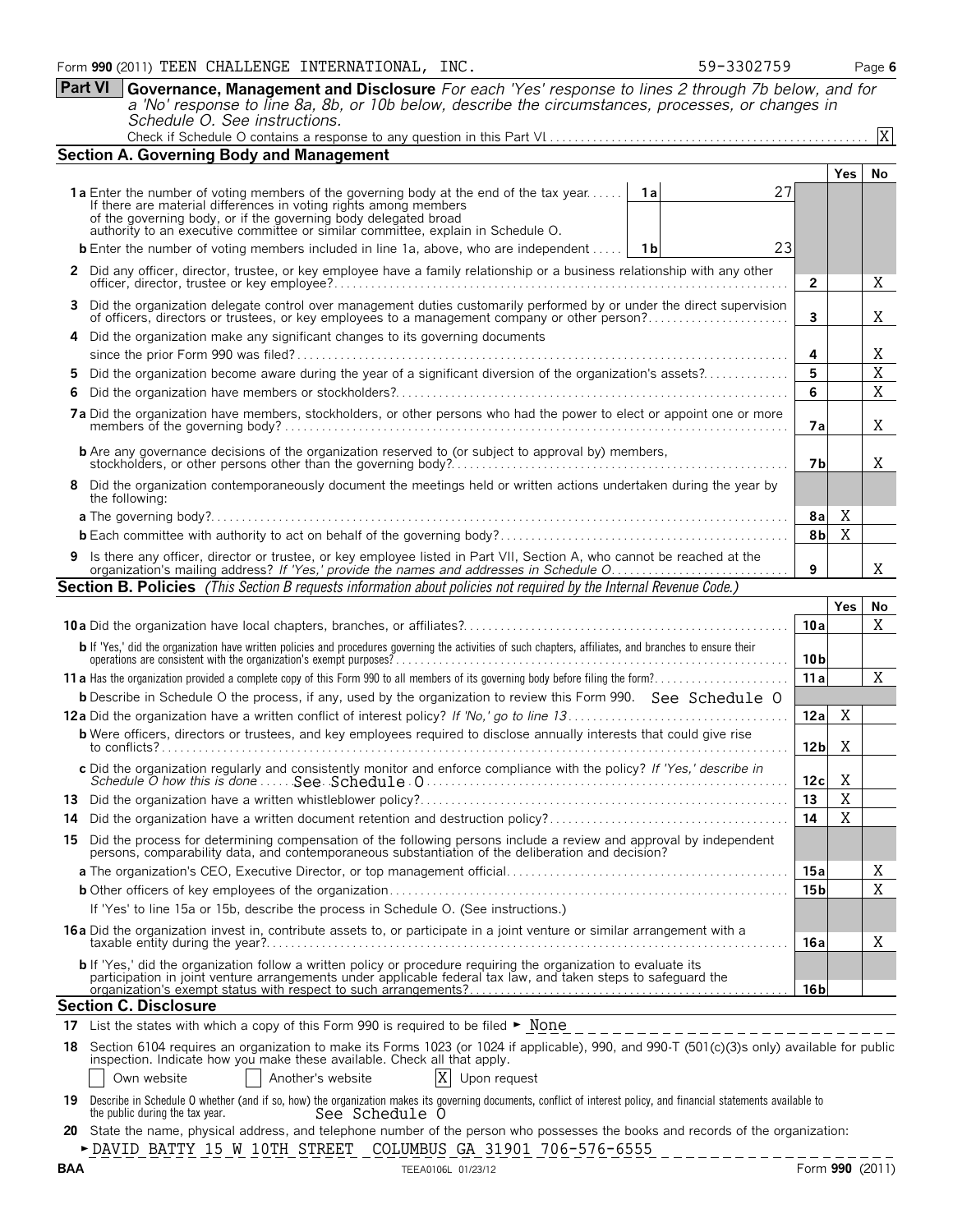**Compensation of Officers, Directors, Trustees, Key Employees, Highest Compensated Employees, and Part VII Independent Contractors**

Check if Schedule O contains a response to any question in this Part VII.

**Section A. Officers, Directors, Trustees, Key Employees, and Highest Compensated Employees**

**1a** Complete this table for all persons required to be listed. Report compensation for the calendar year ending with or within the organization's tax year.

? List all of the organization's **current** officers, directors, trustees (whether individuals or organizations), regardless of amount of compensation. Enter -0- in columns (D), (E), and (F) if no compensation was paid.

? List all of the organization's **current** key employees, if any. See instructions for definition of 'key employee.'

? List the organization's five **current** highest compensated employees (other than an officer, director, trustee, or key employee) who received reportable compensation (Box 5 of Form W-2 and/or Box 7 of Form 1099-MISC) of more than \$100,000 from the organization and any related organizations.

? List all of the organization's **former** officers, key employees, and highest compensated employees who received more than \$100,000 of reportable compensation from the organization and any related organizations.

? List all of the organization's **former directors or trustees** that received, in the capacity as a former director or trustee of the organization, more than \$10,000 of reportable compensation from the organization and any related organizations.

List persons in the following order: individual trustees or directors; institutional trustees; officers; key employees; highest compensated employees; and former such persons.

Check this box if neither the organization nor any related organization compensated any current officer, director, or trustee.

|                                    |                                                                             |                                      |                       |         | (C)             |                                                                                                 |        |                                        |                                          |                                                                          |
|------------------------------------|-----------------------------------------------------------------------------|--------------------------------------|-----------------------|---------|-----------------|-------------------------------------------------------------------------------------------------|--------|----------------------------------------|------------------------------------------|--------------------------------------------------------------------------|
| (A)<br>Name and title              | (B)<br>Average<br>hours<br>per week                                         |                                      |                       |         | Position        | (do not check more than one box,<br>unless person is both an officer<br>and a director/trustee) |        | (D)<br>Reportable<br>compensation from | (E)<br>Reportable<br>compensation from   | (F)<br>Estimated<br>amount of other                                      |
|                                    | (describe<br>hours for<br>related<br>organiza-<br>tions in<br>Schedule<br>O | Individual<br>or director<br>trustee | Institutional trustee | Officer | Key<br>employee | Highest compensated<br>employee                                                                 | Former | the organization<br>(W-2/1099-MISC)    | related organizations<br>(W-2/1099-MISC) | compensation<br>from the<br>organization<br>and related<br>organizations |
| (1) JERRY NANCE                    |                                                                             |                                      |                       |         |                 |                                                                                                 |        |                                        |                                          |                                                                          |
| President                          | 40                                                                          | X                                    |                       | Χ       |                 |                                                                                                 |        | 95,835.                                | 0.                                       | $\boldsymbol{0}$ .                                                       |
| (2) JOAO MARTINS<br>Vice President | 1                                                                           | X                                    |                       | Χ       |                 |                                                                                                 |        | 0.                                     | $\mathbf{0}$ .                           | $0_{.}$                                                                  |
| (3) JIM BLANCHARD                  |                                                                             |                                      |                       |         |                 |                                                                                                 |        |                                        |                                          |                                                                          |
| Director                           | $\mathbf{1}$                                                                | X                                    |                       |         |                 |                                                                                                 |        | 0.                                     | $\mathbf{0}$ .                           | $\boldsymbol{0}$ .                                                       |
| (4) RODNEY HART                    |                                                                             |                                      |                       |         |                 |                                                                                                 |        |                                        |                                          |                                                                          |
| Treasurer                          | 1                                                                           | X                                    |                       | Χ       |                 |                                                                                                 |        | 0.                                     | $\mathbf{0}$ .                           | $\boldsymbol{0}$ .                                                       |
| (5) ZBIGNIEW URBANIAK              |                                                                             |                                      |                       |         |                 |                                                                                                 |        |                                        |                                          |                                                                          |
| Director                           | 1                                                                           | X                                    |                       |         |                 |                                                                                                 |        | 0.                                     | $\mathbf 0$                              | $\boldsymbol{0}$ .                                                       |
| (6) GAMA CERDAS ELIAS              |                                                                             |                                      |                       |         |                 |                                                                                                 |        |                                        |                                          |                                                                          |
| Director                           | 1                                                                           | X                                    |                       |         |                 |                                                                                                 |        | $0$ .                                  | $\mathbf{0}$ .                           | $\boldsymbol{0}$ .                                                       |
| (7) CLAUDIO HUGO GHIRINGHEL        |                                                                             |                                      |                       |         |                 |                                                                                                 |        |                                        |                                          |                                                                          |
| Director                           | 1                                                                           | X                                    |                       |         |                 |                                                                                                 |        | 0.                                     | $\mathbf 0$                              | $\boldsymbol{0}$ .                                                       |
| (8) LAMAR HEADLEY                  |                                                                             |                                      |                       |         |                 |                                                                                                 |        |                                        |                                          |                                                                          |
| Director                           | 1                                                                           | Χ                                    |                       |         |                 |                                                                                                 |        | $0$ .                                  | $\mathbf{0}$ .                           | $\boldsymbol{0}$ .                                                       |
| (9) DOUG WEVER                     |                                                                             |                                      |                       |         |                 |                                                                                                 |        |                                        |                                          |                                                                          |
| Director                           | 1                                                                           | Χ                                    |                       |         |                 |                                                                                                 |        | 0.                                     | $\mathbf{0}$ .                           | $\boldsymbol{0}$ .                                                       |
| (10) GEORGE GLOVER                 |                                                                             |                                      |                       |         |                 |                                                                                                 |        |                                        |                                          |                                                                          |
| Director                           | 1                                                                           | Χ                                    |                       |         |                 |                                                                                                 |        | 0.                                     | $\mathbf{0}$ .                           | $\boldsymbol{0}$ .                                                       |
| (11) TOM BREMER                    |                                                                             |                                      |                       |         |                 |                                                                                                 |        |                                        |                                          |                                                                          |
| Secretary                          | 40                                                                          | Χ                                    |                       | Χ       |                 |                                                                                                 |        | 0.                                     | 0.                                       | $\boldsymbol{0}$ .                                                       |
| (12) K.K. DEVERAJ                  |                                                                             |                                      |                       |         |                 |                                                                                                 |        |                                        |                                          |                                                                          |
| Director                           | 1                                                                           | X                                    |                       |         |                 |                                                                                                 |        | 0.                                     | 0.                                       | $\boldsymbol{0}$ .                                                       |
| (13) JACK SMART                    |                                                                             |                                      |                       |         |                 |                                                                                                 |        |                                        |                                          |                                                                          |
| Director                           | 1                                                                           | X                                    |                       |         |                 |                                                                                                 |        | 0.                                     | $\mathbf{0}$ .                           | $\boldsymbol{0}$ .                                                       |
| (14) PETR MINISTR                  |                                                                             |                                      |                       |         |                 |                                                                                                 |        |                                        |                                          |                                                                          |
| Director                           | $\mathbf{1}$                                                                | X                                    |                       |         |                 |                                                                                                 |        | 0.                                     | $\mathbf{0}$ .                           | $\boldsymbol{0}$ .                                                       |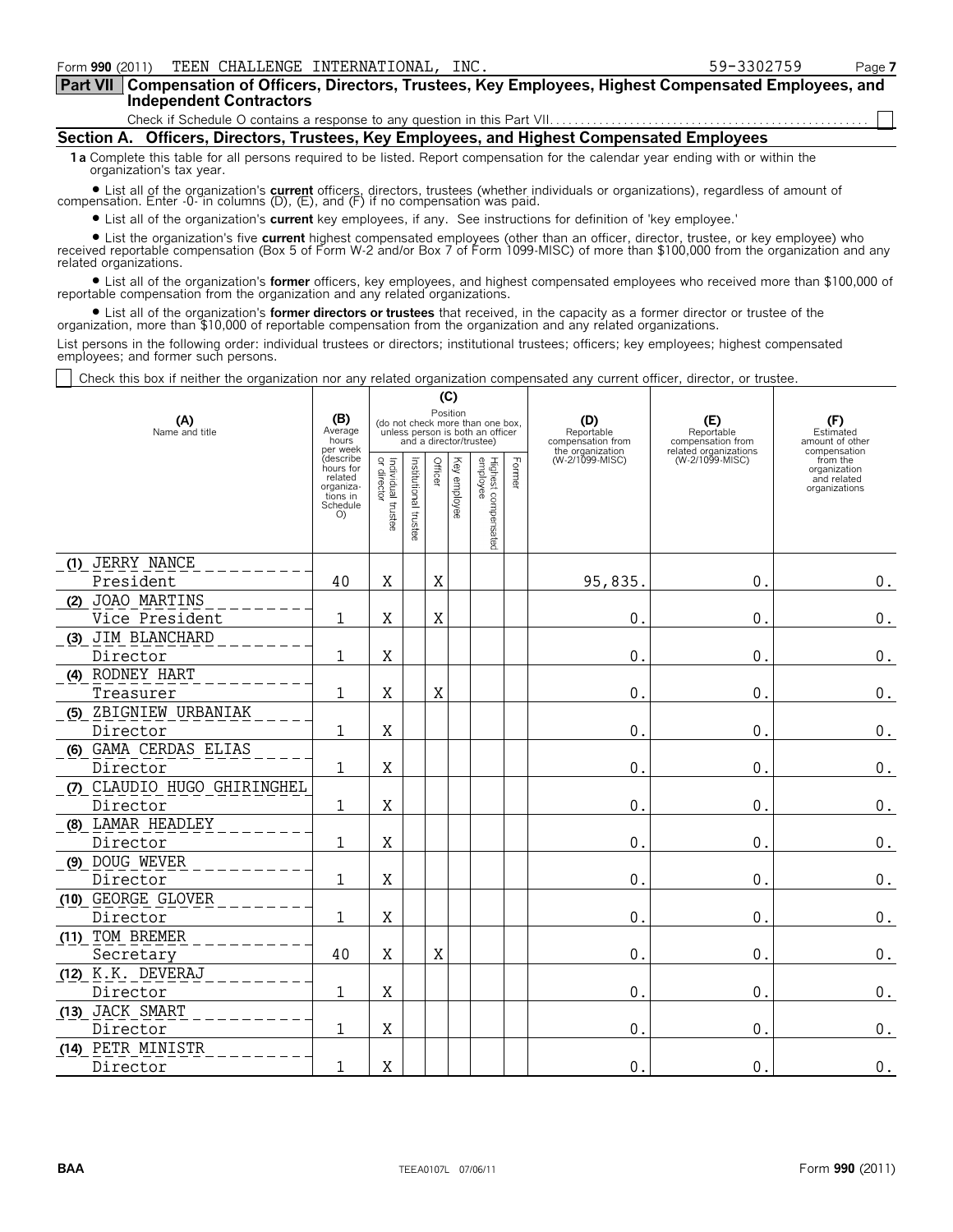|    | Part VII Section A. Officers, Directors, Trustees, Key Employees, and Highest Compensated Employees (cont)                                                                                                                                             |                                                                        |                                      |                    |         |              |                                                                                                             |        |                                                            |                                                                 |                                                          |
|----|--------------------------------------------------------------------------------------------------------------------------------------------------------------------------------------------------------------------------------------------------------|------------------------------------------------------------------------|--------------------------------------|--------------------|---------|--------------|-------------------------------------------------------------------------------------------------------------|--------|------------------------------------------------------------|-----------------------------------------------------------------|----------------------------------------------------------|
|    |                                                                                                                                                                                                                                                        |                                                                        |                                      |                    |         | (C)          |                                                                                                             |        |                                                            |                                                                 |                                                          |
|    | (A)<br>Name and title                                                                                                                                                                                                                                  | (B)<br>Average<br>hours<br>per                                         |                                      |                    |         |              | Position<br>(do not check more than one<br>box, unless person is both an<br>officer and a director/trustee) |        | (D)<br>Reportable<br>compensation from<br>the organization | (E)<br>Reportable<br>compensation from<br>related organizations | (F)<br>Estimated<br>amount of other<br>compensation      |
|    |                                                                                                                                                                                                                                                        | week<br>(describ<br>e<br>hours<br>for<br>related<br>organi-<br>zations | Individual<br>or director<br>trustee | Institutional trus | Officer | Key employee | Highest compensated<br>employee                                                                             | Former | (W-2/1099-MISC)                                            | (W-2/1099-MISC)                                                 | from the<br>organization<br>and related<br>organizations |
|    |                                                                                                                                                                                                                                                        | in<br>Sch O)                                                           |                                      |                    |         |              |                                                                                                             |        |                                                            |                                                                 |                                                          |
|    | (15) KEVIN TYLER<br>Director                                                                                                                                                                                                                           | 40                                                                     | X                                    |                    |         |              |                                                                                                             |        | 0.                                                         | 0.                                                              | $0$ .                                                    |
|    | (16) PAUL TREMENTOZZI<br>Director                                                                                                                                                                                                                      | 1                                                                      | X                                    |                    |         |              |                                                                                                             |        | 0.                                                         | 0.                                                              | $0_{.}$                                                  |
|    | (17) DUANE HENDERS<br>Director                                                                                                                                                                                                                         | 40                                                                     | $\mathbf X$                          |                    |         |              |                                                                                                             |        | 0.                                                         | $0$ .                                                           | $0$ .                                                    |
|    | (18) AH CHEK<br>Director                                                                                                                                                                                                                               | 1                                                                      | X                                    |                    |         |              |                                                                                                             |        | 0.                                                         | 0.                                                              | $0$ .                                                    |
|    | (19) KOY CHHIM<br>Director                                                                                                                                                                                                                             | 1                                                                      | X                                    |                    |         |              |                                                                                                             |        | 0.                                                         | 0.                                                              | $0$ .                                                    |
|    | (20) JOANN BUTRIN<br>Director                                                                                                                                                                                                                          | 1                                                                      | Χ                                    |                    |         |              |                                                                                                             |        | 0.                                                         | 0.                                                              | $0$ .                                                    |
|    | (21) MIKE MCCLAFLIN<br>Director                                                                                                                                                                                                                        | 1                                                                      | Χ                                    |                    |         |              |                                                                                                             |        | 0.                                                         | 0.                                                              | $\boldsymbol{0}$ .                                       |
|    | (22) RUSS TURNEY<br><u>Director</u>                                                                                                                                                                                                                    |                                                                        | X                                    |                    |         |              |                                                                                                             |        | 0                                                          | 0                                                               | 0.                                                       |
|    | (23) OMAR BEILER<br>Director                                                                                                                                                                                                                           | 1                                                                      | X                                    |                    |         |              |                                                                                                             |        | 0.                                                         | 0.                                                              | $0$ .                                                    |
|    | (24) JIM LOWANS<br>Director                                                                                                                                                                                                                            | 1                                                                      | X                                    |                    |         |              |                                                                                                             |        | 0.                                                         | 0.                                                              | $0$ .                                                    |
|    | (25) DICK NICHOLSON<br>Director                                                                                                                                                                                                                        | 1                                                                      | $\mathbf X$                          |                    |         |              |                                                                                                             |        | $0$ .                                                      | 0.                                                              | $0$ .                                                    |
|    | 1 b Sub-total.                                                                                                                                                                                                                                         |                                                                        |                                      |                    |         |              |                                                                                                             | ▶      | 95,835                                                     | $\mathbf{0}$ .                                                  | $0$ .                                                    |
|    | c Total from continuation sheets to Part VII, Section A                                                                                                                                                                                                |                                                                        |                                      |                    |         |              |                                                                                                             | ▶      | $\mathbf 0$ .                                              | 0.                                                              | $0$ .                                                    |
|    |                                                                                                                                                                                                                                                        |                                                                        |                                      |                    |         |              |                                                                                                             |        | 95,835                                                     | $\overline{0}$                                                  | 0.                                                       |
|    | 2 Total number of individuals (including but not limited to those listed above) who received more than \$100,000 of reportable compensation                                                                                                            |                                                                        |                                      |                    |         |              |                                                                                                             |        |                                                            |                                                                 |                                                          |
|    | ►<br>from the organization<br>0                                                                                                                                                                                                                        |                                                                        |                                      |                    |         |              |                                                                                                             |        |                                                            |                                                                 |                                                          |
| 3. | Did the organization list any <b>former</b> officer, director or trustee, key employee, or highest compensated employee                                                                                                                                |                                                                        |                                      |                    |         |              |                                                                                                             |        |                                                            |                                                                 | <b>Yes</b><br>No<br>$\overline{3}$<br>Χ                  |
| 4  | For any individual listed on line 1a, is the sum of reportable compensation and other compensation from<br>the organization and related organizations greater than \$150,000? If 'Yes' complete Schedule J for                                         |                                                                        |                                      |                    |         |              |                                                                                                             |        |                                                            |                                                                 | Χ<br>4                                                   |
| 5. | Did any person listed on line 1a receive or accrue compensation from any unrelated organization or individual                                                                                                                                          |                                                                        |                                      |                    |         |              |                                                                                                             |        |                                                            |                                                                 | 5<br>Χ                                                   |
|    | <b>Section B. Independent Contractors</b>                                                                                                                                                                                                              |                                                                        |                                      |                    |         |              |                                                                                                             |        |                                                            |                                                                 |                                                          |
|    | Complete this table for your five highest compensated independent contractors that received more than \$100,000 of<br>compensation from the organization. Report compensation for the calendar year ending with or within the organization's tax year. |                                                                        |                                      |                    |         |              |                                                                                                             |        |                                                            |                                                                 |                                                          |
|    | (A)<br>Name and business address                                                                                                                                                                                                                       |                                                                        |                                      |                    |         |              |                                                                                                             |        | (B)<br>Description of services                             |                                                                 | (C)<br>Compensation                                      |
|    |                                                                                                                                                                                                                                                        |                                                                        |                                      |                    |         |              |                                                                                                             |        |                                                            |                                                                 |                                                          |
|    |                                                                                                                                                                                                                                                        |                                                                        |                                      |                    |         |              |                                                                                                             |        |                                                            |                                                                 |                                                          |
|    |                                                                                                                                                                                                                                                        |                                                                        |                                      |                    |         |              |                                                                                                             |        |                                                            |                                                                 |                                                          |

**2** Total number of independent contractors (including but not limited to those listed above) who received more than  $$100,000$  in compensation from the organization  $\blacktriangleright$  0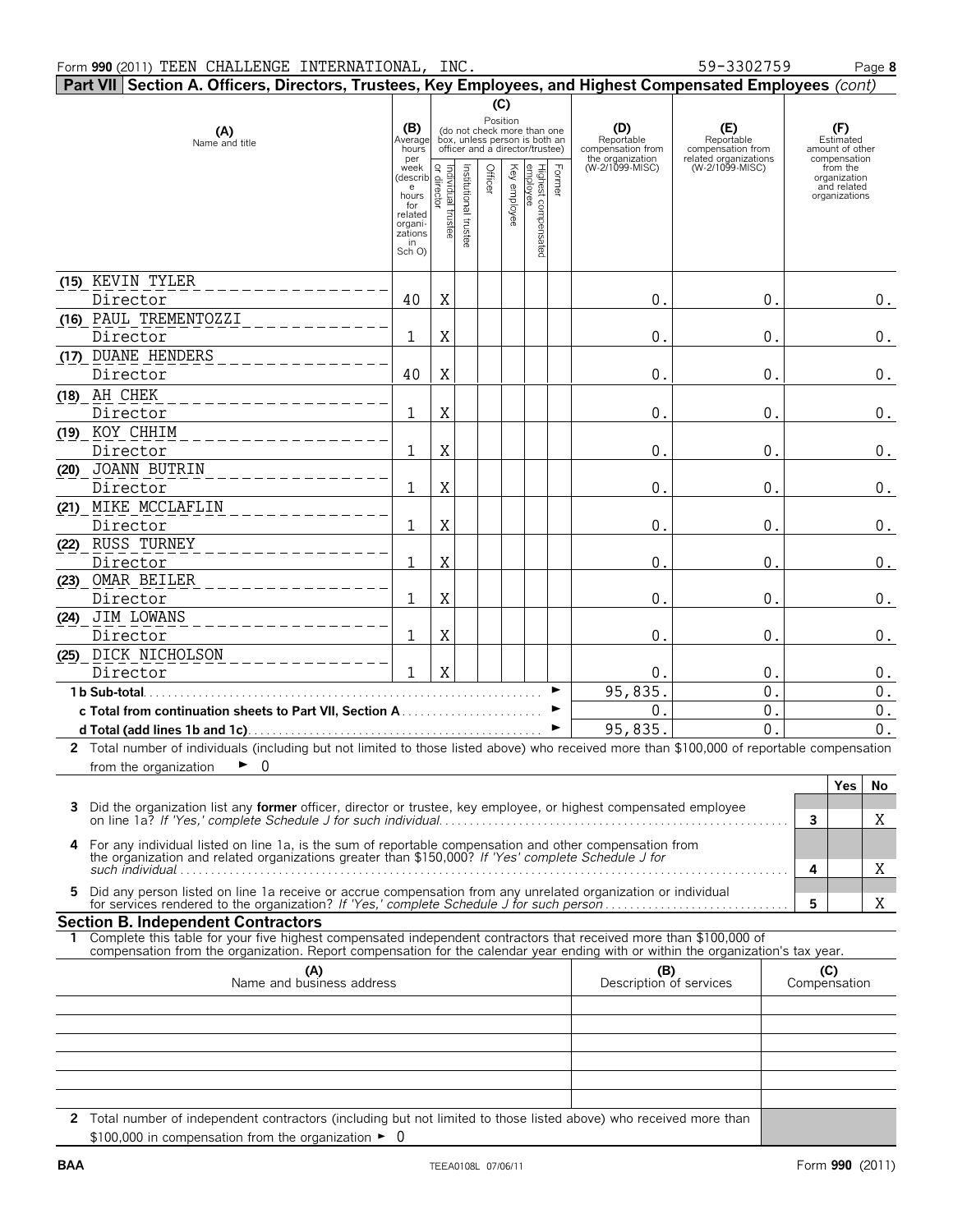Department of the Treasury Internal Revenue Service

**2011**

| Name of the Organization                                                                                  |                              |                                   |                       |         |              |                                                                    |        |                                                                        | Employler Identification number                                             |                                                                                                          |
|-----------------------------------------------------------------------------------------------------------|------------------------------|-----------------------------------|-----------------------|---------|--------------|--------------------------------------------------------------------|--------|------------------------------------------------------------------------|-----------------------------------------------------------------------------|----------------------------------------------------------------------------------------------------------|
| TEEN CHALLENGE INTERNATIONAL, INC.                                                                        |                              |                                   |                       |         |              |                                                                    |        |                                                                        | 59-3302759                                                                  |                                                                                                          |
| Part VII Continuation: Officers, Directors, Trustees, Key Employees, and Highest Compensated<br>Employees |                              |                                   |                       |         |              |                                                                    |        |                                                                        |                                                                             |                                                                                                          |
| (A)                                                                                                       | (B)                          |                                   |                       |         | (C)          |                                                                    |        | (D)                                                                    | (E)                                                                         | (F)                                                                                                      |
| Name and Title                                                                                            | Average<br>hours<br>per week | Individual trustee<br>or director | Institutional trustee | Officer | Key employee | Position (check all that apply)<br>Highest compensated<br>employee | Former | Reportable<br>compensation from<br>the organization<br>(W-2/1099-MISC) | Reportable<br>compensation from<br>related organizations<br>(W-2/1099-MISC) | Estimated<br>amount of other<br>compensation<br>from the<br>organization<br>and related<br>organizations |
| RON MADDUX<br>Director                                                                                    | 1                            | Χ                                 |                       |         |              |                                                                    |        | $\mathbf{0}$ .                                                         | $0$ .                                                                       | $0$ .                                                                                                    |
| DOUG SAMUELSON<br>Director                                                                                | 1                            | Χ                                 |                       |         |              |                                                                    |        | $0$ .                                                                  | $0$ .                                                                       | $\boldsymbol{0}$ .                                                                                       |
|                                                                                                           |                              |                                   |                       |         |              |                                                                    |        |                                                                        |                                                                             |                                                                                                          |
|                                                                                                           |                              |                                   |                       |         |              |                                                                    |        |                                                                        |                                                                             |                                                                                                          |
|                                                                                                           |                              |                                   |                       |         |              |                                                                    |        |                                                                        |                                                                             |                                                                                                          |
|                                                                                                           |                              |                                   |                       |         |              |                                                                    |        |                                                                        |                                                                             |                                                                                                          |
|                                                                                                           |                              |                                   |                       |         |              |                                                                    |        |                                                                        |                                                                             |                                                                                                          |
|                                                                                                           |                              |                                   |                       |         |              |                                                                    |        |                                                                        |                                                                             |                                                                                                          |
|                                                                                                           |                              |                                   |                       |         |              |                                                                    |        |                                                                        |                                                                             |                                                                                                          |
|                                                                                                           |                              |                                   |                       |         |              |                                                                    |        |                                                                        |                                                                             |                                                                                                          |
|                                                                                                           |                              |                                   |                       |         |              |                                                                    |        |                                                                        |                                                                             |                                                                                                          |
|                                                                                                           |                              |                                   |                       |         |              |                                                                    |        |                                                                        |                                                                             |                                                                                                          |
|                                                                                                           |                              |                                   |                       |         |              |                                                                    |        |                                                                        |                                                                             |                                                                                                          |
|                                                                                                           |                              |                                   |                       |         |              |                                                                    |        |                                                                        |                                                                             |                                                                                                          |
|                                                                                                           |                              |                                   |                       |         |              |                                                                    |        |                                                                        |                                                                             |                                                                                                          |
|                                                                                                           |                              |                                   |                       |         |              |                                                                    |        |                                                                        |                                                                             |                                                                                                          |
|                                                                                                           |                              |                                   |                       |         |              |                                                                    |        |                                                                        |                                                                             |                                                                                                          |
|                                                                                                           |                              |                                   |                       |         |              |                                                                    |        |                                                                        |                                                                             |                                                                                                          |
|                                                                                                           |                              |                                   |                       |         |              |                                                                    |        |                                                                        |                                                                             |                                                                                                          |
|                                                                                                           |                              |                                   |                       |         |              |                                                                    |        |                                                                        |                                                                             |                                                                                                          |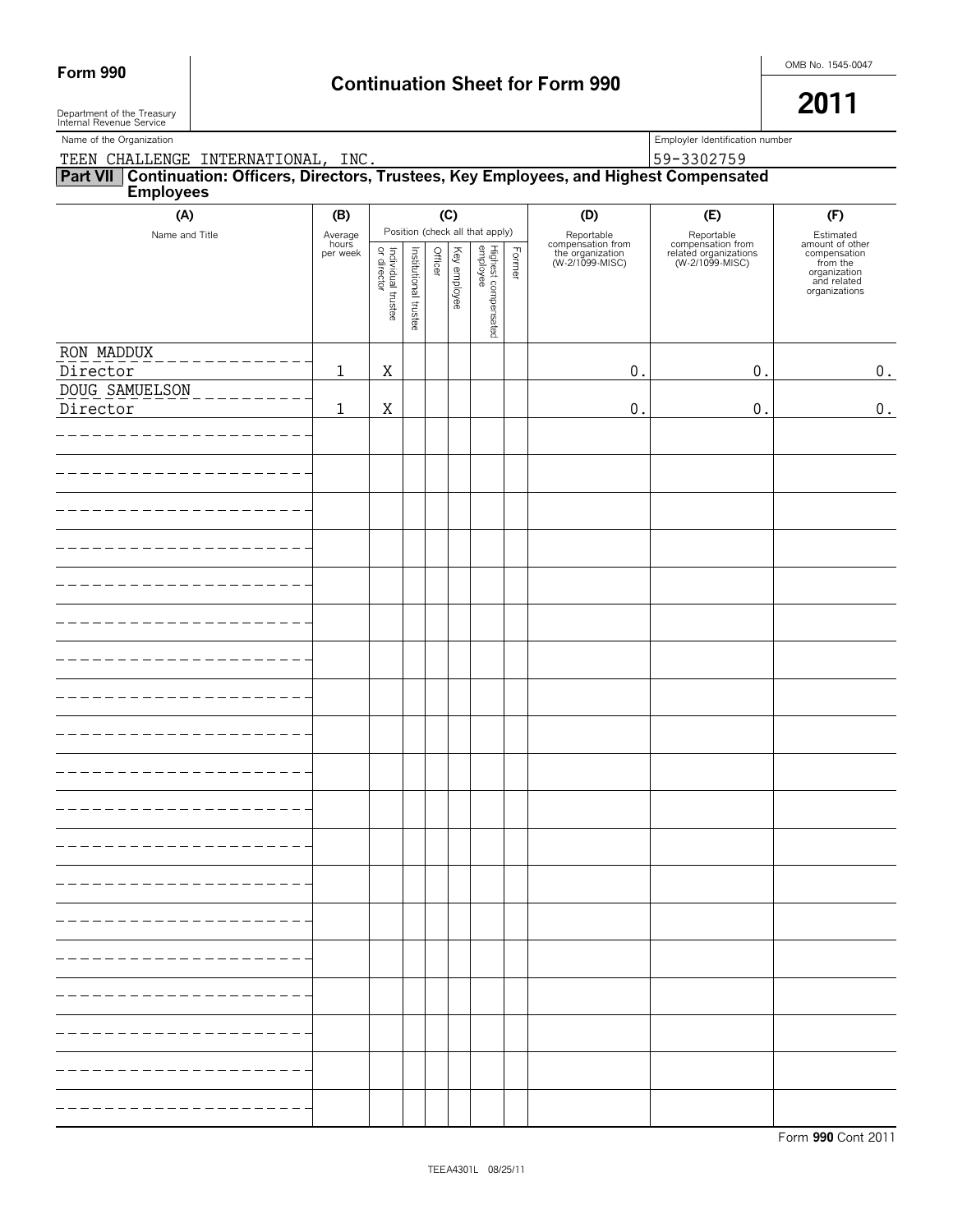## Form **990** (2011) Page **9** TEEN CHALLENGE INTERNATIONAL, INC. 59-3302759 **Part VIII Statement of Revenue**

**(B) (C) (D) (A)** Total revenue Related or **Unrelated Revenue** excluded from tax exempt business function revenue under sections 512, 513, or 514 revenue **1a** Federated campaigns. . . . . . . . . . **1a** CONTRIBUTIONS, GIFTS, GRANTS<br>AND OTHER SIMILAR AMOUNTS **b** Membership dues. . . . . . . . . . . . . **1b c** Fundraising events. . . . . . . . . . . . **1c d** Related organizations . . . . . . . . . **1d e** Government grants (contributions). . . . . **1e f** All other contributions, gifts, grants, and 2,043,418. similar amounts not included above ... | 1 **f g** Noncash contributions included in lns 1a-1f: \$ 2,043,418. **h Total.** Add lines 1a-1f . . . . . . . . . . . . . . . . . . . . . . . . . . . . . . . G PROGRAM SERVICE REVENUE **Business Code 2a b c**\_\_\_\_\_\_\_\_\_\_\_\_\_\_\_ **d e f** All other program service revenue. . . . **g Total.** Add lines 2a-2f . . . . . . . . . . . . . . . . . . . . . . . . . . . . . . . G **3** Investment income (including dividends, interest and 3,029. 3,029. other similar amounts). . . . . . . . . . . . . . . . . . . . . . . . . . . . . . . G **4** Income from investment of tax-exempt bond proceeds ▶ 8,177. **5** Royalties . . . . . . . . . . . . . . . . . . . . . . . . . . . . . . . . . . . . . . . . . . . G (i) Real (ii) Personal **6a** Gross rents. . . . . . . . . . **b** Less: rental expenses. **c** Rental income or (loss). . . . . **d** Net rental income or (loss). . . . . . . . . . . . . . . . . . . . . . . . . . . G **7a** Gross amount from sales of (i) Securities (ii) Other assets other than inventory. **b** Less: cost or other basis and sales expenses . . . . . . **c** Gain or (loss). . . . . . . . . **d** Net gain or (loss) . . . . . . . . . . . . . . . . . . . . . . . . . . . . . . . . . . . G **8a** Gross income from fundraising events **OTHER REVENUE** (not including. \$ of contributions reported on line 1c). See Part IV, line 18. . . . . . . . . . . . . . . . . **a b** Less: direct expenses . . . . . . . . . . . . . . . **b c** Net income or (loss) from fundraising events . . . . . . . . ▶ **9a** Gross income from gaming activities. See Part IV, line 19. . . . . . . . . . . . . . . . . **a b** Less: direct expenses . . . . . . . . . . . . . . . **b c** Net income or (loss) from gaming activities. . . . . . . . . ▶ **10a** Gross sales of inventory, less returns 10,710. and allowances . . . . . . . . . . . . . . . . . . . . . **a** 7,130.**b** Less: cost of goods sold. . . . . . . . . . . . . **b c** Net income or (loss) from sales of inventory . . . . . . . . ■ 3,580. 3,580. Miscellaneous Revenue **Business Code 11a b c d** All other revenue . . . . . . . . . . . . . **e Total.** Add lines 11a-11d . . . . . . . . . . . . . . . **12 Total revenue.** See instructions . . . . . . . . . . . . . . . . . . ▶ 2,058,204. 3,580. 0. 11,206.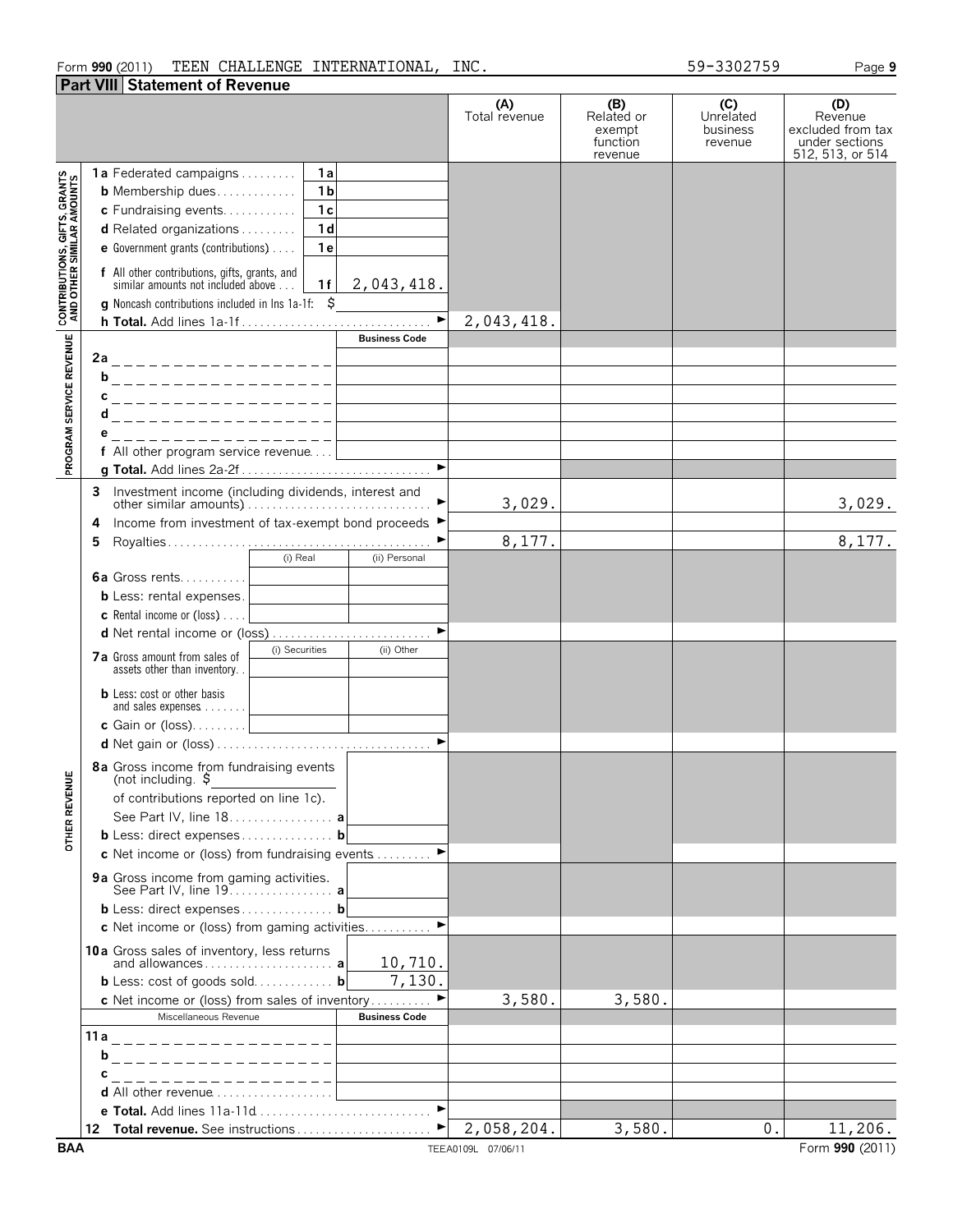# Form **990** (2011) Page **10** TEEN CHALLENGE INTERNATIONAL, INC. 59-3302759

*Section 501(c)(3) and 501(c)(4) organizations must complete all columns.*

*All other organizations must complete column (A) but are not required to complete columns (B), (C), and (D).* Check if Schedule O contains a response to any question in this Part IX. . . . . . . . . . . . . . . . . . . . . . . . . . . . . . . . . . . . . . . . . . . . . . .

|               |                                                                                                                                                                                                                                                                                                | $\mathbf{u}$ behousing to contrain a direction successfully quodition in this matrix $\mathbf{u}$ , $\mathbf{u}$ , $\mathbf{u}$ , $\mathbf{u}$ , $\mathbf{u}$ , $\mathbf{u}$ , $\mathbf{u}$ , $\mathbf{u}$ , $\mathbf{u}$ , $\mathbf{u}$ , $\mathbf{u}$ , $\mathbf{u}$ , $\mathbf{u}$ , $\mathbf{u}$ , |                                    |                                           | .                              |
|---------------|------------------------------------------------------------------------------------------------------------------------------------------------------------------------------------------------------------------------------------------------------------------------------------------------|--------------------------------------------------------------------------------------------------------------------------------------------------------------------------------------------------------------------------------------------------------------------------------------------------------|------------------------------------|-------------------------------------------|--------------------------------|
|               | Do not include amounts reported on lines<br>6b, 7b, 8b, 9b, and 10b of Part VIII.                                                                                                                                                                                                              | (A)<br>Total expenses                                                                                                                                                                                                                                                                                  | (B)<br>Program service<br>expenses | (C)<br>Management and<br>general expenses | (D)<br>Fundraising<br>expenses |
|               | 1 Grants and other assistance to governments<br>and organizations in the United States. See                                                                                                                                                                                                    | 676, 475.                                                                                                                                                                                                                                                                                              | 676, 475.                          |                                           |                                |
| $\mathcal{P}$ | Grants and other assistance to individuals in<br>the United States. See Part IV, line 22                                                                                                                                                                                                       | 334,069.                                                                                                                                                                                                                                                                                               | 334,069.                           |                                           |                                |
| 3             | Grants and other assistance to governments,<br>organizations, and individuals outside the                                                                                                                                                                                                      |                                                                                                                                                                                                                                                                                                        |                                    |                                           |                                |
|               | United States. See Part IV, lines 15 and 16.                                                                                                                                                                                                                                                   | 414,003.                                                                                                                                                                                                                                                                                               | 414,003.                           |                                           |                                |
| 4<br>5        | Benefits paid to or for members<br>Compensation of current officers, directors,<br>trustees, and key employees                                                                                                                                                                                 | 95,835.                                                                                                                                                                                                                                                                                                | 28,340.                            | 31,593.                                   | 35,902.                        |
| 6             | Compensation not included above, to<br>disqualified persons (as defined under<br>section $4958(f)(1)$ and persons described                                                                                                                                                                    | 0.                                                                                                                                                                                                                                                                                                     | 0.                                 | 0.                                        | 0.                             |
| 7             | Other salaries and wages                                                                                                                                                                                                                                                                       | 109,718.                                                                                                                                                                                                                                                                                               | 80,094.                            | 24,138.                                   | 5,486.                         |
| 8             | Pension plan accruals and contributions<br>(include section $401(k)$ and section $403(b)$ )<br>employer contributions)                                                                                                                                                                         |                                                                                                                                                                                                                                                                                                        |                                    |                                           |                                |
| 9             | Other employee benefits                                                                                                                                                                                                                                                                        |                                                                                                                                                                                                                                                                                                        |                                    |                                           |                                |
| 10            | Payroll taxes<br>11 Fees for services (non-employees):                                                                                                                                                                                                                                         | 8,985.                                                                                                                                                                                                                                                                                                 | 6,559.                             | 1,977.                                    | 449.                           |
|               | a Management                                                                                                                                                                                                                                                                                   |                                                                                                                                                                                                                                                                                                        |                                    |                                           |                                |
|               |                                                                                                                                                                                                                                                                                                |                                                                                                                                                                                                                                                                                                        |                                    |                                           |                                |
|               |                                                                                                                                                                                                                                                                                                | 9,984.                                                                                                                                                                                                                                                                                                 | 6,989.                             | 2,995.                                    |                                |
|               |                                                                                                                                                                                                                                                                                                |                                                                                                                                                                                                                                                                                                        |                                    |                                           |                                |
|               | <b>e</b> Professional fundraising services. See Part IV, line 17                                                                                                                                                                                                                               | 8,927.                                                                                                                                                                                                                                                                                                 |                                    |                                           | 8,927.                         |
|               | f Investment management fees                                                                                                                                                                                                                                                                   |                                                                                                                                                                                                                                                                                                        |                                    |                                           |                                |
|               | 12 Advertising and promotion                                                                                                                                                                                                                                                                   | 650.                                                                                                                                                                                                                                                                                                   | 650.                               |                                           |                                |
| 13            |                                                                                                                                                                                                                                                                                                | 2,984.                                                                                                                                                                                                                                                                                                 | 2,412.                             | 572.                                      |                                |
| 14            | Information technology                                                                                                                                                                                                                                                                         |                                                                                                                                                                                                                                                                                                        |                                    |                                           |                                |
| 15            |                                                                                                                                                                                                                                                                                                |                                                                                                                                                                                                                                                                                                        |                                    |                                           |                                |
| 16            | Occupancy                                                                                                                                                                                                                                                                                      |                                                                                                                                                                                                                                                                                                        |                                    |                                           |                                |
| 17            |                                                                                                                                                                                                                                                                                                | 39,331.                                                                                                                                                                                                                                                                                                | 39,331.                            |                                           |                                |
| 18            | Payments of travel or entertainment<br>expenses for any federal, state, or local                                                                                                                                                                                                               |                                                                                                                                                                                                                                                                                                        |                                    |                                           |                                |
|               | 19 Conferences, conventions, and meetings                                                                                                                                                                                                                                                      | 27,659.                                                                                                                                                                                                                                                                                                | 27,659.                            |                                           |                                |
| 20            |                                                                                                                                                                                                                                                                                                | 3,628.                                                                                                                                                                                                                                                                                                 | 3,628.                             |                                           |                                |
|               | 21 Payments to affiliates                                                                                                                                                                                                                                                                      |                                                                                                                                                                                                                                                                                                        |                                    |                                           |                                |
| 22<br>23      | Depreciation, depletion, and amortization                                                                                                                                                                                                                                                      | 3,950.<br>22,183.                                                                                                                                                                                                                                                                                      | 3,500.<br>17,336.                  | 450.<br>4,800.                            | 47.                            |
|               | $Insurance \ldots \ldots \ldots \ldots \ldots \ldots \ldots \ldots \ldots$<br>24 Other expenses. Itemize expenses not<br>covered above (List miscellaneous expenses<br>in line 24e. If line 24e amount exceeds 10%<br>of line 25, column (A) amount, list line 24e<br>expenses on Schedule O.) |                                                                                                                                                                                                                                                                                                        |                                    |                                           |                                |
|               | a PROGRAM SERVICE EXPENSES                                                                                                                                                                                                                                                                     | 202,509.                                                                                                                                                                                                                                                                                               | 202,509.                           |                                           |                                |
|               | <b>b MISSIONARY EXPENSES</b>                                                                                                                                                                                                                                                                   | 31,022.                                                                                                                                                                                                                                                                                                | 31,022.                            |                                           |                                |
|               | c GIFTS/HONORARIUMS                                                                                                                                                                                                                                                                            | 7,017.                                                                                                                                                                                                                                                                                                 | 7,017.                             |                                           |                                |
|               | d BANK CHARGES                                                                                                                                                                                                                                                                                 | 4,484.                                                                                                                                                                                                                                                                                                 | 3,139.                             | 1,345.                                    |                                |
|               |                                                                                                                                                                                                                                                                                                | 13,616.                                                                                                                                                                                                                                                                                                | 12,259.                            | 1,357.                                    |                                |
| 25            | Total functional expenses. Add lines 1 through 24e                                                                                                                                                                                                                                             | 2,017,029.                                                                                                                                                                                                                                                                                             | 1,896,991.                         | 69,227.                                   | 50,811.                        |
| 26            | <b>Joint costs.</b> Complete this line only if<br>the organization reported in column (B)<br>joint costs from a combined educational<br>campaign and fundraising solicitation.                                                                                                                 |                                                                                                                                                                                                                                                                                                        |                                    |                                           |                                |
|               | Check here $\blacktriangleright$<br>if following<br>SOP 98-2 (ASC 958-720)                                                                                                                                                                                                                     |                                                                                                                                                                                                                                                                                                        |                                    |                                           |                                |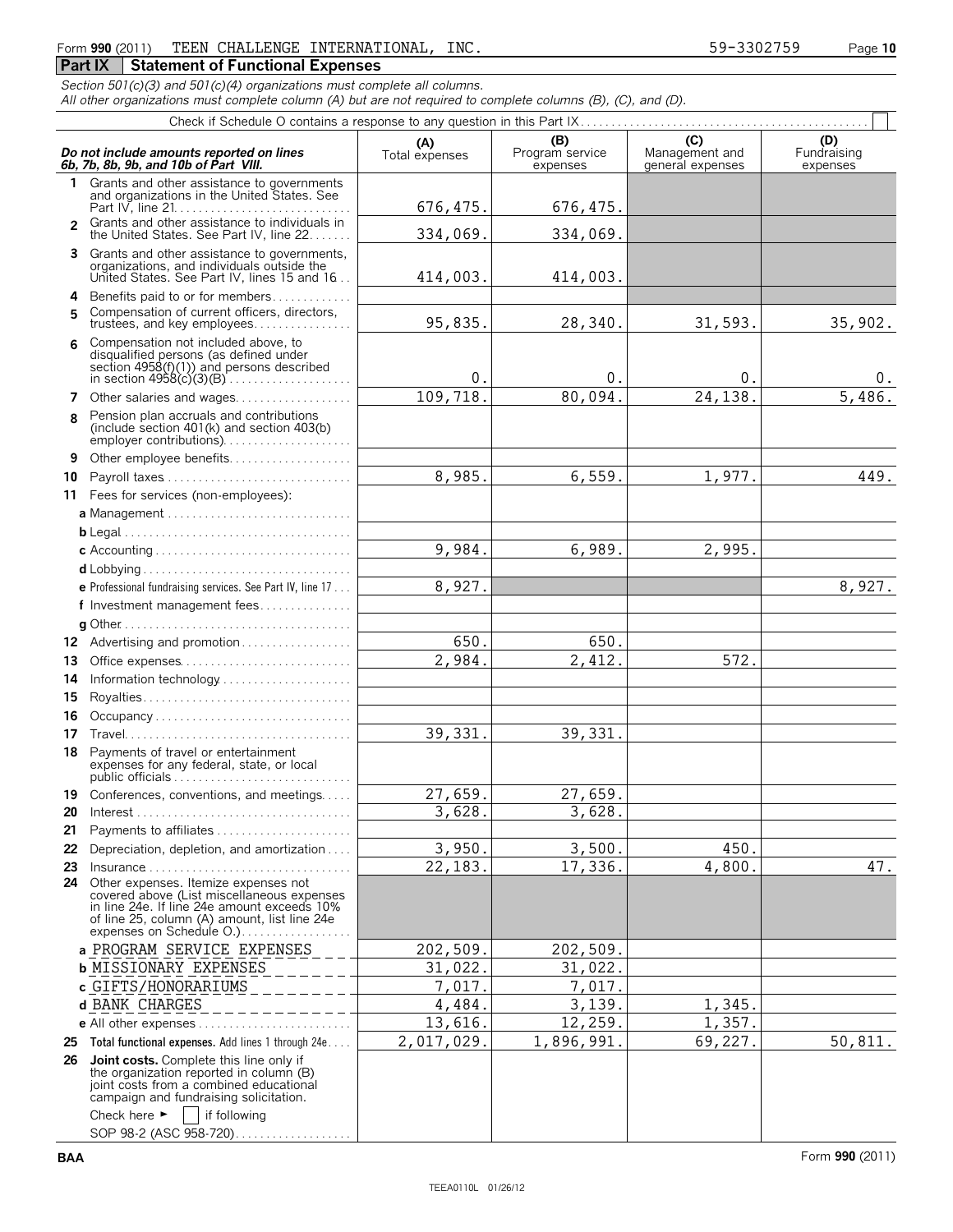## Form **990** (2011) Page **11** TEEN CHALLENGE INTERNATIONAL, INC. 59-3302759 **Part X Balance Sheet**

|                    |          |                                                                                                                                                                                                                                                   |          |           | (A)<br>Beginning of year |           | $( B )$<br>End of year |
|--------------------|----------|---------------------------------------------------------------------------------------------------------------------------------------------------------------------------------------------------------------------------------------------------|----------|-----------|--------------------------|-----------|------------------------|
|                    | 1        |                                                                                                                                                                                                                                                   |          |           | 500                      | 1         | 500.                   |
|                    | 2        |                                                                                                                                                                                                                                                   |          |           | 475,439.                 | 2         | 413,025.               |
|                    | 3        |                                                                                                                                                                                                                                                   |          |           |                          | 3         |                        |
|                    | 4        |                                                                                                                                                                                                                                                   |          |           | 48,391.                  | 4         | 30, 182.               |
|                    | 5        | Receivables from current and former officers, directors, trustees, key employees,                                                                                                                                                                 |          |           |                          |           |                        |
|                    |          | and highest compensated employees. Complete Part II of Schedule L                                                                                                                                                                                 |          |           |                          | 5         |                        |
|                    | 6        | Receivables from other disqualified persons (as defined under section 4958(f)(1)), persons described in section 4958(c)(3)(B), and contributing employers and<br>sponsoring organizations of section $501(c)(9)$ voluntary employees' beneficiary |          |           |                          |           |                        |
|                    |          |                                                                                                                                                                                                                                                   |          |           |                          | 6<br>7    |                        |
| <b>ASSETS</b>      | 7<br>8   |                                                                                                                                                                                                                                                   |          | 1,073.    | 8                        | 1,347.    |                        |
|                    | 9        |                                                                                                                                                                                                                                                   |          |           | 5,758.                   | 9         | 28,310.                |
|                    |          |                                                                                                                                                                                                                                                   |          |           |                          |           |                        |
|                    |          | <b>10a</b> Land, buildings, and equipment: cost or other basis.                                                                                                                                                                                   |          | 30,934.   |                          |           |                        |
|                    |          |                                                                                                                                                                                                                                                   |          | 18,831.   | 16,053.                  | 10c       | 12,103.                |
|                    | 11       |                                                                                                                                                                                                                                                   |          |           | 11                       |           |                        |
|                    | 12       |                                                                                                                                                                                                                                                   |          |           |                          | 12        |                        |
|                    | 13       |                                                                                                                                                                                                                                                   |          |           | 13                       |           |                        |
|                    | 14       |                                                                                                                                                                                                                                                   |          | 14        |                          |           |                        |
|                    | 15       |                                                                                                                                                                                                                                                   |          |           |                          | 15        |                        |
|                    | 16       | Total assets. Add lines 1 through 15 (must equal line 34)                                                                                                                                                                                         |          |           | 547,214.                 | 16        | 485, 467.              |
|                    | 17       |                                                                                                                                                                                                                                                   |          | 238, 269. | 17                       | 135, 347. |                        |
|                    | 18       |                                                                                                                                                                                                                                                   |          | 18<br>19  |                          |           |                        |
|                    | 19       |                                                                                                                                                                                                                                                   |          | 20        |                          |           |                        |
|                    | 20       |                                                                                                                                                                                                                                                   |          | 21        |                          |           |                        |
| Å                  | 21<br>22 | Escrow or custodial account liability. Complete Part IV of Schedule D.                                                                                                                                                                            |          |           |                          |           |                        |
| $\frac{1}{1}$<br>Τ |          | Payables to current and former officers, directors, trustees, key employees, highest compensated employees, and disqualified persons. Complete Part II                                                                                            |          |           |                          | 22        |                        |
|                    | 23       | Secured mortgages and notes payable to unrelated third parties                                                                                                                                                                                    |          |           |                          | 23        |                        |
| $\frac{E}{S}$      | 24       | Unsecured notes and loans payable to unrelated third parties                                                                                                                                                                                      |          |           |                          | 24        |                        |
|                    | 25       | Other liabilities (including federal income tax, payables to related third parties, and other liabilities not included on lines 17-24). Complete Part X of Schedule D.                                                                            |          |           |                          | 25        |                        |
|                    | 26       |                                                                                                                                                                                                                                                   |          |           | 238,269.                 | 26        | 135, 347.              |
| n<br>F             |          | Organizations that follow SFAS 117, check here $\blacktriangleright$ $\ X\ $ and complete lines                                                                                                                                                   |          |           |                          |           |                        |
|                    |          | 27 through 29 and lines 33 and 34.                                                                                                                                                                                                                |          |           |                          |           |                        |
| ĕ                  |          | 27 Unrestricted net assets                                                                                                                                                                                                                        |          |           | $-205, 200.$             | 27        | $-65,383.$             |
| S<br>TFT<br>S      | 28       |                                                                                                                                                                                                                                                   |          |           | 514,145.                 | 28        | 415,503.               |
|                    | 29       |                                                                                                                                                                                                                                                   |          | 29        |                          |           |                        |
| R                  |          | Organizations that do not follow SFAS 117, check here $\blacktriangleright$   and complete                                                                                                                                                        |          |           |                          |           |                        |
| 5<br>Da            |          | lines 30 through 34.                                                                                                                                                                                                                              |          |           |                          |           |                        |
|                    | 30       |                                                                                                                                                                                                                                                   |          |           | 30                       |           |                        |
|                    | 31       | Paid-in or capital surplus, or land, building, or equipment fund                                                                                                                                                                                  |          |           |                          | 31        |                        |
| <b>BALANCES</b>    | 32       | Retained earnings, endowment, accumulated income, or other funds                                                                                                                                                                                  |          |           | 32                       |           |                        |
|                    | 33       |                                                                                                                                                                                                                                                   |          | 308,945   | 33                       | 350, 120. |                        |
|                    | 34       |                                                                                                                                                                                                                                                   | 547,214. | 34        | 485, 467.                |           |                        |

**BAA** Form **990** (2011)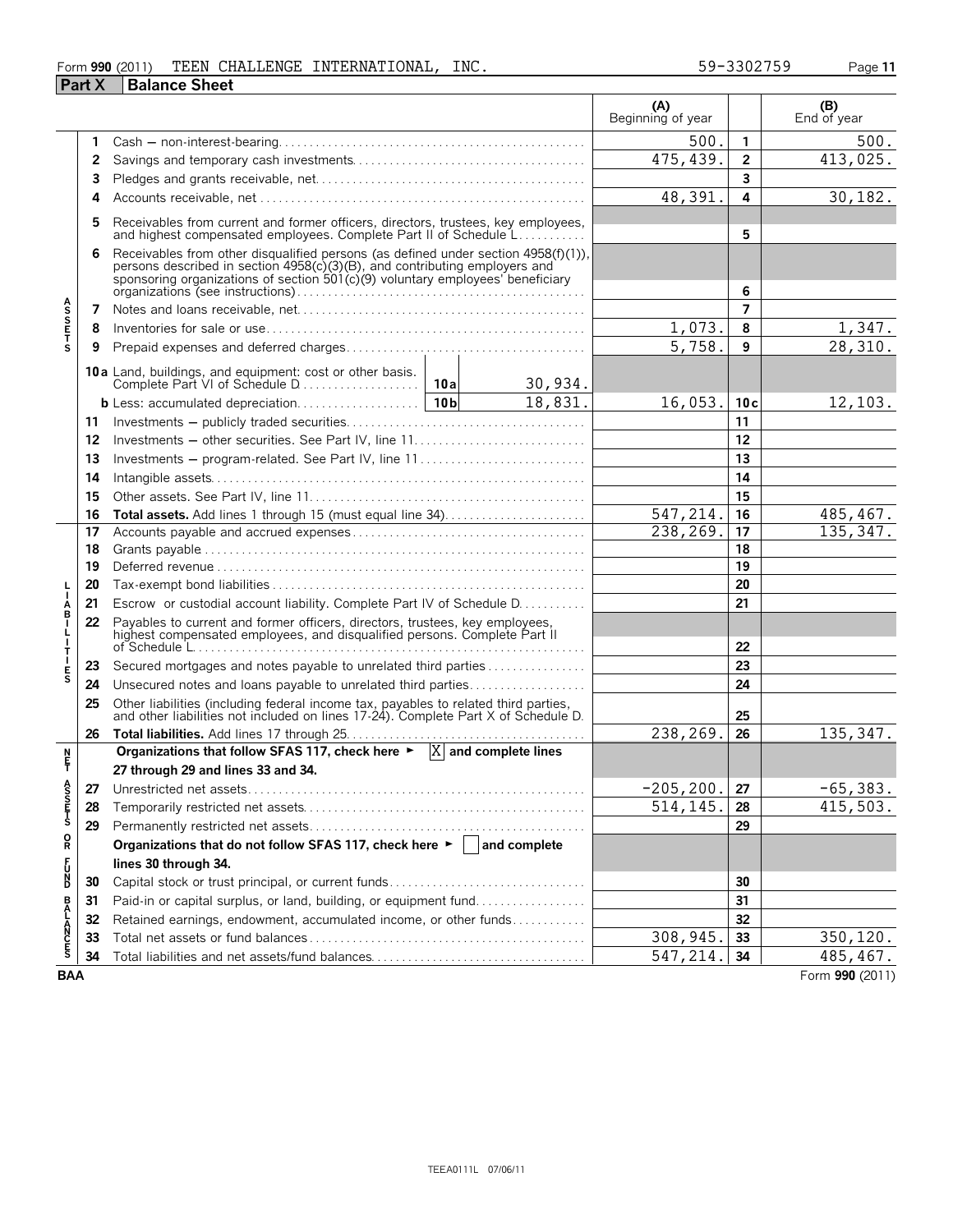| TEEN CHALLENGE INTERNATIONAL, INC.<br>Form 990 (2011)                                                                                                                                                                            | 59-3302759              |                | Page 12 |                 |
|----------------------------------------------------------------------------------------------------------------------------------------------------------------------------------------------------------------------------------|-------------------------|----------------|---------|-----------------|
| Part XI<br><b>Reconciliation of Net Assets</b>                                                                                                                                                                                   |                         |                |         |                 |
|                                                                                                                                                                                                                                  |                         |                |         |                 |
|                                                                                                                                                                                                                                  |                         |                |         |                 |
|                                                                                                                                                                                                                                  | $\mathbf{1}$            | 2,058,204.     |         |                 |
| 2                                                                                                                                                                                                                                | $\overline{2}$          | 2,017,029.     |         |                 |
| 3                                                                                                                                                                                                                                | $\mathbf{3}$            |                |         | 41, 175.        |
| Net assets or fund balances at beginning of year (must equal Part X, line 33, column (A)).<br>4                                                                                                                                  | $\overline{\mathbf{A}}$ |                |         | 308,945.        |
| 5                                                                                                                                                                                                                                | 5                       |                |         | 0.              |
| Net assets or fund balances at end of year. Combine lines 3, 4, and 5 (must equal Part X, line 33,<br>6                                                                                                                          | 6                       |                |         | 350, 120.       |
| <b>Part XII   Financial Statements and Reporting</b>                                                                                                                                                                             |                         |                |         |                 |
|                                                                                                                                                                                                                                  |                         |                |         |                 |
|                                                                                                                                                                                                                                  |                         |                | Yes I   | No              |
| X Accrual<br>Accounting method used to prepare the Form 990:   Cash<br>Other<br>1.                                                                                                                                               |                         |                |         |                 |
| If the organization changed its method of accounting from a prior year or checked 'Other,' explain<br>in Schedule O.                                                                                                             |                         |                |         |                 |
| 2a Were the organization's financial statements compiled or reviewed by an independent accountant?                                                                                                                               |                         | 2a             |         | Χ               |
| <b>b</b> Were the organization's financial statements audited by an independent accountant?                                                                                                                                      |                         | 2 <sub>b</sub> | X       |                 |
| c If 'Yes' to line 2a or 2b, does the organization have a committee that assumes responsibility for oversight of the audit,<br>review, or compilation of its financial statements and selection of an independent accountant?    |                         | 2c             | Χ       |                 |
| If the organization changed either its oversight process or selection process during the tax year, explain<br>in Schedule O.                                                                                                     |                         |                |         |                 |
| d If 'Yes' to line 2a or 2b, check a box below to indicate whether the financial statements for the year were issued on a<br>separate basis, consolidated basis, or both:                                                        |                         |                |         |                 |
| X<br>Both consolidated and separate basis<br>Separate basis<br>Consolidated basis                                                                                                                                                |                         |                |         |                 |
| 3a As a result of a federal award, was the organization required to undergo an audit or audits as set forth in the Single                                                                                                        |                         | 3a             |         | X               |
| <b>b</b> If 'Yes,' did the organization undergo the required audit or audits? If the organization did not undergo the required audit<br>or audits, explain why in Schedule O and describe any steps taken to undergo such audits |                         | 3 <sub>b</sub> |         |                 |
| <b>BAA</b>                                                                                                                                                                                                                       |                         |                |         | Form 990 (2011) |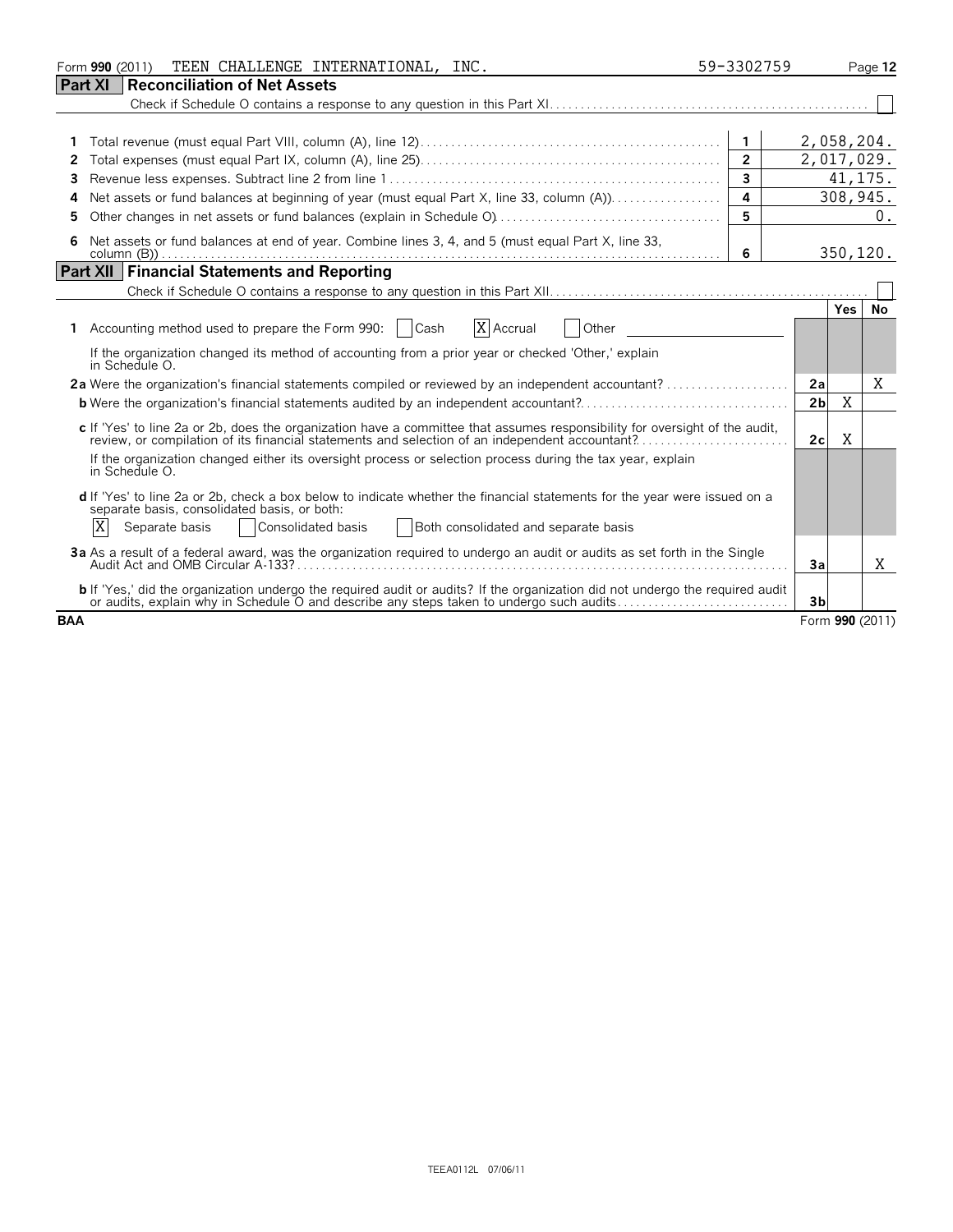| <b>SCHEDULE A</b><br>(Form 990 or 990-EZ)              | <b>Public Charity Status and Public Support</b>                                                                                                                                                                                                                                                                                                                                                                                                                                    |                                                                                                                           |     |                                                                          |               |                                                            |              | 2011                                                 |                                            |     |    |
|--------------------------------------------------------|------------------------------------------------------------------------------------------------------------------------------------------------------------------------------------------------------------------------------------------------------------------------------------------------------------------------------------------------------------------------------------------------------------------------------------------------------------------------------------|---------------------------------------------------------------------------------------------------------------------------|-----|--------------------------------------------------------------------------|---------------|------------------------------------------------------------|--------------|------------------------------------------------------|--------------------------------------------|-----|----|
|                                                        |                                                                                                                                                                                                                                                                                                                                                                                                                                                                                    | Complete if the organization is a section $501(c)(3)$ organization or a section<br>4947(a)(1) nonexempt charitable trust. |     |                                                                          |               |                                                            |              |                                                      |                                            |     |    |
| Department of the Treasury<br>Internal Revenue Service |                                                                                                                                                                                                                                                                                                                                                                                                                                                                                    | ► Attach to Form 990 or Form 990-EZ. ► See separate instructions.                                                         |     |                                                                          |               |                                                            |              |                                                      | <b>Open to Public</b><br><b>Inspection</b> |     |    |
| Name of the organization                               | TEEN CHALLENGE INTERNATIONAL, INC.<br>DBA GLOBAL TEEN CHALLENGE                                                                                                                                                                                                                                                                                                                                                                                                                    |                                                                                                                           |     |                                                                          |               |                                                            |              | 59-3302759                                           | Employer identification number             |     |    |
| <b>Part I</b>                                          | <b>Reason for Public Charity Status (All organizations must complete this part.) See instructions.</b>                                                                                                                                                                                                                                                                                                                                                                             |                                                                                                                           |     |                                                                          |               |                                                            |              |                                                      |                                            |     |    |
|                                                        | The organization is not a private foundation because it is: (For lines 1 through 11, check only one box.)                                                                                                                                                                                                                                                                                                                                                                          |                                                                                                                           |     |                                                                          |               |                                                            |              |                                                      |                                            |     |    |
| 1.                                                     | A church, convention of churches or association of churches described in <b>section 170(b)(1)(A)(i)</b> .                                                                                                                                                                                                                                                                                                                                                                          |                                                                                                                           |     |                                                                          |               |                                                            |              |                                                      |                                            |     |    |
| 2                                                      | A school described in section 170(b)(1)(A)(ii). (Attach Schedule E.)                                                                                                                                                                                                                                                                                                                                                                                                               |                                                                                                                           |     |                                                                          |               |                                                            |              |                                                      |                                            |     |    |
| 3                                                      | A hospital or a cooperative hospital service organization described in section 170(b)(1)(A)(iii).                                                                                                                                                                                                                                                                                                                                                                                  |                                                                                                                           |     |                                                                          |               |                                                            |              |                                                      |                                            |     |    |
| 4                                                      | A medical research organization operated in conjunction with a hospital described in section 170(b)(1)(A)(iii). Enter the hospital's                                                                                                                                                                                                                                                                                                                                               |                                                                                                                           |     |                                                                          |               |                                                            |              |                                                      |                                            |     |    |
| name, city, and state:                                 |                                                                                                                                                                                                                                                                                                                                                                                                                                                                                    |                                                                                                                           |     |                                                                          |               |                                                            |              |                                                      |                                            |     |    |
| 5                                                      | An organization operated for the benefit of a college or university owned or operated by a governmental unit described in <b>section</b><br>170(b) $(1)(A)(iv)$ . (Complete Part II.)                                                                                                                                                                                                                                                                                              |                                                                                                                           |     |                                                                          |               |                                                            |              |                                                      |                                            |     |    |
| 6<br>7<br>Χ                                            | A federal, state, or local government or governmental unit described in section 170(b)(1)(A)(v).<br>An organization that normally receives a substantial part of its support from a governmental unit or from the general public described<br>in section 170(b)(1)(A)(vi). (Complete Part II.)                                                                                                                                                                                     |                                                                                                                           |     |                                                                          |               |                                                            |              |                                                      |                                            |     |    |
| 8                                                      | A community trust described in section 170(b)(1)(A)(vi). (Complete Part II.)                                                                                                                                                                                                                                                                                                                                                                                                       |                                                                                                                           |     |                                                                          |               |                                                            |              |                                                      |                                            |     |    |
| 9                                                      | An organization that normally receives: (1) more than 33-1/3% of its support from contributions, membership fees, and gross receipts<br>from activities related to its exempt functions – subject to certain exceptions, and (2) no more than 33-1/3% of its support from gross<br>investment income and unrelated business taxable income (less section 511 tax) from businesses acquired by the organization after<br>June 30, 1975. See section 509(a)(2). (Complete Part III.) |                                                                                                                           |     |                                                                          |               |                                                            |              |                                                      |                                            |     |    |
| 10                                                     | An organization organized and operated exclusively to test for public safety. See section 509(a)(4).                                                                                                                                                                                                                                                                                                                                                                               |                                                                                                                           |     |                                                                          |               |                                                            |              |                                                      |                                            |     |    |
| 11                                                     | An organization organized and operated exclusively for the benefit of, to perform the functions of, or carry out the purposes of one or<br>more publicly supported organizations described in section 509(a)(1) or section 509(a)(2). See section 509(a)(3). Check the box that<br>describes the type of supporting organization and complete lines 11e through 11h.                                                                                                               |                                                                                                                           |     |                                                                          |               |                                                            |              |                                                      |                                            |     |    |
| Type I<br>a                                            | bl<br>Type II                                                                                                                                                                                                                                                                                                                                                                                                                                                                      | c   $\vert$ Type III - Functionally integrated                                                                            |     |                                                                          |               |                                                            |              |                                                      | Type $III - Other$                         |     |    |
| е                                                      | By checking this box, I certify that the organization is not controlled directly or indirectly by one or more disqualified persons                                                                                                                                                                                                                                                                                                                                                 |                                                                                                                           |     |                                                                          |               |                                                            |              |                                                      |                                            |     |    |
| section 509(a)(2).                                     | other than foundation managers and other than one or more publicly supported organizations described in section 509(a)(1) or                                                                                                                                                                                                                                                                                                                                                       |                                                                                                                           |     |                                                                          |               |                                                            |              |                                                      |                                            |     |    |
| f                                                      | If the organization received a written determination from the IRS that is a Type I, Type II or Type III supporting organization,                                                                                                                                                                                                                                                                                                                                                   |                                                                                                                           |     |                                                                          |               |                                                            |              |                                                      |                                            |     |    |
|                                                        |                                                                                                                                                                                                                                                                                                                                                                                                                                                                                    |                                                                                                                           |     |                                                                          |               |                                                            |              |                                                      |                                            |     |    |
| g                                                      | Since August 17, 2006, has the organization accepted any gift or contribution from any of the following persons?                                                                                                                                                                                                                                                                                                                                                                   |                                                                                                                           |     |                                                                          |               |                                                            |              |                                                      |                                            |     |    |
| (i)                                                    |                                                                                                                                                                                                                                                                                                                                                                                                                                                                                    |                                                                                                                           |     |                                                                          |               |                                                            |              |                                                      |                                            | Yes | No |
|                                                        |                                                                                                                                                                                                                                                                                                                                                                                                                                                                                    |                                                                                                                           |     |                                                                          |               |                                                            |              |                                                      | 11 g (i)                                   |     |    |
| (ii)                                                   |                                                                                                                                                                                                                                                                                                                                                                                                                                                                                    |                                                                                                                           |     |                                                                          |               |                                                            |              |                                                      | 11 g (ii)                                  |     |    |
| (iii)                                                  |                                                                                                                                                                                                                                                                                                                                                                                                                                                                                    |                                                                                                                           |     |                                                                          |               |                                                            |              |                                                      | 11g (iii)                                  |     |    |
| h                                                      | Provide the following information about the supported organization(s).                                                                                                                                                                                                                                                                                                                                                                                                             |                                                                                                                           |     |                                                                          |               |                                                            |              |                                                      |                                            |     |    |
| (i) Name of supported<br>organization                  | (ii) EIN                                                                                                                                                                                                                                                                                                                                                                                                                                                                           | (iii) Type of organization<br>(described on lines 1-9<br>above or IRC section<br>(see instructions))                      |     | (iv) is the<br>organization in<br>column (i) listed in<br>your governing | your support? | (v) Did you notify<br>the organization in<br>column (i) of | column (i)   | $(vi)$ is the<br>organization in<br>organized in the | (vii) Amount of support                    |     |    |
|                                                        |                                                                                                                                                                                                                                                                                                                                                                                                                                                                                    |                                                                                                                           | Yes | document?<br>No                                                          | Yes           | No                                                         | U.S.?<br>Yes | No                                                   |                                            |     |    |
|                                                        |                                                                                                                                                                                                                                                                                                                                                                                                                                                                                    |                                                                                                                           |     |                                                                          |               |                                                            |              |                                                      |                                            |     |    |
| (A)                                                    |                                                                                                                                                                                                                                                                                                                                                                                                                                                                                    |                                                                                                                           |     |                                                                          |               |                                                            |              |                                                      |                                            |     |    |
|                                                        |                                                                                                                                                                                                                                                                                                                                                                                                                                                                                    |                                                                                                                           |     |                                                                          |               |                                                            |              |                                                      |                                            |     |    |
| (B)                                                    |                                                                                                                                                                                                                                                                                                                                                                                                                                                                                    |                                                                                                                           |     |                                                                          |               |                                                            |              |                                                      |                                            |     |    |
| (C)                                                    |                                                                                                                                                                                                                                                                                                                                                                                                                                                                                    |                                                                                                                           |     |                                                                          |               |                                                            |              |                                                      |                                            |     |    |
| (D)                                                    |                                                                                                                                                                                                                                                                                                                                                                                                                                                                                    |                                                                                                                           |     |                                                                          |               |                                                            |              |                                                      |                                            |     |    |
|                                                        |                                                                                                                                                                                                                                                                                                                                                                                                                                                                                    |                                                                                                                           |     |                                                                          |               |                                                            |              |                                                      |                                            |     |    |
| (E)                                                    |                                                                                                                                                                                                                                                                                                                                                                                                                                                                                    |                                                                                                                           |     |                                                                          |               |                                                            |              |                                                      |                                            |     |    |
| Total                                                  |                                                                                                                                                                                                                                                                                                                                                                                                                                                                                    |                                                                                                                           |     |                                                                          |               |                                                            |              |                                                      |                                            |     |    |
|                                                        | BAA For Paperwork Reduction Act Notice, see the Instructions for Form 990 or 990-EZ.                                                                                                                                                                                                                                                                                                                                                                                               |                                                                                                                           |     |                                                                          |               |                                                            |              |                                                      | Schedule A (Form 990 or 990-EZ) 2011       |     |    |

OMB No. 1545-0047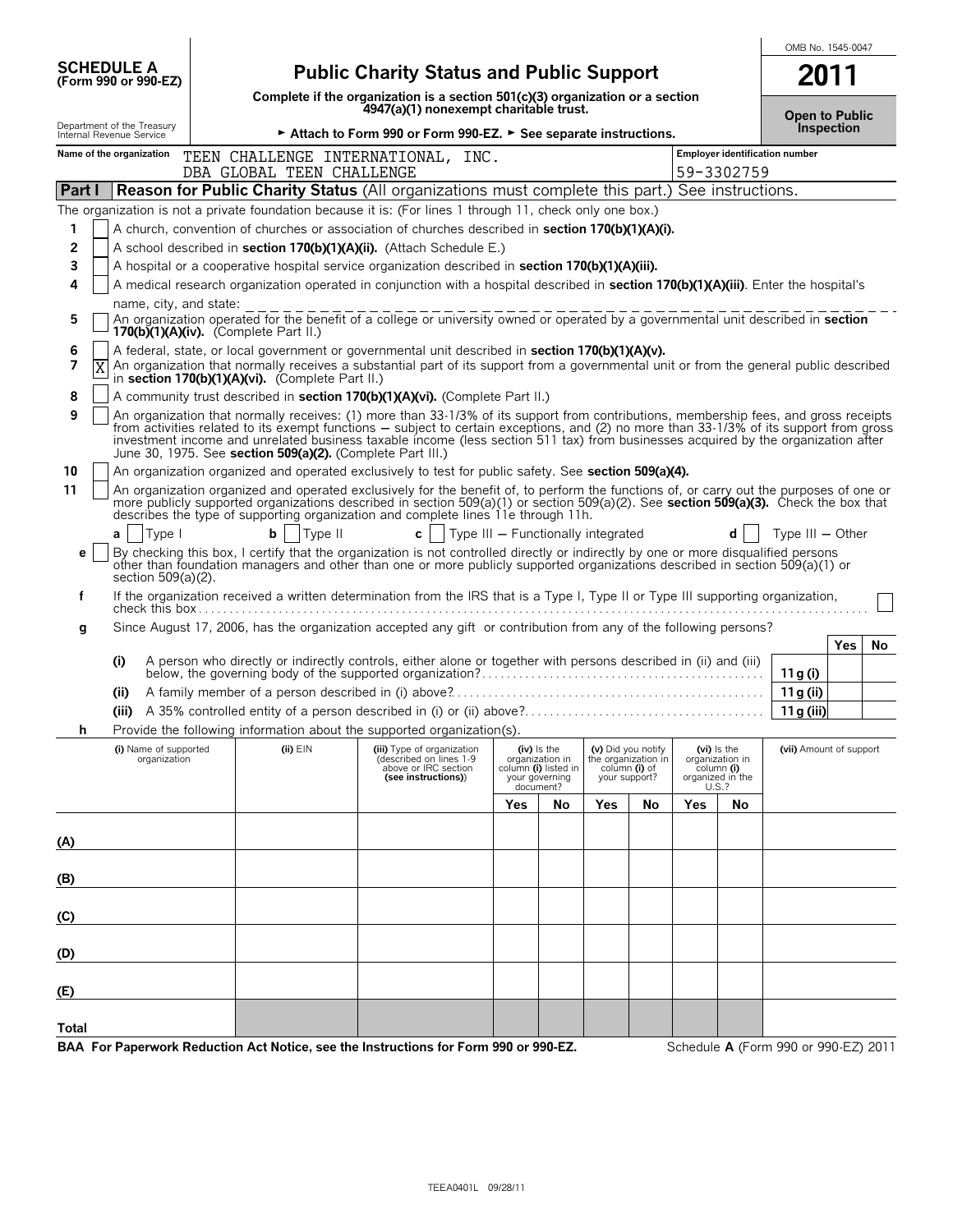## Schedule **A** (Form 990 or 990-EZ) 2011 TEEN CHALLENGE INTERNATIONAL, INC. 59-3302759 Page **2**

# **Part II Support Schedule for Organizations Described in Sections 170(b)(1)(A)(iv) and 170(b)(1)(A)(vi)**

(Complete only if you checked the box on line 5, 7, or 8 of Part I or if the organization failed to qualify under Part III. If the organization fails to qualify under the tests listed below, please complete Part III.)

|     | <b>Section A. Public Support</b>                                                                                                                                                                                                                                                                                                                                                                            |          |          |            |                                                  |            |                                      |
|-----|-------------------------------------------------------------------------------------------------------------------------------------------------------------------------------------------------------------------------------------------------------------------------------------------------------------------------------------------------------------------------------------------------------------|----------|----------|------------|--------------------------------------------------|------------|--------------------------------------|
|     | Calendar year (or fiscal year<br>beginning in) $\rightarrow$                                                                                                                                                                                                                                                                                                                                                | (a) 2007 | (b) 2008 | $(c)$ 2009 | $(d)$ 2010                                       | (e) 2011   | (f) Total                            |
|     | <b>1</b> Gifts, grants, contributions, and<br>membership fees received. (Do not<br>include any 'unusual grants.')                                                                                                                                                                                                                                                                                           | 881,270. |          |            | 704, 125. 1, 182, 947. 1, 383, 946. 2, 043, 418. |            | 6,195,706.                           |
|     | 2 Tax revenues levied for the<br>organization's benefit and<br>either paid to or expended<br>on its behalf                                                                                                                                                                                                                                                                                                  |          |          |            |                                                  |            | $0$ .                                |
| 3   | The value of services or<br>facilities furnished by a<br>governmental unit to the<br>organization without charge                                                                                                                                                                                                                                                                                            |          |          |            |                                                  |            | 0.                                   |
| 4   | Total. Add lines 1 through 3                                                                                                                                                                                                                                                                                                                                                                                | 881,270. | 704,125. |            | $1, 182, 947.$ 1, 383, 946.                      | 2,043,418. | 6,195,706.                           |
|     | <b>5</b> The portion of total<br>contributions by each person<br>(other than a governmental<br>unit or publicly supported<br>organization) included on line 1<br>that exceeds 2% of the amount<br>shown on line 11, column (f)                                                                                                                                                                              |          |          |            |                                                  |            | 1,455,368.                           |
| 6   | <b>Public support.</b> Subtract line 5<br>from line $4$                                                                                                                                                                                                                                                                                                                                                     |          |          |            |                                                  |            | 4,740,338.                           |
|     | <b>Section B. Total Support</b>                                                                                                                                                                                                                                                                                                                                                                             |          |          |            |                                                  |            |                                      |
|     | Calendar year (or fiscal year<br>beginning in) $\rightarrow$                                                                                                                                                                                                                                                                                                                                                | (a) 2007 | (b) 2008 | $(c)$ 2009 | $(d)$ 2010                                       | (e) 2011   | (f) Total                            |
|     | 7 Amounts from line 4                                                                                                                                                                                                                                                                                                                                                                                       | 881,270. | 704,125. | 1,182,947. | 1,383,946.                                       | 2,043,418. | 6,195,706.                           |
| 8   | Gross income from interest,<br>dividends, payments received<br>on securities loans, rents,<br>royalties and income from<br>similar sources                                                                                                                                                                                                                                                                  | 784.     | 280.     | 5,321.     | 4,957.                                           | 3,029.     | 14,371.                              |
| 9   | Net income from unrelated<br>business activities, whether or<br>not the business is regularly<br>carried on                                                                                                                                                                                                                                                                                                 |          |          |            |                                                  |            | $0$ .                                |
| 10  | Other income. Do not include<br>gain or loss from the sale of<br>capital assets (Explain in<br>Part $IV.$ )                                                                                                                                                                                                                                                                                                 |          |          |            |                                                  |            | $0$ .                                |
|     | 11 Total support. Add lines 7<br>through $10$                                                                                                                                                                                                                                                                                                                                                               |          |          |            |                                                  |            | 6, 210, 077.                         |
| 12  |                                                                                                                                                                                                                                                                                                                                                                                                             |          |          |            |                                                  | 12         | 0.                                   |
|     | 13 First five years. If the Form 990 is for the organization's first, second, third, fourth, or fifth tax year as a section 501(c)(3)<br>organization, check this box and stop here <b>Manual Accept and Construct of the Constantine Construct of the Stop</b>                                                                                                                                             |          |          |            |                                                  |            | ► ∣ ∣                                |
|     | Section C. Computation of Public Support Percentage                                                                                                                                                                                                                                                                                                                                                         |          |          |            |                                                  |            |                                      |
|     |                                                                                                                                                                                                                                                                                                                                                                                                             |          |          |            |                                                  | 14<br>15   | 76.33%                               |
|     |                                                                                                                                                                                                                                                                                                                                                                                                             |          |          |            |                                                  |            | 73.98%                               |
|     | <b>16a 33-1/3% support test - 2011.</b> If the organization did not check the box on line 13, and the line 14 is 33-1/3% or more, check this box and <b>stop here.</b> The organization qualifies as a publicly supported organization.                                                                                                                                                                     |          |          |            |                                                  |            |                                      |
|     | <b>b 33-1/3% support test - 2010.</b> If the organization did not check a box on line 13 or 16a, and line 15 is 33-1/3% or more, check this box                                                                                                                                                                                                                                                             |          |          |            |                                                  |            |                                      |
|     | 17a 10%-facts-and-circumstances test – 2011. If the organization did not check a box on line 13, 16a, or 16b, and line 14 is 10%<br>or more, and if the organization meets the 'facts-and-circumstances' test, check this box and stop here. Explain in Part IV how<br>the organization meets the 'facts-and-circumstances' test. The organization qualifies as a publicly supported organization           |          |          |            |                                                  |            | ►∣∣                                  |
|     | <b>b 10%-facts-and-circumstances test – 2010.</b> If the organization did not check a box on line 13, 16a, 16b, or 17a, and line 15 is 10%<br>or more, and if the organization meets the 'facts-and-circumstances' test, check this box and stop here. Explain in Part IV how the<br>organization meets the 'facts-and-circumstances' test. The organization qualifies as a publicly supported organization |          |          |            |                                                  |            |                                      |
| 18  | <b>Private foundation.</b> If the organization did not check a box on line 13, 16a, 16b, 17a, or 17b, check this box and see instructions                                                                                                                                                                                                                                                                   |          |          |            |                                                  |            |                                      |
| BAA |                                                                                                                                                                                                                                                                                                                                                                                                             |          |          |            |                                                  |            | Schedule A (Form 990 or 990-EZ) 2011 |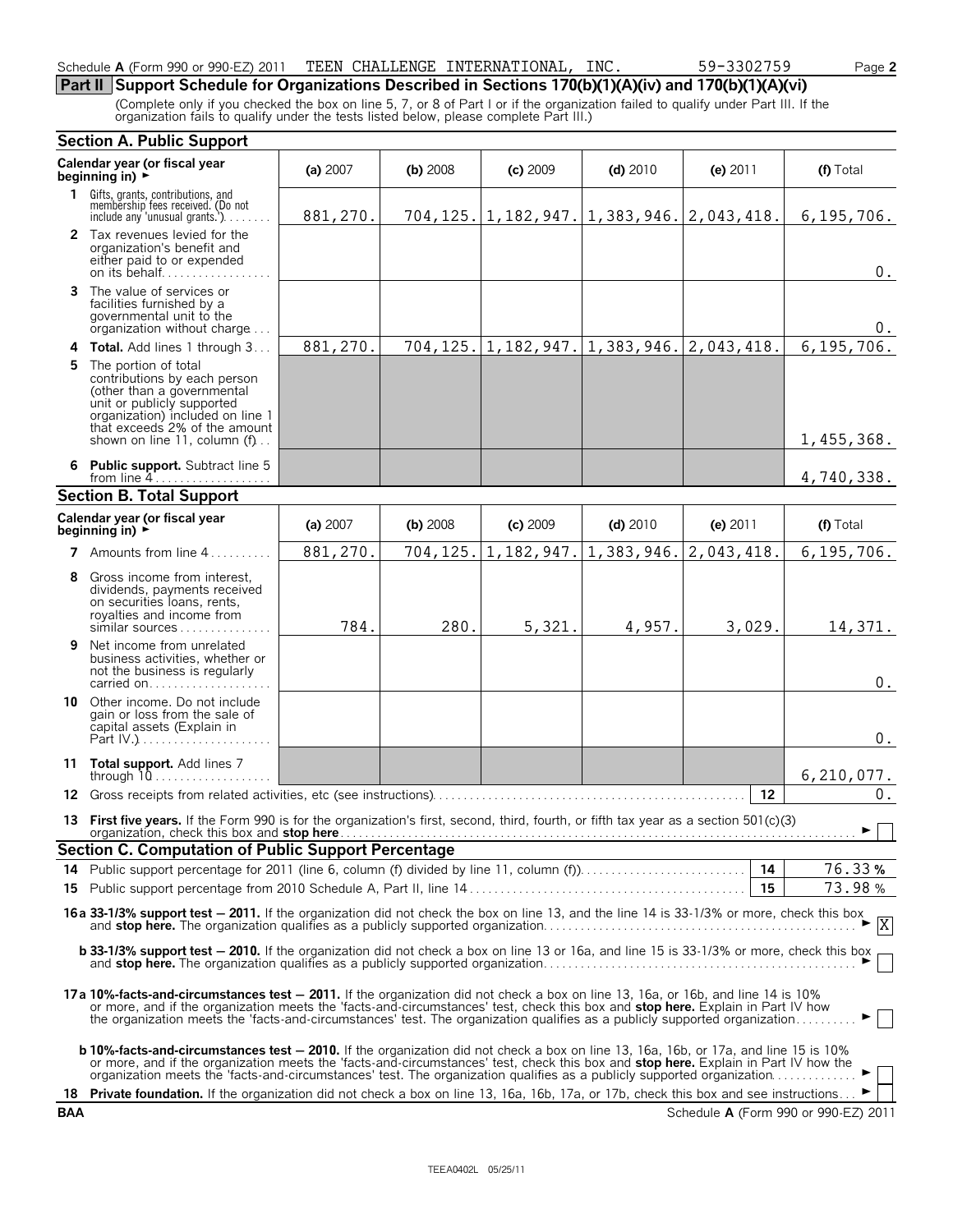# **Part III** Support Schedule for Organizations Described in Section 509(a)(2)

(Complete only if you checked the box on line 9 of Part I or if the organization failed to qualify under Part II. If the organization fails to qualify under the tests listed below, please complete Part II.)

|    | <b>Section A. Public Support</b>                                                                                                                                                                                                                                 |          |            |            |            |            |           |
|----|------------------------------------------------------------------------------------------------------------------------------------------------------------------------------------------------------------------------------------------------------------------|----------|------------|------------|------------|------------|-----------|
|    | Calendar year (or fiscal yr beginning in) $\blacktriangleright$                                                                                                                                                                                                  | (a) 2007 | (b) 2008   | $(c)$ 2009 | $(d)$ 2010 | $(e)$ 2011 | (f) Total |
|    | 1 Gifts, grants, contributions<br>and membership fees<br>received. (Do not include                                                                                                                                                                               |          |            |            |            |            |           |
|    | any 'unusual grants.')<br>2 Gross receipts from admis-                                                                                                                                                                                                           |          |            |            |            |            |           |
|    | sions, merchandise sold or                                                                                                                                                                                                                                       |          |            |            |            |            |           |
|    | services performed, or facilities<br>furnished in any activity that is                                                                                                                                                                                           |          |            |            |            |            |           |
|    | related to the organization's                                                                                                                                                                                                                                    |          |            |            |            |            |           |
| 3. | tax-exempt purpose<br>Gross receipts from activities                                                                                                                                                                                                             |          |            |            |            |            |           |
|    | that are not an unrelated trade<br>or business under section 513.                                                                                                                                                                                                |          |            |            |            |            |           |
|    | 4 Tax revenues levied for the                                                                                                                                                                                                                                    |          |            |            |            |            |           |
|    | organization's benefit and<br>either paid to or expended on                                                                                                                                                                                                      |          |            |            |            |            |           |
| 5. | its behalf<br>The value of services or                                                                                                                                                                                                                           |          |            |            |            |            |           |
|    | facilities furnished by a                                                                                                                                                                                                                                        |          |            |            |            |            |           |
|    | governmental unit to the<br>organization without charge                                                                                                                                                                                                          |          |            |            |            |            |           |
|    | <b>6 Total.</b> Add lines 1 through 5                                                                                                                                                                                                                            |          |            |            |            |            |           |
|    | <b>7a</b> Amounts included on lines 1.                                                                                                                                                                                                                           |          |            |            |            |            |           |
|    | 2, and 3 received from                                                                                                                                                                                                                                           |          |            |            |            |            |           |
|    | disqualified persons                                                                                                                                                                                                                                             |          |            |            |            |            |           |
|    | <b>b</b> Amounts included on lines 2<br>and 3 received from other than                                                                                                                                                                                           |          |            |            |            |            |           |
|    | disqualified persons that                                                                                                                                                                                                                                        |          |            |            |            |            |           |
|    | exceed the greater of \$5,000 or<br>1% of the amount on line 13                                                                                                                                                                                                  |          |            |            |            |            |           |
|    |                                                                                                                                                                                                                                                                  |          |            |            |            |            |           |
|    | c Add lines $7a$ and $7b$                                                                                                                                                                                                                                        |          |            |            |            |            |           |
|    | <b>Public support (Subtract line</b><br>7c from line 6.)                                                                                                                                                                                                         |          |            |            |            |            |           |
|    | <b>Section B. Total Support</b>                                                                                                                                                                                                                                  |          |            |            |            |            |           |
|    | Calendar year (or fiscal yr beginning in) $\blacktriangleright$                                                                                                                                                                                                  | (a) 2007 | $(b)$ 2008 | $(c)$ 2009 | $(d)$ 2010 | (e) $2011$ | (f) Total |
|    | 9 Amounts from line 6                                                                                                                                                                                                                                            |          |            |            |            |            |           |
|    | <b>10 a</b> Gross income from interest,                                                                                                                                                                                                                          |          |            |            |            |            |           |
|    | dividends, payments received<br>on securities loans, rents,                                                                                                                                                                                                      |          |            |            |            |            |           |
|    | royalties and income from                                                                                                                                                                                                                                        |          |            |            |            |            |           |
|    | similar sources<br><b>b</b> Unrelated business taxable                                                                                                                                                                                                           |          |            |            |            |            |           |
|    | income (less section 511                                                                                                                                                                                                                                         |          |            |            |            |            |           |
|    | taxes) from businesses<br>acquired after June 30, 1975                                                                                                                                                                                                           |          |            |            |            |            |           |
|    | c Add lines 10a and $10b$                                                                                                                                                                                                                                        |          |            |            |            |            |           |
|    | <b>11</b> Net income from unrelated business                                                                                                                                                                                                                     |          |            |            |            |            |           |
|    | activities not included in line 10b,                                                                                                                                                                                                                             |          |            |            |            |            |           |
|    | whether or not the business is<br>regularly carried on $\dots\dots\dots$                                                                                                                                                                                         |          |            |            |            |            |           |
|    |                                                                                                                                                                                                                                                                  |          |            |            |            |            |           |
|    | 12 Other income. Do not include<br>gain or loss from the sale of<br>capital assets (Explain in                                                                                                                                                                   |          |            |            |            |            |           |
|    |                                                                                                                                                                                                                                                                  |          |            |            |            |            |           |
|    | 13 Total support. (Add Ins 9, 10c, 11, and 12.)                                                                                                                                                                                                                  |          |            |            |            |            |           |
|    |                                                                                                                                                                                                                                                                  |          |            |            |            |            |           |
|    | <b>Section C. Computation of Public Support Percentage</b>                                                                                                                                                                                                       |          |            |            |            |            |           |
|    |                                                                                                                                                                                                                                                                  |          |            |            |            | 15         | %         |
|    |                                                                                                                                                                                                                                                                  |          |            |            |            | 16         | %         |
|    | Section D. Computation of Investment Income Percentage                                                                                                                                                                                                           |          |            |            |            |            |           |
|    | 17 Investment income percentage for 2011 (line 10c, column (f) divided by line 13, column (f)                                                                                                                                                                    |          |            |            |            | 17         | $\,$ $\,$ |
|    |                                                                                                                                                                                                                                                                  |          |            |            |            | 18         | နွ        |
|    | 19a 33-1/3% support tests - 2011. If the organization did not check the box on line 14, and line 15 is more than 33-1/3%, and line 17<br>is not more than 33-1/3%, check this box and stop here. The organization qualifies as a publicly supported organization |          |            |            |            |            |           |
|    | <b>b 33-1/3% support tests - 2010.</b> If the organization did not check a box on line 14 or line 19a, and line 16 is more than 33-1/3%, and line 18 is not more than 33-1/3%, check this box and <b>stop here.</b> The organization qua                         |          |            |            |            |            |           |
|    |                                                                                                                                                                                                                                                                  |          |            |            |            |            |           |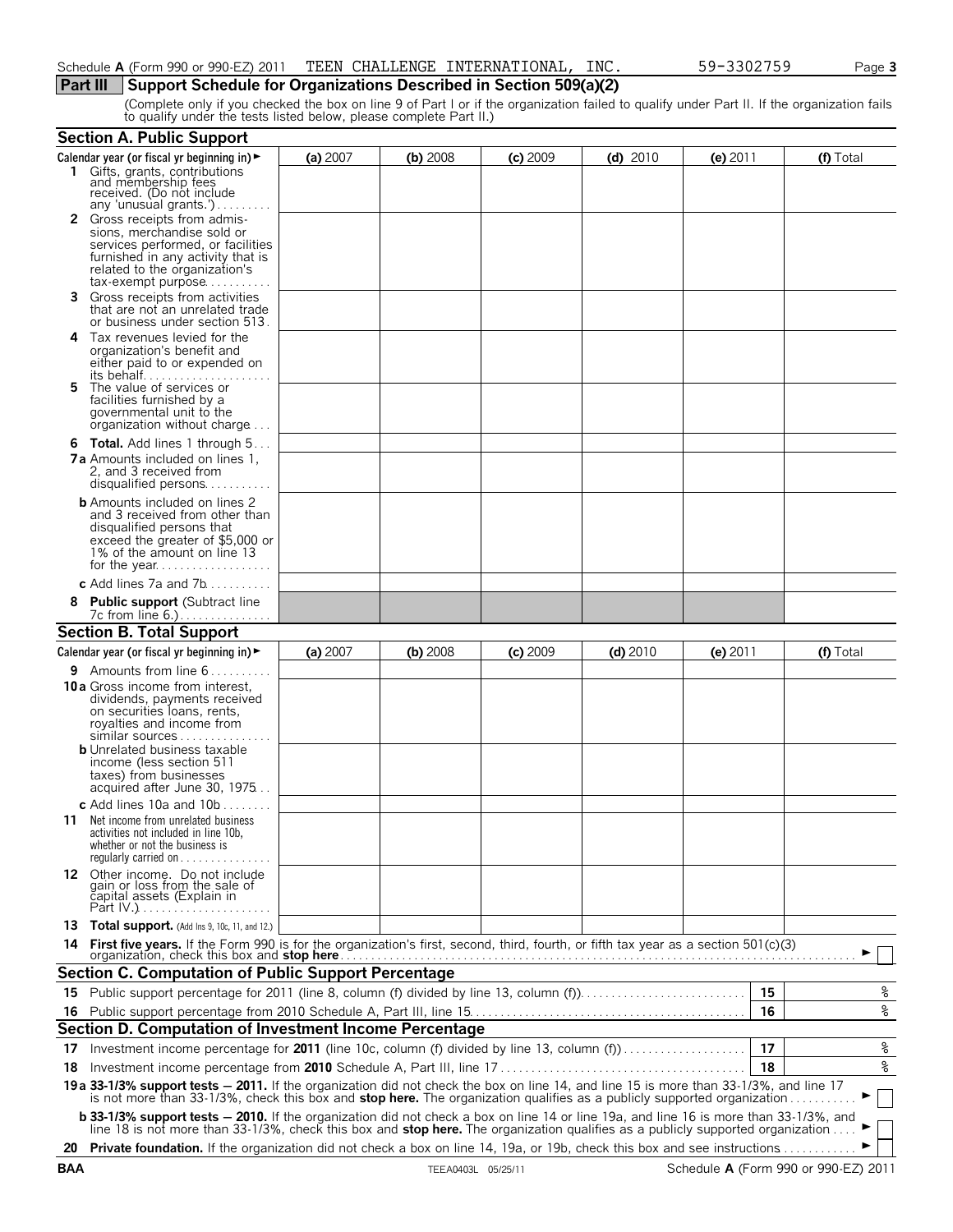| Schedule <b>A</b> (Form 990 or 990-EZ) 2011 TEEN CHALLENGE INTERNATIONAL, INC. |  |  | 59-3302759                                                                                                            | Page 4 |
|--------------------------------------------------------------------------------|--|--|-----------------------------------------------------------------------------------------------------------------------|--------|
|                                                                                |  |  | <b>Part IV</b> Supplemental Information. Complete this part to provide the explanations required by Part II, line 10; |        |
|                                                                                |  |  | Part II, line 17a or 17b; and Part III, line 12. Also complete this part for any additional information.              |        |
| (See instructions).                                                            |  |  |                                                                                                                       |        |

**BAA** Schedule **A** (Form 990 or 990-EZ) 2011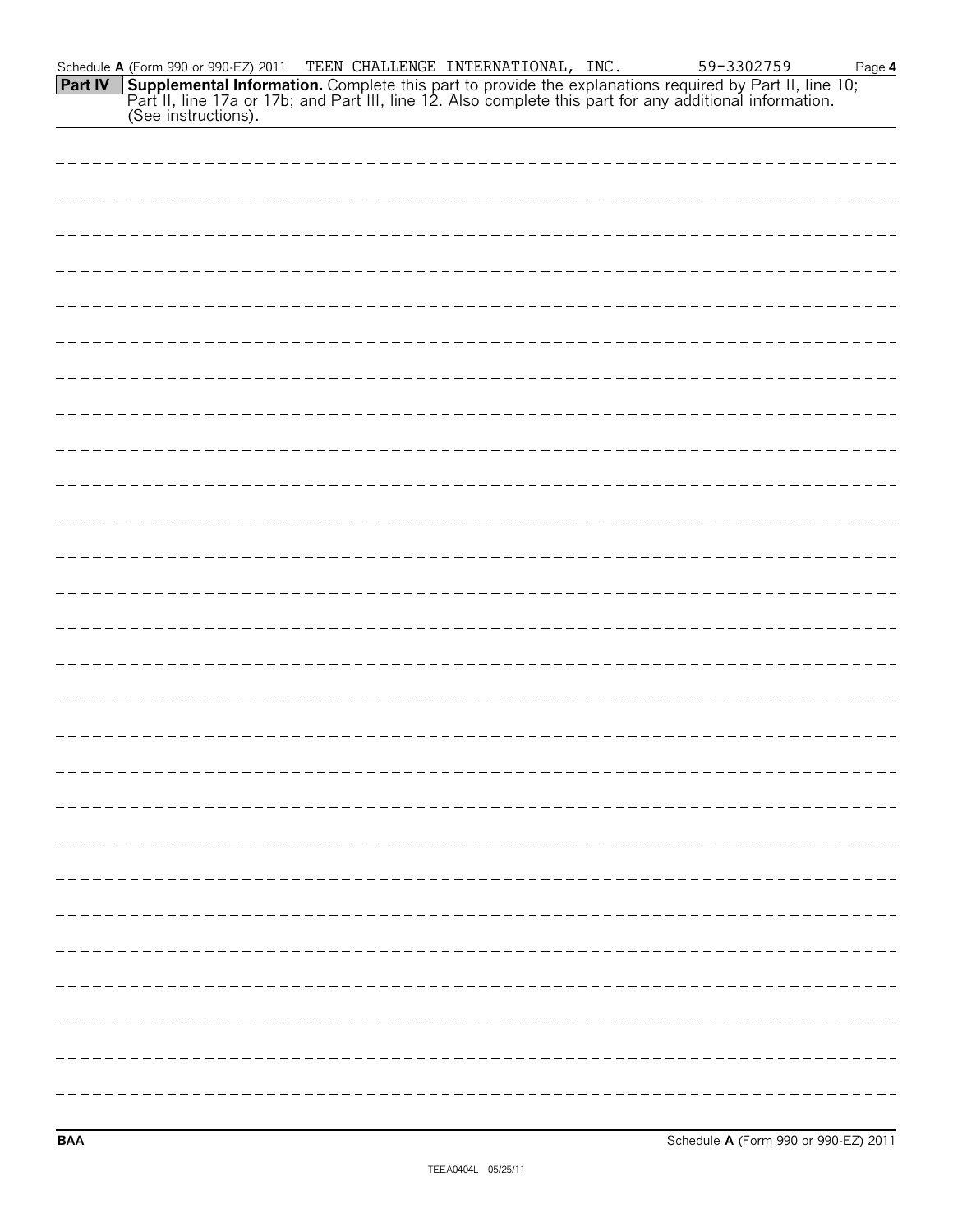|              | <b>SCHEDULE D</b>                                      |                                                                     |                                                                                                                                                                                                                                                                                                                                                                                               |                      |                                 | OMB No. 1545-0047                          |  |    |
|--------------|--------------------------------------------------------|---------------------------------------------------------------------|-----------------------------------------------------------------------------------------------------------------------------------------------------------------------------------------------------------------------------------------------------------------------------------------------------------------------------------------------------------------------------------------------|----------------------|---------------------------------|--------------------------------------------|--|----|
|              | (Form 990)                                             |                                                                     | <b>Supplemental Financial Statements</b>                                                                                                                                                                                                                                                                                                                                                      |                      |                                 | 2011                                       |  |    |
|              | Department of the Treasury<br>Internal Revenue Service |                                                                     | ► Complete if the organization answered 'Yes,' to Form 990,<br>Part IV, lines 6, 7, 8, 9, 10, 11a, 11b, 11c, 11d, 11e, 11f, 12a, or 12b.<br>► Attach to Form 990. ► See separate instructions.                                                                                                                                                                                                |                      |                                 | <b>Open to Public</b><br><b>Inspection</b> |  |    |
|              | Name of the organization                               |                                                                     |                                                                                                                                                                                                                                                                                                                                                                                               |                      |                                 | Employer identification number             |  |    |
|              | DBA GLOBAL TEEN CHALLENGE                              | TEEN CHALLENGE INTERNATIONAL, INC.                                  |                                                                                                                                                                                                                                                                                                                                                                                               | 59-3302759           |                                 |                                            |  |    |
|              | Part                                                   |                                                                     | Organizations Maintaining Donor Advised Funds or Other Similar Funds or Accounts. Complete if<br>the organization answered 'Yes' to Form 990, Part IV, line 6.                                                                                                                                                                                                                                |                      |                                 |                                            |  |    |
|              |                                                        |                                                                     | (a) Donor advised funds                                                                                                                                                                                                                                                                                                                                                                       |                      | (b) Funds and other accounts    |                                            |  |    |
| 1            |                                                        | Total number at end of year                                         |                                                                                                                                                                                                                                                                                                                                                                                               |                      |                                 |                                            |  |    |
| 2            |                                                        | Aggregate contributions to (during year)                            |                                                                                                                                                                                                                                                                                                                                                                                               |                      |                                 |                                            |  |    |
| 3            |                                                        | Aggregate grants from (during year)                                 |                                                                                                                                                                                                                                                                                                                                                                                               |                      |                                 |                                            |  |    |
| 4            |                                                        | Aggregate value at end of year                                      |                                                                                                                                                                                                                                                                                                                                                                                               |                      |                                 |                                            |  |    |
| 5            |                                                        |                                                                     | Did the organization inform all donors and donor advisors in writing that the assets held in donor advised<br>funds are the organization's property, subject to the organization's exclusive legal control?                                                                                                                                                                                   |                      |                                 | <b>PYes</b>                                |  | No |
| 6            |                                                        |                                                                     | Did the organization inform all grantees, donors, and donor advisors in writing that grant funds can be used only for charitable purposes and not for the benefit of the donor or donor advisor, or for any other                                                                                                                                                                             |                      |                                 |                                            |  |    |
|              | Yes                                                    |                                                                     |                                                                                                                                                                                                                                                                                                                                                                                               |                      |                                 |                                            |  | No |
|              |                                                        |                                                                     | Part II Conservation Easements. Complete if the organization answered 'Yes' to Form 990, Part IV, line 7.                                                                                                                                                                                                                                                                                     |                      |                                 |                                            |  |    |
| $\mathbf{1}$ |                                                        |                                                                     | Purpose(s) of conservation easements held by the organization (check all that apply).                                                                                                                                                                                                                                                                                                         |                      |                                 |                                            |  |    |
|              |                                                        | Preservation of land for public use (e.g., recreation or education) | Preservation of an historically important land area                                                                                                                                                                                                                                                                                                                                           |                      |                                 |                                            |  |    |
|              |                                                        | Protection of natural habitat                                       | Preservation of a certified historic structure                                                                                                                                                                                                                                                                                                                                                |                      |                                 |                                            |  |    |
| 2            |                                                        | Preservation of open space                                          | Complete lines 2a through 2d if the organization held a qualified conservation contribution in the form of a conservation easement on the                                                                                                                                                                                                                                                     |                      |                                 |                                            |  |    |
|              | last day of the tax year.                              |                                                                     |                                                                                                                                                                                                                                                                                                                                                                                               |                      |                                 |                                            |  |    |
|              |                                                        |                                                                     |                                                                                                                                                                                                                                                                                                                                                                                               |                      | Held at the End of the Tax Year |                                            |  |    |
|              |                                                        |                                                                     |                                                                                                                                                                                                                                                                                                                                                                                               | 2a                   |                                 |                                            |  |    |
|              |                                                        |                                                                     | <b>c</b> Number of conservation easements on a certified historic structure included in (a)                                                                                                                                                                                                                                                                                                   | 2 <sub>b</sub><br>2c |                                 |                                            |  |    |
|              |                                                        |                                                                     | d Number of conservation easements included in (c) acquired after 8/17/06, and not on a historic                                                                                                                                                                                                                                                                                              |                      |                                 |                                            |  |    |
| 3            |                                                        |                                                                     | Number of conservation easements modified, transferred, released, extinguished, or terminated by the organization during the                                                                                                                                                                                                                                                                  | 2d                   |                                 |                                            |  |    |
|              | tax year $\blacktriangleright$                         |                                                                     |                                                                                                                                                                                                                                                                                                                                                                                               |                      |                                 |                                            |  |    |
| 4            |                                                        |                                                                     | Number of states where property subject to conservation easement is located $\blacktriangleright$                                                                                                                                                                                                                                                                                             |                      |                                 |                                            |  |    |
| 5            |                                                        |                                                                     |                                                                                                                                                                                                                                                                                                                                                                                               |                      |                                 | Yes                                        |  | No |
|              | ٠                                                      |                                                                     | Staff and volunteer hours devoted to monitoring, inspecting, and enforcing conservation easements during the year                                                                                                                                                                                                                                                                             |                      |                                 |                                            |  |    |
| 7            | ► \$                                                   |                                                                     | Amount of expenses incurred in monitoring, inspecting, and enforcing conservation easements during the year                                                                                                                                                                                                                                                                                   |                      |                                 |                                            |  |    |
| 8            |                                                        |                                                                     | Does each conservation easement reported on line 2(d) above satisfy the requirements of section                                                                                                                                                                                                                                                                                               |                      |                                 | Yes                                        |  | No |
| 9            | conservation easements.                                |                                                                     | In Part XIV, describe how the organization reports conservation easements in its revenue and expense statement, and balance sheet, and<br>include, if applicable, the text of the footnote to the organization's financial statements that describes the organization's accounting for                                                                                                        |                      |                                 |                                            |  |    |
|              |                                                        |                                                                     | Part III   Organizations Maintaining Collections of Art, Historical Treasures, or Other Similar Assets.<br>Complete if the organization answered 'Yes' to Form 990, Part IV, line 8.                                                                                                                                                                                                          |                      |                                 |                                            |  |    |
|              |                                                        |                                                                     | 1a If the organization elected, as permitted under SFAS 116 (ASC 958), not to report in its revenue statement and balance sheet works of<br>art, historical treasures, or other similar assets held for public exhibition, education, or research in furtherance of public service, provide,<br>in Part XIV, the text of the footnote to its financial statements that describes these items. |                      |                                 |                                            |  |    |
|              |                                                        | following amounts relating to these items:                          | <b>b</b> If the organization elected, as permitted under SFAS 116 (ASC 958), to report in its revenue statement and balance sheet works of art,<br>historical treasures, or other similar assets held for public exhibition, education, or research in furtherance of public service, provide the                                                                                             |                      |                                 |                                            |  |    |
|              |                                                        |                                                                     |                                                                                                                                                                                                                                                                                                                                                                                               |                      | $\triangleright$ \$             |                                            |  |    |
| $\mathbf{2}$ |                                                        |                                                                     |                                                                                                                                                                                                                                                                                                                                                                                               |                      |                                 |                                            |  |    |
|              |                                                        |                                                                     | If the organization received or held works of art, historical treasures, or other similar assets for financial gain, provide the following amounts required to be reported under SFAS 116 (ASC 958) relating to these items:                                                                                                                                                                  |                      |                                 |                                            |  |    |
|              |                                                        |                                                                     |                                                                                                                                                                                                                                                                                                                                                                                               |                      | \$≁                             |                                            |  |    |
|              |                                                        |                                                                     |                                                                                                                                                                                                                                                                                                                                                                                               |                      | ►Ŝ                              |                                            |  |    |
|              |                                                        |                                                                     | BAA For Paperwork Reduction Act Notice, see the Instructions for Form 990. TEEA3301L 05/25/11                                                                                                                                                                                                                                                                                                 |                      |                                 | Schedule D (Form 990) 2011                 |  |    |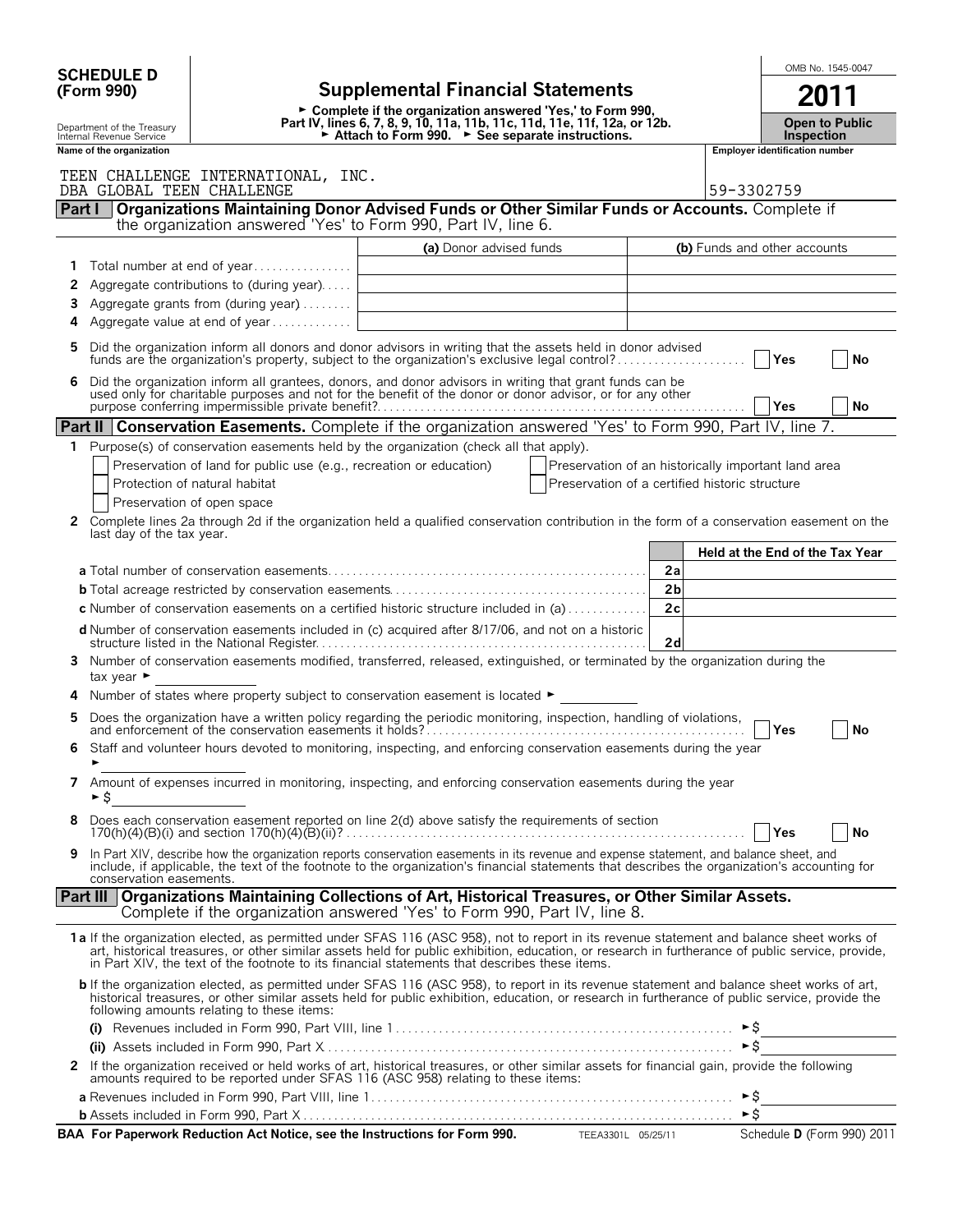| Schedule D (Form 990) 2011 TEEN CHALLENGE INTERNATIONAL, INC.                                                                                                                                                                  |                                                     |                                         |                                             | 59-3302759                      |                            |     | Page 2    |
|--------------------------------------------------------------------------------------------------------------------------------------------------------------------------------------------------------------------------------|-----------------------------------------------------|-----------------------------------------|---------------------------------------------|---------------------------------|----------------------------|-----|-----------|
| Part III   Organizations Maintaining Collections of Art, Historical Treasures, or Other Similar Assets (continued)                                                                                                             |                                                     |                                         |                                             |                                 |                            |     |           |
| Using the organization's acquisition, accession, and other records, check any of the following that are a significant use of its collection items (check all that apply):<br>3                                                 |                                                     |                                         |                                             |                                 |                            |     |           |
| Public exhibition<br>a                                                                                                                                                                                                         |                                                     |                                         | Loan or exchange programs                   |                                 |                            |     |           |
| Scholarly research<br>b                                                                                                                                                                                                        |                                                     | Other<br>е                              | <u> 1980 - Jan Samuel Barbara, martin d</u> |                                 |                            |     |           |
| Preservation for future generations<br>C                                                                                                                                                                                       |                                                     |                                         |                                             |                                 |                            |     |           |
| Provide a description of the organization's collections and explain how they further the organization's exempt purpose in<br>4<br>Part XIV.                                                                                    |                                                     |                                         |                                             |                                 |                            |     |           |
| During the year, did the organization solicit or receive donations of art, historical treasures, or other similar assets to be sold to raise funds rather than to be maintained as part of the organization's collection?<br>5 |                                                     |                                         |                                             |                                 | <b>PYes</b>                |     | No        |
| Part IV   Escrow and Custodial Arrangements. Complete if the organization answered 'Yes' to Form 990, Part IV,<br>line 9, or reported an amount on Form 990, Part X, line 21.                                                  |                                                     |                                         |                                             |                                 |                            |     |           |
| 1a ls the organization an agent, trustee, custodian, or other intermediary for contributions or other assets not                                                                                                               |                                                     |                                         |                                             |                                 | Yes                        |     | No        |
| <b>b</b> If 'Yes,' explain the arrangement in Part XIV and complete the following table:                                                                                                                                       |                                                     |                                         |                                             |                                 |                            |     |           |
|                                                                                                                                                                                                                                |                                                     |                                         |                                             |                                 | Amount                     |     |           |
|                                                                                                                                                                                                                                |                                                     |                                         |                                             | 1c                              |                            |     |           |
|                                                                                                                                                                                                                                |                                                     |                                         |                                             | 1 <sub>d</sub>                  |                            |     |           |
|                                                                                                                                                                                                                                |                                                     |                                         |                                             | 1e<br>1f                        |                            |     |           |
|                                                                                                                                                                                                                                |                                                     |                                         |                                             |                                 | <b>Yes</b>                 |     | <b>No</b> |
| <b>b</b> If 'Yes,' explain the arrangement in Part XIV.                                                                                                                                                                        |                                                     |                                         |                                             |                                 |                            |     |           |
| Part V   Endowment Funds. Complete if the organization answered 'Yes' to Form 990, Part IV, line 10.                                                                                                                           |                                                     |                                         |                                             |                                 |                            |     |           |
|                                                                                                                                                                                                                                | (a) Current year                                    | (b) Prior year                          | (c) Two years back                          | (d) Three years back            | (e) Four years back        |     |           |
| 1a Beginning of year balance                                                                                                                                                                                                   | the contract of the contract of the contract of the |                                         |                                             |                                 |                            |     |           |
| <b>b</b> Contributions $\ldots \ldots \ldots \ldots \ldots$                                                                                                                                                                    |                                                     |                                         |                                             |                                 |                            |     |           |
| c Net investment earnings, gains,                                                                                                                                                                                              |                                                     |                                         |                                             |                                 |                            |     |           |
| <b>d</b> Grants or scholarships $\ldots$                                                                                                                                                                                       |                                                     |                                         |                                             |                                 |                            |     |           |
| <b>e</b> Other expenditures for facilities<br>and programs                                                                                                                                                                     |                                                     |                                         |                                             |                                 |                            |     |           |
| f Administrative expenses                                                                                                                                                                                                      |                                                     |                                         |                                             |                                 |                            |     |           |
| <b>g</b> End of year balance $\ldots \ldots \ldots$                                                                                                                                                                            |                                                     |                                         |                                             |                                 |                            |     |           |
| 2 Provide the estimated percentage of the current year end balance (line 1g, column (a)) held as:                                                                                                                              |                                                     |                                         |                                             |                                 |                            |     |           |
| a Board designated or quasi-endowment ►                                                                                                                                                                                        |                                                     |                                         |                                             |                                 |                            |     |           |
| <b>b</b> Permanent endowment ►                                                                                                                                                                                                 |                                                     |                                         |                                             |                                 |                            |     |           |
| c Temporarily restricted endowment ►                                                                                                                                                                                           |                                                     |                                         |                                             |                                 |                            |     |           |
| The percentages in lines 2a, 2b, and 2c should equal 100%.                                                                                                                                                                     |                                                     |                                         |                                             |                                 |                            |     |           |
| 3a Are there endowment funds not in the possession of the organization that are held and administered for the<br>organization by:                                                                                              |                                                     |                                         |                                             |                                 |                            | Yes | No.       |
|                                                                                                                                                                                                                                |                                                     |                                         |                                             |                                 | 3a(i)                      |     |           |
|                                                                                                                                                                                                                                |                                                     |                                         |                                             |                                 | 3a(ii)                     |     |           |
|                                                                                                                                                                                                                                |                                                     |                                         |                                             |                                 | 3 <sub>b</sub>             |     |           |
| 4 Describe in Part XIV the intended uses of the organization's endowment funds.                                                                                                                                                |                                                     |                                         |                                             |                                 |                            |     |           |
| <b>Part VI   Land, Buildings, and Equipment.</b> See Form 990, Part X, line 10.                                                                                                                                                |                                                     |                                         |                                             |                                 |                            |     |           |
| Description of property                                                                                                                                                                                                        |                                                     | (a) Cost or other basis<br>(investment) | (b) Cost or other<br>basis (other)          | (c) Accumulated<br>depreciation | (d) Book value             |     |           |
|                                                                                                                                                                                                                                |                                                     |                                         |                                             |                                 |                            |     |           |
|                                                                                                                                                                                                                                |                                                     |                                         |                                             |                                 |                            |     |           |
| c Leasehold improvements                                                                                                                                                                                                       |                                                     |                                         |                                             |                                 |                            |     |           |
|                                                                                                                                                                                                                                |                                                     |                                         | 21,442.                                     | 15,130.                         |                            |     | 6,312.    |
|                                                                                                                                                                                                                                |                                                     |                                         | 9,492.                                      | 3,701.                          |                            |     | 5,791.    |
| Total. Add lines 1a through 1e. (Column (d) must equal Form 990, Part X, column (B), line 10(c).)                                                                                                                              |                                                     |                                         |                                             | $\blacktriangleright$           |                            |     | 12,103.   |
| <b>BAA</b>                                                                                                                                                                                                                     |                                                     |                                         |                                             |                                 | Schedule D (Form 990) 2011 |     |           |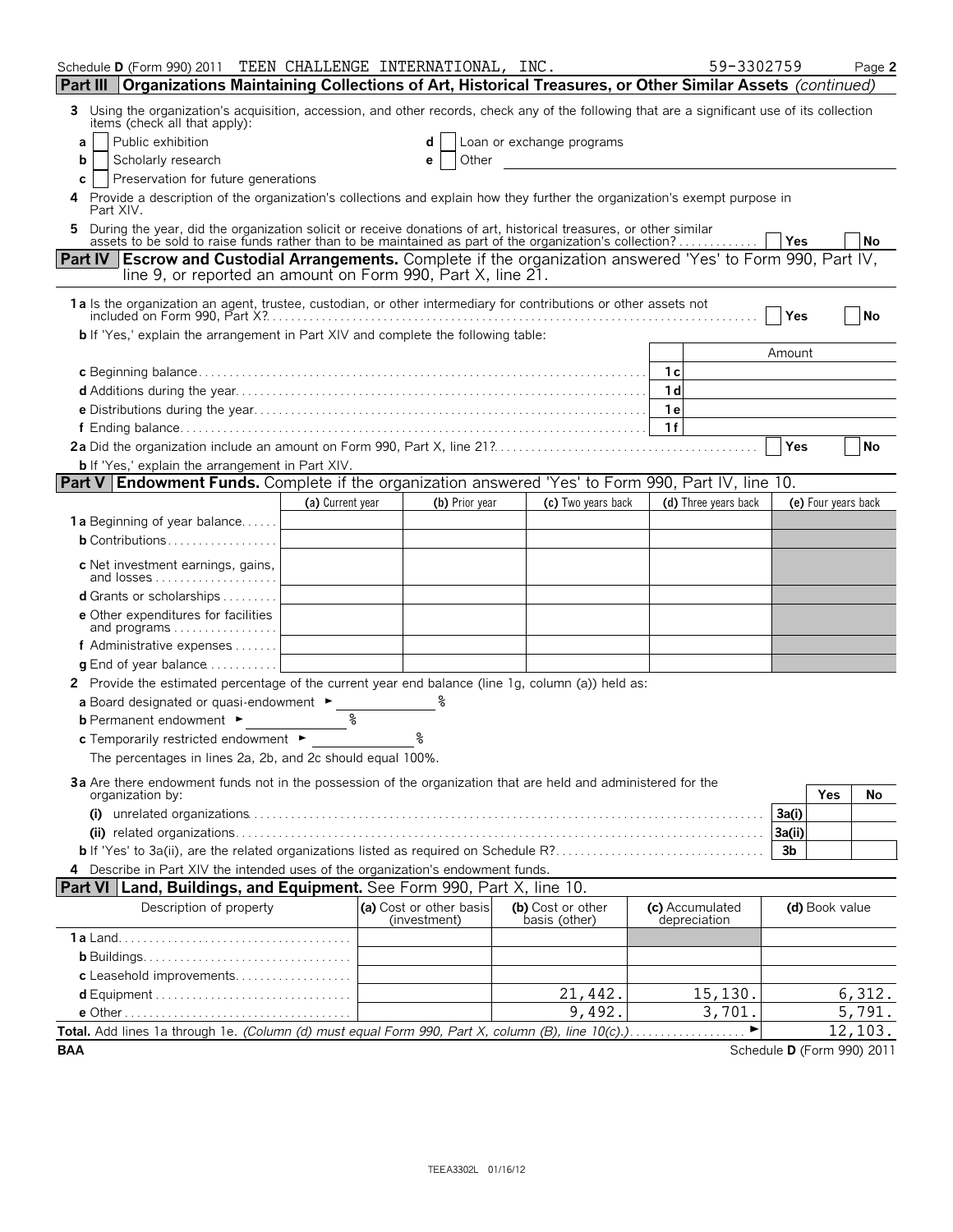|                  | <b>Part VII Investments - Other Securities.</b> See Form 990, Part X, line 12.             |                 |                | N/A                                                          |                |
|------------------|--------------------------------------------------------------------------------------------|-----------------|----------------|--------------------------------------------------------------|----------------|
|                  | (a) Description of security or category<br>(including name of security)                    |                 | (b) Book value | (c) Method of valuation:<br>Cost or end-of-year market value |                |
|                  | (1) Financial derivatives                                                                  |                 |                |                                                              |                |
|                  | (2) Closely-held equity interests                                                          |                 |                |                                                              |                |
| (3) Other        | _______________________                                                                    |                 |                |                                                              |                |
| <u>(A)</u>       | -------------------------                                                                  |                 |                |                                                              |                |
| (B)              | ________________________                                                                   |                 |                |                                                              |                |
| (C)              | ________________________                                                                   |                 |                |                                                              |                |
|                  |                                                                                            |                 |                |                                                              |                |
|                  |                                                                                            |                 |                |                                                              |                |
| (F)              | _______________________                                                                    |                 |                |                                                              |                |
| (G)              | _________________________                                                                  |                 |                |                                                              |                |
| (H)<br>$($ l $)$ |                                                                                            |                 |                |                                                              |                |
|                  | Total. (Column (b) must equal Form 990 Part X, column (B) line 12.). $\blacktriangleright$ |                 |                |                                                              |                |
|                  | Part VIII Investments - Program Related. See Form 990, Part X, line 13.                    |                 |                | N/A                                                          |                |
|                  | (a) Description of investment type                                                         |                 | (b) Book value | (c) Method of valuation:                                     |                |
|                  |                                                                                            |                 |                | Cost or end-of-year market value                             |                |
| (1)              |                                                                                            |                 |                |                                                              |                |
| (2)              |                                                                                            |                 |                |                                                              |                |
| (3)              |                                                                                            |                 |                |                                                              |                |
| (4)              |                                                                                            |                 |                |                                                              |                |
| (5)              |                                                                                            |                 |                |                                                              |                |
| (6)              |                                                                                            |                 |                |                                                              |                |
| (7)              |                                                                                            |                 |                |                                                              |                |
| (8)<br>(9)       |                                                                                            |                 |                |                                                              |                |
| (10)             |                                                                                            |                 |                |                                                              |                |
|                  | Total. (Column (b) must equal Form 990, Part X, column (B) line 13.)                       |                 |                |                                                              |                |
| <b>Part IX</b>   | Other Assets. See Form 990, Part X, line 15.                                               |                 | N/A            |                                                              |                |
|                  |                                                                                            | (a) Description |                |                                                              | (b) Book value |
| (1)              |                                                                                            |                 |                |                                                              |                |
| (2)              |                                                                                            |                 |                |                                                              |                |
| (3)              |                                                                                            |                 |                |                                                              |                |
| (4)              |                                                                                            |                 |                |                                                              |                |
| (5)              |                                                                                            |                 |                |                                                              |                |
| (6)              |                                                                                            |                 |                |                                                              |                |
| (7)              |                                                                                            |                 |                |                                                              |                |
| (8)              |                                                                                            |                 |                |                                                              |                |
| (9)<br>(10)      |                                                                                            |                 |                |                                                              |                |
|                  | Total. (Column (b) must equal Form 990, Part X, column (B), line 15.)                      |                 |                | ▶                                                            |                |
| <b>Part X</b>    | Other Liabilities. See Form 990, Part X, line 25.                                          |                 |                |                                                              |                |
|                  | (a) Description of liability                                                               |                 | (b) Book value |                                                              |                |
|                  | (1) Federal income taxes                                                                   |                 |                |                                                              |                |
| (2)              |                                                                                            |                 |                |                                                              |                |
| (3)              |                                                                                            |                 |                |                                                              |                |
| (4)              |                                                                                            |                 |                |                                                              |                |
| (5)              |                                                                                            |                 |                |                                                              |                |
| (6)              |                                                                                            |                 |                |                                                              |                |
| (7)              |                                                                                            |                 |                |                                                              |                |
| (8)              |                                                                                            |                 |                |                                                              |                |
| (9)              |                                                                                            |                 |                |                                                              |                |
| (10)             |                                                                                            |                 |                |                                                              |                |
| (11)             | Total. (Column (b) must equal Form 990, Part X, column (B) line 25.).                      | ▸               |                |                                                              |                |
|                  |                                                                                            |                 |                |                                                              |                |

**2** FIN 48 (ASC 740) Footnote. In Part XIV, provide the text of the footnote to the organization's financial statements that reports the organization's liability for uncertain tax positions under FIN 48 (ASC 740).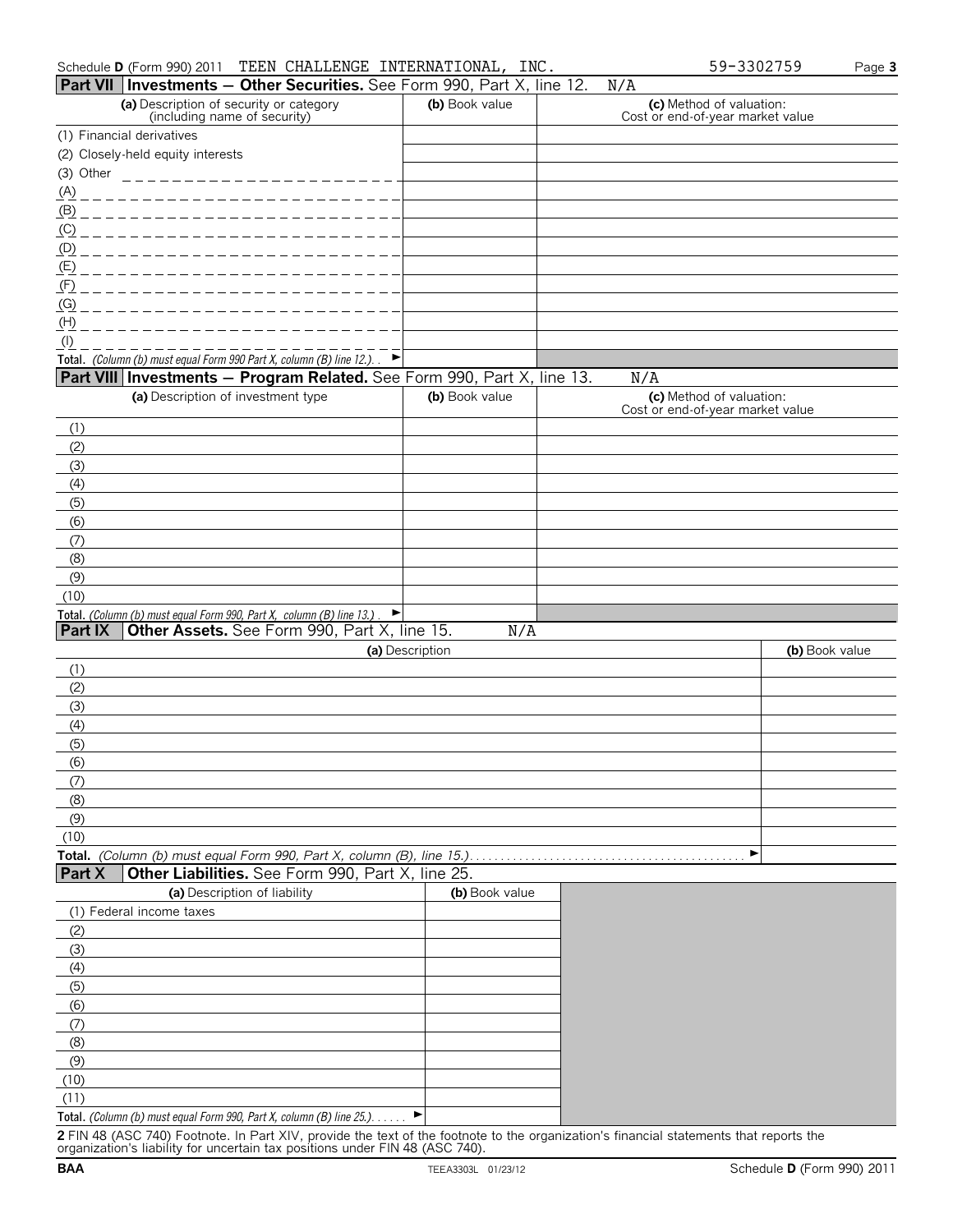| Schedule D (Form 990) 2011 TEEN CHALLENGE INTERNATIONAL, INC.                                                                                                                                                                                                                                                                | 59-3302759   |            | Page 4 |
|------------------------------------------------------------------------------------------------------------------------------------------------------------------------------------------------------------------------------------------------------------------------------------------------------------------------------|--------------|------------|--------|
| Reconciliation of Change in Net Assets from Form 990 to Audited Financial Statements<br><b>Part XI</b>                                                                                                                                                                                                                       |              |            |        |
| 1                                                                                                                                                                                                                                                                                                                            |              | 2,058,204. |        |
| 2                                                                                                                                                                                                                                                                                                                            |              | 2,017,029. |        |
| З                                                                                                                                                                                                                                                                                                                            |              | 41, 175.   |        |
| 4                                                                                                                                                                                                                                                                                                                            |              |            |        |
| 5                                                                                                                                                                                                                                                                                                                            |              |            |        |
| 6                                                                                                                                                                                                                                                                                                                            |              |            |        |
| 7                                                                                                                                                                                                                                                                                                                            |              |            |        |
| 8                                                                                                                                                                                                                                                                                                                            |              |            |        |
| 9                                                                                                                                                                                                                                                                                                                            |              |            |        |
| 10                                                                                                                                                                                                                                                                                                                           |              | 41, 175.   |        |
| Part XII   Reconciliation of Revenue per Audited Financial Statements With Revenue per Return                                                                                                                                                                                                                                |              |            |        |
| 1                                                                                                                                                                                                                                                                                                                            | $\mathbf{1}$ | 4,537,828. |        |
| 2 Amounts included on line 1 but not on Form 990, Part VIII, line 12:                                                                                                                                                                                                                                                        |              |            |        |
| 2a                                                                                                                                                                                                                                                                                                                           |              |            |        |
| 2,479,624.<br>2 <sub>b</sub>                                                                                                                                                                                                                                                                                                 |              |            |        |
| 2c                                                                                                                                                                                                                                                                                                                           |              |            |        |
| 2d                                                                                                                                                                                                                                                                                                                           |              |            |        |
|                                                                                                                                                                                                                                                                                                                              | 2e           | 2,479,624. |        |
| 3                                                                                                                                                                                                                                                                                                                            | 3            | 2,058,204. |        |
| Amounts included on Form 990, Part VIII, line 12, but not on line 1:<br>4                                                                                                                                                                                                                                                    |              |            |        |
| a Investment expenses not included on Form 990, Part VIII, line 7b. 4a                                                                                                                                                                                                                                                       |              |            |        |
| 4bl                                                                                                                                                                                                                                                                                                                          |              |            |        |
|                                                                                                                                                                                                                                                                                                                              | 4с           |            |        |
| 5 Total revenue. Add lines 3 and 4c. (This must equal Form 990, Part I, line 12.)                                                                                                                                                                                                                                            | 5            | 2,058,204. |        |
| Part XIII   Reconciliation of Expenses per Audited Financial Statements With Expenses per Return                                                                                                                                                                                                                             |              |            |        |
|                                                                                                                                                                                                                                                                                                                              | $\mathbf{1}$ | 4,496,653. |        |
| 2 Amounts included on line 1 but not on Form 990, Part IX, line 25:                                                                                                                                                                                                                                                          |              |            |        |
| 2a<br>2,479,624.                                                                                                                                                                                                                                                                                                             |              |            |        |
| 2 <sub>b</sub>                                                                                                                                                                                                                                                                                                               |              |            |        |
| 2c                                                                                                                                                                                                                                                                                                                           |              |            |        |
| 2d                                                                                                                                                                                                                                                                                                                           |              |            |        |
|                                                                                                                                                                                                                                                                                                                              | 2e           | 2,479,624. |        |
| 3                                                                                                                                                                                                                                                                                                                            | 3            | 2,017,029. |        |
| Amounts included on Form 990, Part IX, line 25, but not on line 1:                                                                                                                                                                                                                                                           |              |            |        |
| a Investment expenses not included on Form 990, Part VIII, line 7b.<br>4a                                                                                                                                                                                                                                                    |              |            |        |
| 4 <sub>b</sub>                                                                                                                                                                                                                                                                                                               |              |            |        |
| c Add lines 4a and 4b.                                                                                                                                                                                                                                                                                                       | 4c           |            |        |
| 5 Total expenses. Add lines 3 and 4c. (This must equal Form 990, Part I, line 18.)                                                                                                                                                                                                                                           | 5            | 2,017,029. |        |
| Part XIV Supplemental Information                                                                                                                                                                                                                                                                                            |              |            |        |
| Complete this part to provide the descriptions required for Part II, lines 3, 5, and 9; Part III, lines 1a and 4; Part IV, lines 1b and 2b;<br>Part V, line 4; Part X, line 2; Part XI, line 8; Part XII, lines 2d and 4b; and Part XIII, lines 2d and 4b. Also complete this part to provide<br>any additional information. |              |            |        |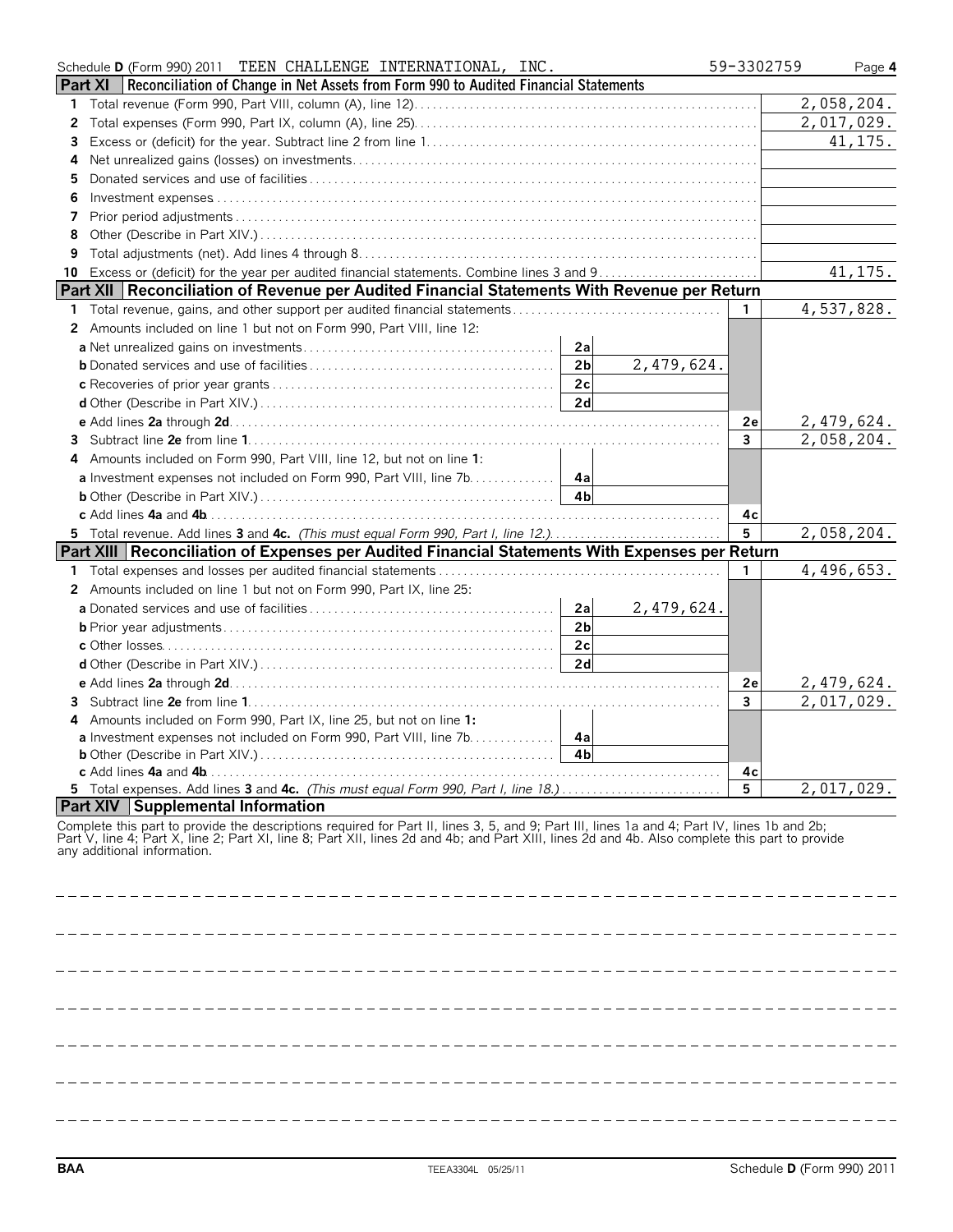## Schedule **D** (Form 990) 2011 Page **5** TEEN CHALLENGE INTERNATIONAL, INC. 59-3302759**Part XIV Supplemental Information** *(continued)*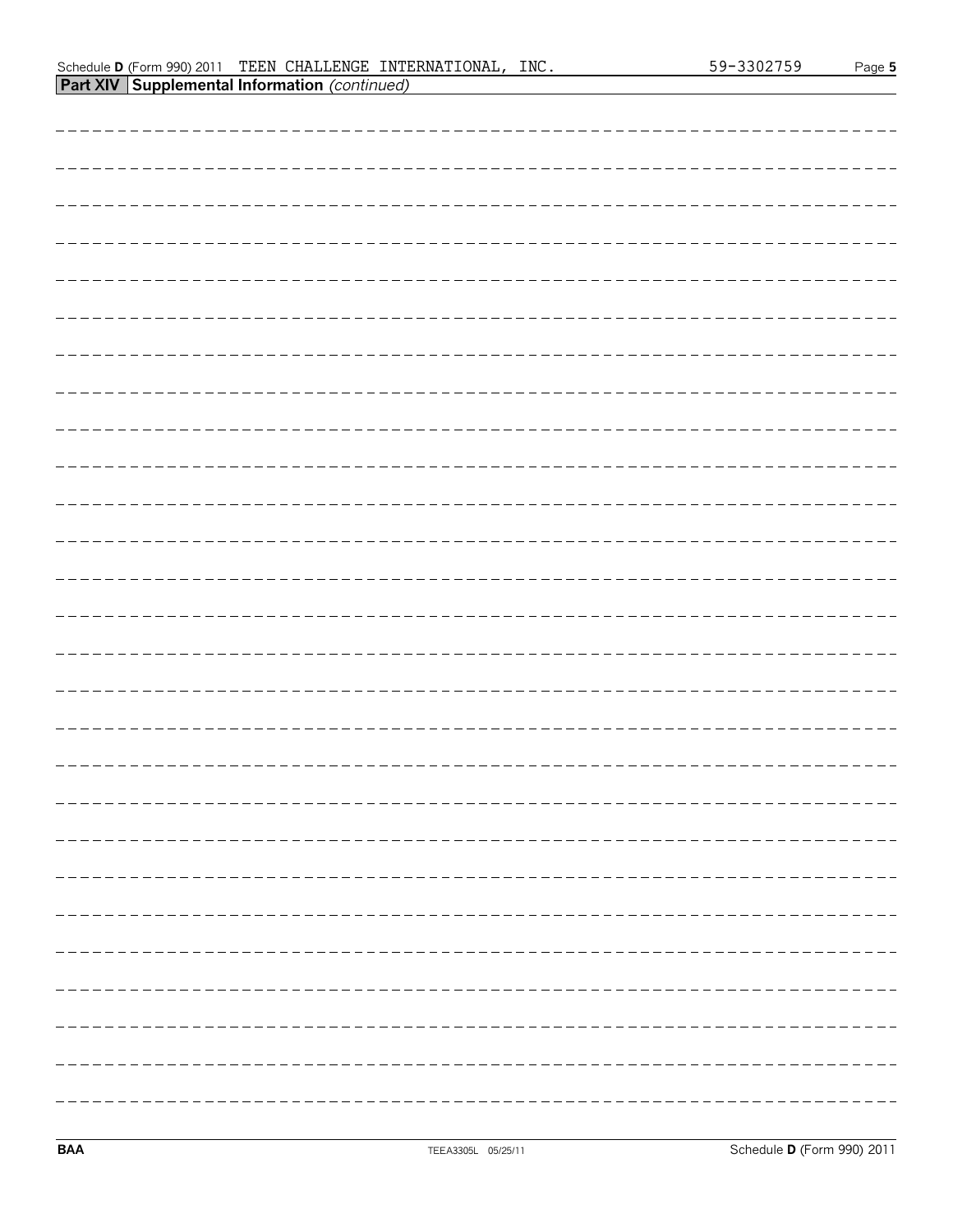# Schedule F Statement of Activities Outside the United States  $\overline{\hspace{1cm}}$ <sup>OMB No. 1545-0047</sup> **SCHECOULE F** Statement of Activities Outside the United States<br>
Form 990) Fart IV, line 14b, 15, or 16.<br>
2011 Attach to Form 990.  $\blacktriangleright$  See separate instructions. Name of the organization **Employer identification number Part I General Information on Activities Outside the United States.** Complete if the organization answered 'Yes' to Form 990, Part IV, line 14b. **1 For grantmakers.** Does the organization maintain records to substantiate the amount of its grants and other assistance, the grantees' eligibility for the grants or assistance, and the selection criteria used to award the grants or assistance?. . . **Yes No** TEEN CHALLENGE INTERNATIONAL, INC.

**2 For grantmakers.** Describe in Part V the organization's procedures for monitoring the use of its grants and other assistance outside the United States.

**3** Activities per Region. (The following Part I, line 3 table can be duplicated if additional space is needed.)

| (a) Region                                                             | (b) Number of<br>offices in the<br>region | (c) Number<br>of employees,<br>agents, and<br>independent<br>contractors<br>in region | (d) Activities conducted in<br>region (by type) (e.g.,<br>fundraising, program<br>services, investments,<br>grants to recipients<br>located in the region) | (e) If activity listed in<br>(d) is a program<br>service, describe<br>specific type of<br>service(s) in region | (f) Total<br>expenditures for<br>and investments<br>in region |
|------------------------------------------------------------------------|-------------------------------------------|---------------------------------------------------------------------------------------|------------------------------------------------------------------------------------------------------------------------------------------------------------|----------------------------------------------------------------------------------------------------------------|---------------------------------------------------------------|
|                                                                        |                                           |                                                                                       |                                                                                                                                                            | <b>GENERAL</b>                                                                                                 |                                                               |
| (1)<br>CENTRAL AMERICA                                                 | 3                                         |                                                                                       |                                                                                                                                                            | OPERATING                                                                                                      |                                                               |
| (2)                                                                    |                                           |                                                                                       | 7 PROGRAM SERVICES                                                                                                                                         | <b>BUDGET</b><br><b>GENERAL</b>                                                                                | 16,056.                                                       |
| EAST ASIA AND                                                          |                                           |                                                                                       |                                                                                                                                                            | OPERATING                                                                                                      |                                                               |
| (3) THE PACIFIC                                                        | $\overline{c}$                            |                                                                                       | 5 PROGRAM SERVICES                                                                                                                                         | <b>BUDGET</b>                                                                                                  | 41,500.                                                       |
|                                                                        |                                           |                                                                                       |                                                                                                                                                            | <b>GENERAL</b>                                                                                                 |                                                               |
| (4)                                                                    |                                           |                                                                                       |                                                                                                                                                            | OPERATING                                                                                                      |                                                               |
| <b>EUROPE</b>                                                          | $\overline{3}$                            |                                                                                       | 33 PROGRAM SERVICES                                                                                                                                        | <b>BUDGET</b>                                                                                                  | 3,259.                                                        |
| (5)                                                                    |                                           |                                                                                       |                                                                                                                                                            | <b>GENERAL</b>                                                                                                 |                                                               |
|                                                                        |                                           |                                                                                       |                                                                                                                                                            | OPERATING                                                                                                      |                                                               |
| (6) NORTH AMERICA                                                      | $\mathbf{1}$                              |                                                                                       | 6 PROGRAM SERVICES                                                                                                                                         | <b>BUDGET</b>                                                                                                  | 39,500.                                                       |
| RUSSIA AND THE                                                         |                                           |                                                                                       |                                                                                                                                                            |                                                                                                                |                                                               |
| (7) NEWLY                                                              |                                           |                                                                                       |                                                                                                                                                            | <b>GENERAL</b>                                                                                                 |                                                               |
| INDEPENDENT                                                            |                                           |                                                                                       |                                                                                                                                                            | OPERATING                                                                                                      |                                                               |
| (8) STATES                                                             | 5 <sup>1</sup>                            |                                                                                       | 37 PROGRAM SERVICES                                                                                                                                        | <b>BUDGET</b>                                                                                                  | 27,903.                                                       |
|                                                                        |                                           |                                                                                       |                                                                                                                                                            | <b>GENERAL</b>                                                                                                 |                                                               |
| (9)                                                                    |                                           |                                                                                       |                                                                                                                                                            | OPERATING                                                                                                      |                                                               |
| SOUTH AMERICA                                                          | $\overline{2}$                            |                                                                                       | 12 PROGRAM SERVICES                                                                                                                                        | <b>BUDGET</b>                                                                                                  | 6,755.                                                        |
| (10)                                                                   |                                           |                                                                                       |                                                                                                                                                            | <b>GENERAL</b>                                                                                                 |                                                               |
|                                                                        |                                           |                                                                                       |                                                                                                                                                            | OPERATING                                                                                                      |                                                               |
| (11) SOUTH ASIA                                                        | $\mathbf{1}$                              |                                                                                       | 8 PROGRAM SERVICES                                                                                                                                         | <b>BUDGET</b>                                                                                                  | 58,944.                                                       |
|                                                                        |                                           |                                                                                       |                                                                                                                                                            | <b>GENERAL</b>                                                                                                 |                                                               |
| (12) SUB-SAHARAN<br><b>AFRICA</b>                                      | $\overline{2}$                            |                                                                                       | 52 PROGRAM SERVICES                                                                                                                                        | OPERATING<br><b>BUDGET</b>                                                                                     | 153, 352.                                                     |
|                                                                        |                                           |                                                                                       |                                                                                                                                                            | <b>GENERAL</b>                                                                                                 |                                                               |
| (13)                                                                   |                                           |                                                                                       |                                                                                                                                                            | OPERATING                                                                                                      |                                                               |
| $(14)$ AFRICA                                                          | $1\,$                                     |                                                                                       | 1 PROGRAM SERVICES                                                                                                                                         | <b>BUDGET</b>                                                                                                  | 2,549.                                                        |
|                                                                        |                                           |                                                                                       |                                                                                                                                                            |                                                                                                                |                                                               |
| (15)                                                                   |                                           |                                                                                       |                                                                                                                                                            |                                                                                                                |                                                               |
|                                                                        |                                           |                                                                                       |                                                                                                                                                            |                                                                                                                |                                                               |
| (16)                                                                   |                                           |                                                                                       |                                                                                                                                                            |                                                                                                                |                                                               |
| (17)                                                                   |                                           |                                                                                       |                                                                                                                                                            |                                                                                                                |                                                               |
| $3a$ Sub-total                                                         | 20                                        | 161                                                                                   |                                                                                                                                                            |                                                                                                                | 349,818.                                                      |
| <b>b</b> Total from continuation<br>sheets to Part $1, \ldots, \ldots$ |                                           |                                                                                       |                                                                                                                                                            |                                                                                                                |                                                               |
| <b>c</b> Totals (add lines $3a$ and $3b$ )                             | 20                                        | 161                                                                                   |                                                                                                                                                            |                                                                                                                | 349,818.                                                      |

**BAA For Paperwork Reduction Act Notice, see the Instructions for Form 990.** Schedule **F** (Form 990) 2011

Department of the Treasury Internal Revenue Service

| <b>Open to Public</b> |
|-----------------------|

**Inspection**

X Yes

| <b>Employer identification</b> |
|--------------------------------|
| 59-3302759                     |

| 59-3302759 |  |
|------------|--|
|            |  |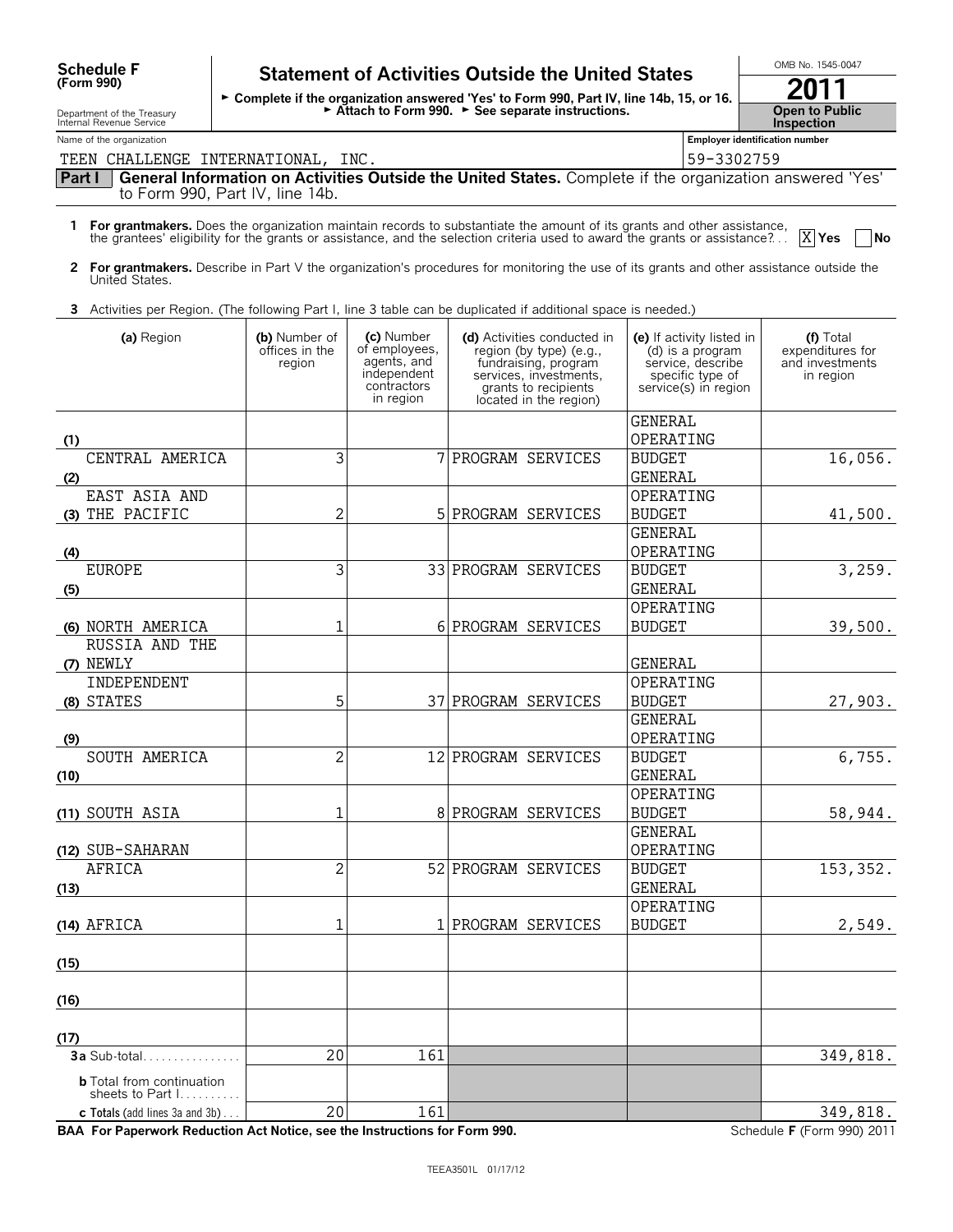**Part II Grants and Other Assistance to Organizations or Entities Outside the United States.** Complete if the organization answered 'Yes' to Form 990, Part IV, line 15, for any recipient who received more than \$5,000. Check this box if no one recipient received more than \$5,000.... ► Part II can be duplicated if additional space is needed.

| $\mathbf{1}$ | (a) Name of organization                                                                                                                                                                                                       | (b) IRS code<br>section and EIN<br>(if applicable) | (c) Region          | (d) Purpose<br>of grant | (e) Amount of<br>cash grant | (f) Manner<br>of cash<br>disbursement | (a) Amount of<br>non-cash<br>assistance | (h) Description of<br>non-cash<br>assistance | (i) Method<br>of valuation<br>(book, FMV,<br>appraisal, other) |
|--------------|--------------------------------------------------------------------------------------------------------------------------------------------------------------------------------------------------------------------------------|----------------------------------------------------|---------------------|-------------------------|-----------------------------|---------------------------------------|-----------------------------------------|----------------------------------------------|----------------------------------------------------------------|
|              |                                                                                                                                                                                                                                |                                                    | <b>AFRICA</b>       | PROGRAM                 |                             | <b>CHECKS</b>                         |                                         |                                              |                                                                |
| (1)          |                                                                                                                                                                                                                                |                                                    |                     | <b>SERVICES</b>         | 2,549.                      |                                       |                                         |                                              |                                                                |
|              |                                                                                                                                                                                                                                |                                                    | <b>CENTRAL</b>      | PROGRAM                 |                             | <b>CHECKS</b>                         |                                         |                                              |                                                                |
| (2)          |                                                                                                                                                                                                                                |                                                    | AMERICA             | <b>SERVICES</b>         | 16,056.                     |                                       |                                         |                                              |                                                                |
|              |                                                                                                                                                                                                                                |                                                    | EAST ASIA           | PROGRAM                 |                             | <b>CHECKS</b>                         |                                         |                                              |                                                                |
| (3)          |                                                                                                                                                                                                                                |                                                    | & PAC               | <b>SERVICES</b>         | 41,500.                     |                                       |                                         |                                              |                                                                |
|              |                                                                                                                                                                                                                                |                                                    | <b>EUROPE</b>       | PROGRAM                 |                             | <b>CHECKS</b>                         |                                         |                                              |                                                                |
| (4)          |                                                                                                                                                                                                                                |                                                    |                     | <b>SERVICES</b>         | 3,259.                      |                                       |                                         |                                              |                                                                |
|              |                                                                                                                                                                                                                                |                                                    | <b>NORTH</b>        | PROGRAM                 |                             | <b>CHECKS</b>                         |                                         |                                              |                                                                |
| (5)          |                                                                                                                                                                                                                                |                                                    | AMERICA             | <b>SERVICES</b>         | 39,500.                     |                                       |                                         |                                              |                                                                |
|              |                                                                                                                                                                                                                                |                                                    | <b>RUSSIA &amp;</b> | PROGRAM                 |                             | <b>CHECKS</b>                         |                                         |                                              |                                                                |
| (6)          |                                                                                                                                                                                                                                |                                                    | <b>NEWLY</b>        | <b>SERVICES</b>         | 27,903.                     |                                       |                                         |                                              |                                                                |
|              |                                                                                                                                                                                                                                |                                                    | SOUTH               | PROGRAM                 |                             | <b>CHECKS</b>                         |                                         |                                              |                                                                |
| (7)          |                                                                                                                                                                                                                                |                                                    | AMERICA             | <b>SERVICES</b>         | 6,755.                      |                                       |                                         |                                              |                                                                |
|              |                                                                                                                                                                                                                                |                                                    | <b>SOUTH ASIA</b>   | PROGRAM                 |                             | <b>CHECKS</b>                         |                                         |                                              |                                                                |
| (8)          |                                                                                                                                                                                                                                |                                                    |                     | <b>SERVICES</b>         | 58,944.                     |                                       |                                         |                                              |                                                                |
|              |                                                                                                                                                                                                                                |                                                    | SUB-SAHA            | PROGRAM                 |                             | <b>CHECKS</b>                         |                                         |                                              |                                                                |
| (9)          |                                                                                                                                                                                                                                |                                                    | <b>AFRICA</b>       | SERVICES                | 153, 352.                   |                                       |                                         |                                              |                                                                |
| (10)         |                                                                                                                                                                                                                                |                                                    |                     |                         |                             |                                       |                                         |                                              |                                                                |
| (11)         |                                                                                                                                                                                                                                |                                                    |                     |                         |                             |                                       |                                         |                                              |                                                                |
| (12)         |                                                                                                                                                                                                                                |                                                    |                     |                         |                             |                                       |                                         |                                              |                                                                |
| (13)         |                                                                                                                                                                                                                                |                                                    |                     |                         |                             |                                       |                                         |                                              |                                                                |
| (14)         |                                                                                                                                                                                                                                |                                                    |                     |                         |                             |                                       |                                         |                                              |                                                                |
| (15)         |                                                                                                                                                                                                                                |                                                    |                     |                         |                             |                                       |                                         |                                              |                                                                |
| (16)         |                                                                                                                                                                                                                                |                                                    |                     |                         |                             |                                       |                                         |                                              |                                                                |
|              | 2 Enter total number of recipient organizations listed above that are recognized as charities by the foreign country, recognized as tax-exempt by the IRS, or for which the grantee or counsel has provided a section 501(c)(3 |                                                    |                     |                         |                             |                                       |                                         |                                              | 0                                                              |
| 3            |                                                                                                                                                                                                                                |                                                    |                     |                         |                             |                                       |                                         |                                              | $\overline{9}$                                                 |
| <b>BAA</b>   |                                                                                                                                                                                                                                |                                                    |                     |                         |                             |                                       |                                         |                                              | Schedule F (Form 990) 2011                                     |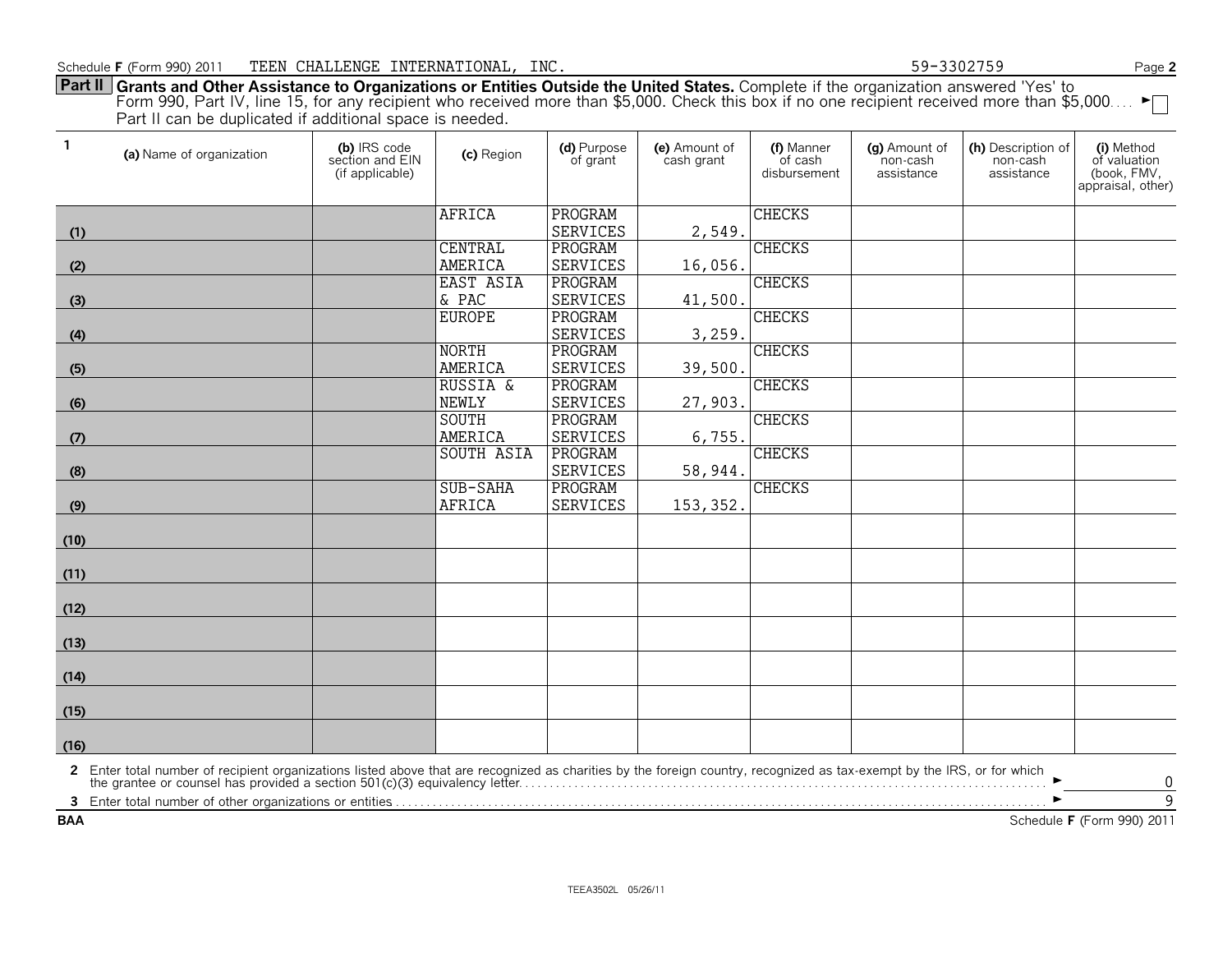Part IV, line 16. Part III can be duplicated if additional space is needed. **(a)** Type of grant or assistance **(b)** Region (c) Number<br>of recipients **(d)** Amount of cash grant **(e)** Manner of cash disbursement **(f)** Amount of non-cash assistance **(g)** Description of non-cash assistance **(h)** Method of valuation (book, FMV, appraisal, other) **(1)** PROGRAM SERVICES CENTRAL ASIA 1 60,880. CHECK **(2)** PROGRAM SERVICES RUSSIA & NEWLY 1 3,305. CHECKS

**Part III** Grants and Other Assistance to Individuals Outside the United States. Complete if the organization answered 'Yes' to Form 990,

| (12) |  |  |  |  |
|------|--|--|--|--|
|      |  |  |  |  |
| (13) |  |  |  |  |
|      |  |  |  |  |
| (14) |  |  |  |  |
|      |  |  |  |  |
| (15) |  |  |  |  |
|      |  |  |  |  |
| (16) |  |  |  |  |
|      |  |  |  |  |
| (17) |  |  |  |  |
|      |  |  |  |  |
| (18) |  |  |  |  |
|      |  |  |  |  |

**(3)**

**(4)**

**(5)**

**(6)**

**(7)**

**(8)**

**(9)**

**(10)**

**(11)**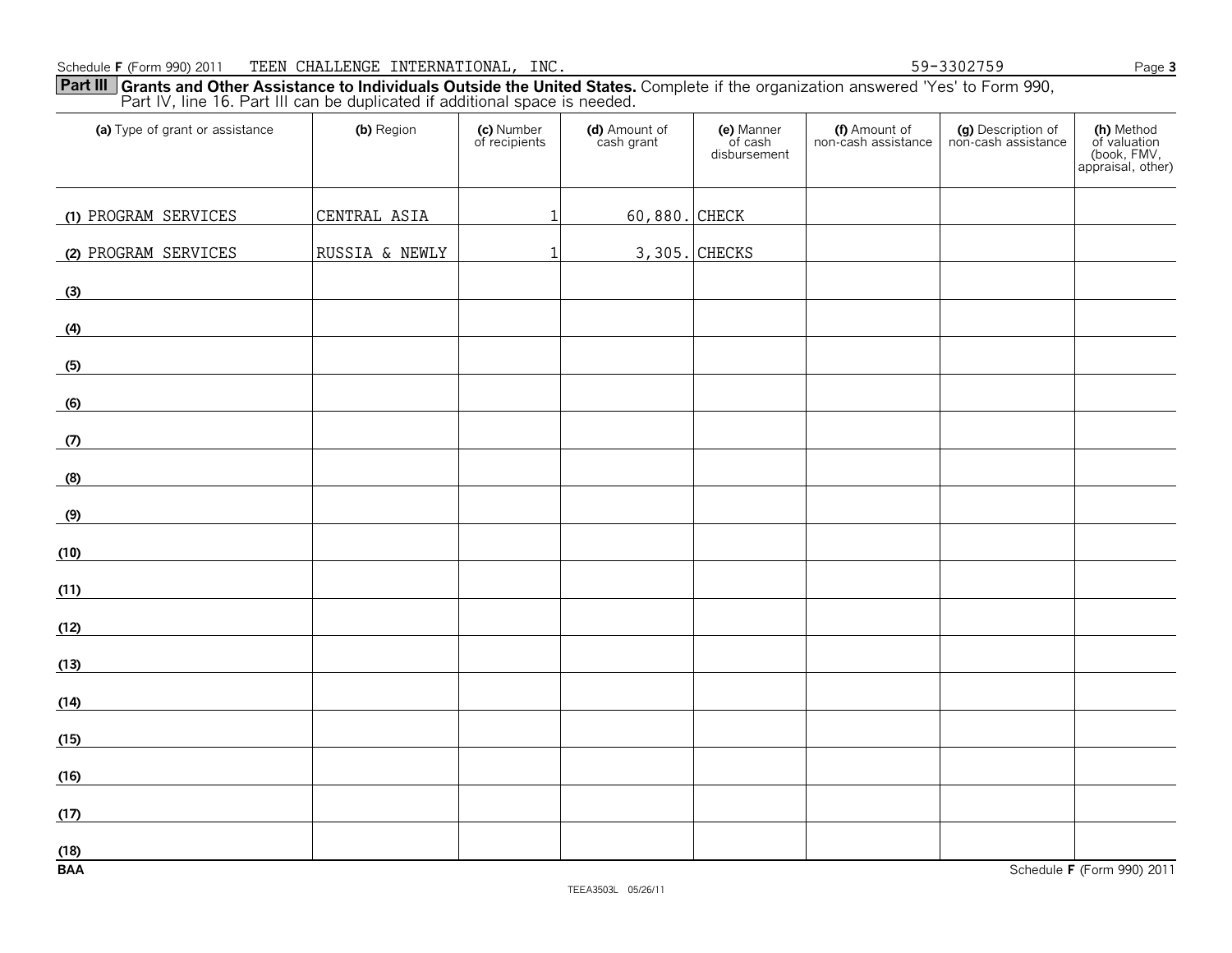| ۷ | ◡ | ॱ∽<br>フ |  |  | . . |  |
|---|---|---------|--|--|-----|--|
|   |   |         |  |  |     |  |
|   |   |         |  |  |     |  |

|    | Was the organization a U.S. transferor of property to a foreign corporation during the tax year? If 'Yes,' the<br>organization may be required to file Form 926, Return by a U.S. Transferor of Property to a Foreign                                                                                                                   | Yes | X No |
|----|-----------------------------------------------------------------------------------------------------------------------------------------------------------------------------------------------------------------------------------------------------------------------------------------------------------------------------------------|-----|------|
|    | 2 Did the organization have an interest in a foreign trust during the tax year? If 'Yes,' the organization may be<br>required to file Form 3520, Annual Return To Report Transactions with Foreign Trusts and Receipt of Certain<br>Foreign Gifts, and/or Form 3520-A Annual Information Return of Foreign Trust With a U.S. Owner (see | Yes | X No |
| 3  | Did the organization have an ownership interest in a foreign corporation during the tax year? If 'Yes,' the<br>organization may be required to file Form 5471, Information Return of U.S. Persons With Respect To Certain                                                                                                               | Yes | X No |
|    | 4 Was the organization a direct or indirect shareholder of a passive foreign investment company or a qualified<br>electing fund during the tax year? If 'Yes,' the organization may be required to file Form 8621, Information<br>Return by a Shareholder of a Passive Foreign Investment Company or Qualified Electing Fund. (see      | Yes | X No |
| 5. | Did the organization have an ownership interest in a foreign partnership during the tax year? If 'Yes,' the<br>organization may be required to file Form 8865, Return of U.S. Persons With Respect To Certain Foreign                                                                                                                   | Yes | X No |
|    | 6 Did the organization have any operations in or related to any boycotting countries during the tax year?<br>If 'Yes,' the organization may be required to file Form 5713, International Boycott Report (see Instructions                                                                                                               | Yes | X No |

**BAA** TEEA3505L 01/17/12 Schedule **F** (Form 990) 2011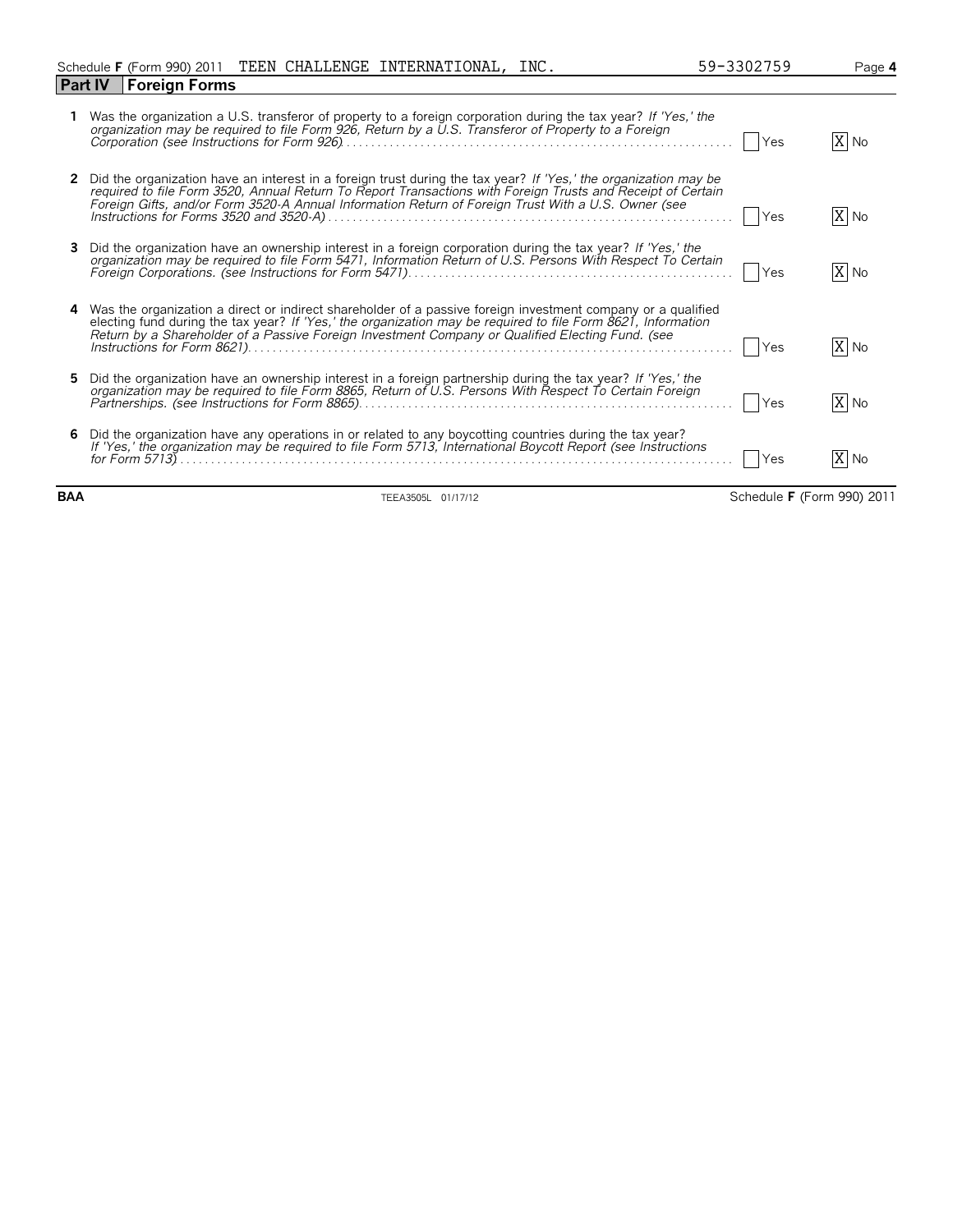|        | Schedule F (Form 990) 2011 |  | TEEN CHALLENGE INTERNATIONAL, INC. |  | 59-3302759                                                                                                                                                                                                                           | Page 5 |
|--------|----------------------------|--|------------------------------------|--|--------------------------------------------------------------------------------------------------------------------------------------------------------------------------------------------------------------------------------------|--------|
| Part V |                            |  |                                    |  | Supplemental Information<br>Complete this part to provide the information required by Part I, line 2 (monitoring of funds); Part I, line<br>3, column (f) (accounting method; amounts of investments vs expenditures per region); Pa |        |
|        |                            |  |                                    |  |                                                                                                                                                                                                                                      |        |
|        |                            |  |                                    |  |                                                                                                                                                                                                                                      |        |
|        |                            |  |                                    |  |                                                                                                                                                                                                                                      |        |
|        |                            |  |                                    |  |                                                                                                                                                                                                                                      |        |
|        |                            |  |                                    |  |                                                                                                                                                                                                                                      |        |
|        |                            |  |                                    |  |                                                                                                                                                                                                                                      |        |
|        |                            |  |                                    |  |                                                                                                                                                                                                                                      |        |
|        |                            |  |                                    |  |                                                                                                                                                                                                                                      |        |
|        |                            |  |                                    |  |                                                                                                                                                                                                                                      |        |
|        |                            |  |                                    |  |                                                                                                                                                                                                                                      |        |
|        |                            |  |                                    |  |                                                                                                                                                                                                                                      |        |
|        |                            |  |                                    |  |                                                                                                                                                                                                                                      |        |
|        |                            |  |                                    |  |                                                                                                                                                                                                                                      |        |
|        |                            |  |                                    |  |                                                                                                                                                                                                                                      |        |
|        |                            |  |                                    |  |                                                                                                                                                                                                                                      |        |
|        |                            |  |                                    |  |                                                                                                                                                                                                                                      |        |
|        |                            |  |                                    |  |                                                                                                                                                                                                                                      |        |
|        |                            |  |                                    |  |                                                                                                                                                                                                                                      |        |
|        |                            |  |                                    |  |                                                                                                                                                                                                                                      |        |
|        |                            |  |                                    |  |                                                                                                                                                                                                                                      |        |
|        |                            |  |                                    |  |                                                                                                                                                                                                                                      |        |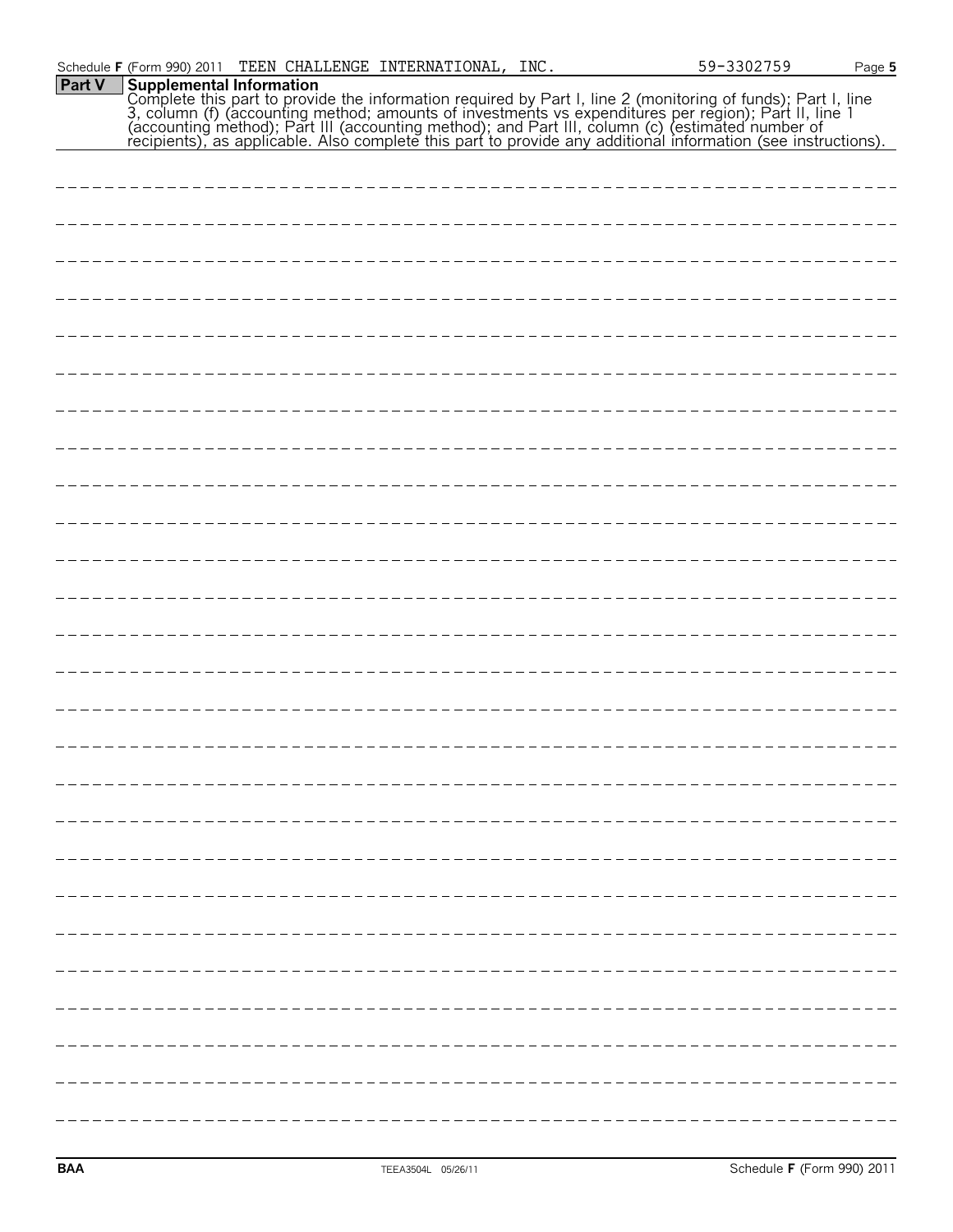| <b>SCHEDULE I</b><br>(Form 990)                                                                                                                                                                                                                                                                                                                       |                                                   |                                  | <b>Grants and Other Assistance to Organizations,</b>                                                      |                                      |                                                             |                                                     | OMB No. 1545-0047<br>2011                      |  |  |  |  |
|-------------------------------------------------------------------------------------------------------------------------------------------------------------------------------------------------------------------------------------------------------------------------------------------------------------------------------------------------------|---------------------------------------------------|----------------------------------|-----------------------------------------------------------------------------------------------------------|--------------------------------------|-------------------------------------------------------------|-----------------------------------------------------|------------------------------------------------|--|--|--|--|
|                                                                                                                                                                                                                                                                                                                                                       | Governments, and Individuals in the United States |                                  |                                                                                                           |                                      |                                                             |                                                     |                                                |  |  |  |  |
| Department of the Treasury<br>Internal Revenue Service                                                                                                                                                                                                                                                                                                |                                                   |                                  | Complete if the organization answered 'Yes' to Form 990, Part IV, lines 21 or 22.<br>Attatch to Form 990. |                                      |                                                             |                                                     | <b>Open to Public</b><br>Inspection            |  |  |  |  |
| Name of the organization<br>TEEN CHALLENGE INTERNATIONAL, INC.                                                                                                                                                                                                                                                                                        |                                                   |                                  |                                                                                                           |                                      |                                                             | <b>Employer identification number</b><br>59-3302759 |                                                |  |  |  |  |
| Part I<br>General Information on Grants and Assistance                                                                                                                                                                                                                                                                                                |                                                   |                                  |                                                                                                           |                                      |                                                             |                                                     |                                                |  |  |  |  |
| 1 Does the organization maintain records to substantiate the amount of the grants or assistance, the grantees' eligibility for the grants or assistance, and                                                                                                                                                                                          |                                                   |                                  |                                                                                                           |                                      |                                                             |                                                     | X No<br><b>Yes</b>                             |  |  |  |  |
| 2 Describe in Part IV the organization's procedures for monitoring the use of grant funds in the United States.                                                                                                                                                                                                                                       |                                                   |                                  |                                                                                                           |                                      |                                                             |                                                     |                                                |  |  |  |  |
| Part II Grants and Other Assistance to Governments and Organizations in the United States. Complete if the organization answered 'Yes' to<br>Form 990, Part IV, line 21 for any recipient that received more than \$5,000. Check this box if no one recipient received more than \$5,000.<br>Part II can be duplicated if additional space is needed. |                                                   |                                  |                                                                                                           |                                      |                                                             |                                                     |                                                |  |  |  |  |
| 1 (a) Name and address of organization<br>or government                                                                                                                                                                                                                                                                                               | $(b)$ EIN                                         | (c) IRC section<br>if applicable | (d) Amount of cash grant                                                                                  | (e) Amount of non-cash<br>assistance | (f) Method of valuation<br>(book, FMV, appraisal,<br>other) | (g) Description of<br>non-cash assistance           | (h) Purpose of grant<br>or assistance          |  |  |  |  |
| (1) EASTERN EUROPE OUTREACH INC<br>PO BOX 7559<br>PUEBLO WEST, CO 81007                                                                                                                                                                                                                                                                               |                                                   |                                  | 28,701                                                                                                    | $\mathbf 0$ .                        |                                                             |                                                     | NEW TEEN<br><b>CHALLENGE</b><br>CENTER STARTUP |  |  |  |  |
| (2) GENERAL COUNCIL OF THE ASSEMB<br>1445 BOONVILLE AVE.<br>SPRINGFIELD, MO 65802                                                                                                                                                                                                                                                                     |                                                   |                                  | 20,591                                                                                                    | 0.                                   |                                                             |                                                     | <b>PURCHASE</b><br>EDUCATIONAL<br>MATERIALS    |  |  |  |  |
| (3) TEEN CHALLENGE FLORIDA/GEORGI<br>15 WEST 10TH STREET<br>COLUMBUS, GA 31901                                                                                                                                                                                                                                                                        |                                                   |                                  | 626,183                                                                                                   | $\mathbf 0$ .                        |                                                             |                                                     | <b>GENERAL</b><br>OPERATING<br><b>BUDGET</b>   |  |  |  |  |
| (4)                                                                                                                                                                                                                                                                                                                                                   |                                                   |                                  |                                                                                                           |                                      |                                                             |                                                     |                                                |  |  |  |  |
| (5)                                                                                                                                                                                                                                                                                                                                                   |                                                   |                                  |                                                                                                           |                                      |                                                             |                                                     |                                                |  |  |  |  |
| (6)                                                                                                                                                                                                                                                                                                                                                   |                                                   |                                  |                                                                                                           |                                      |                                                             |                                                     |                                                |  |  |  |  |
| (7)                                                                                                                                                                                                                                                                                                                                                   |                                                   |                                  |                                                                                                           |                                      |                                                             |                                                     |                                                |  |  |  |  |
| (8)                                                                                                                                                                                                                                                                                                                                                   |                                                   |                                  |                                                                                                           |                                      |                                                             |                                                     |                                                |  |  |  |  |
| BAA For Paperwork Reduction Act Notice, see the Instructions for Form 990.                                                                                                                                                                                                                                                                            |                                                   |                                  |                                                                                                           | TEEA3901L 06/01/11                   |                                                             |                                                     | Schedule I (Form 990) (2011)                   |  |  |  |  |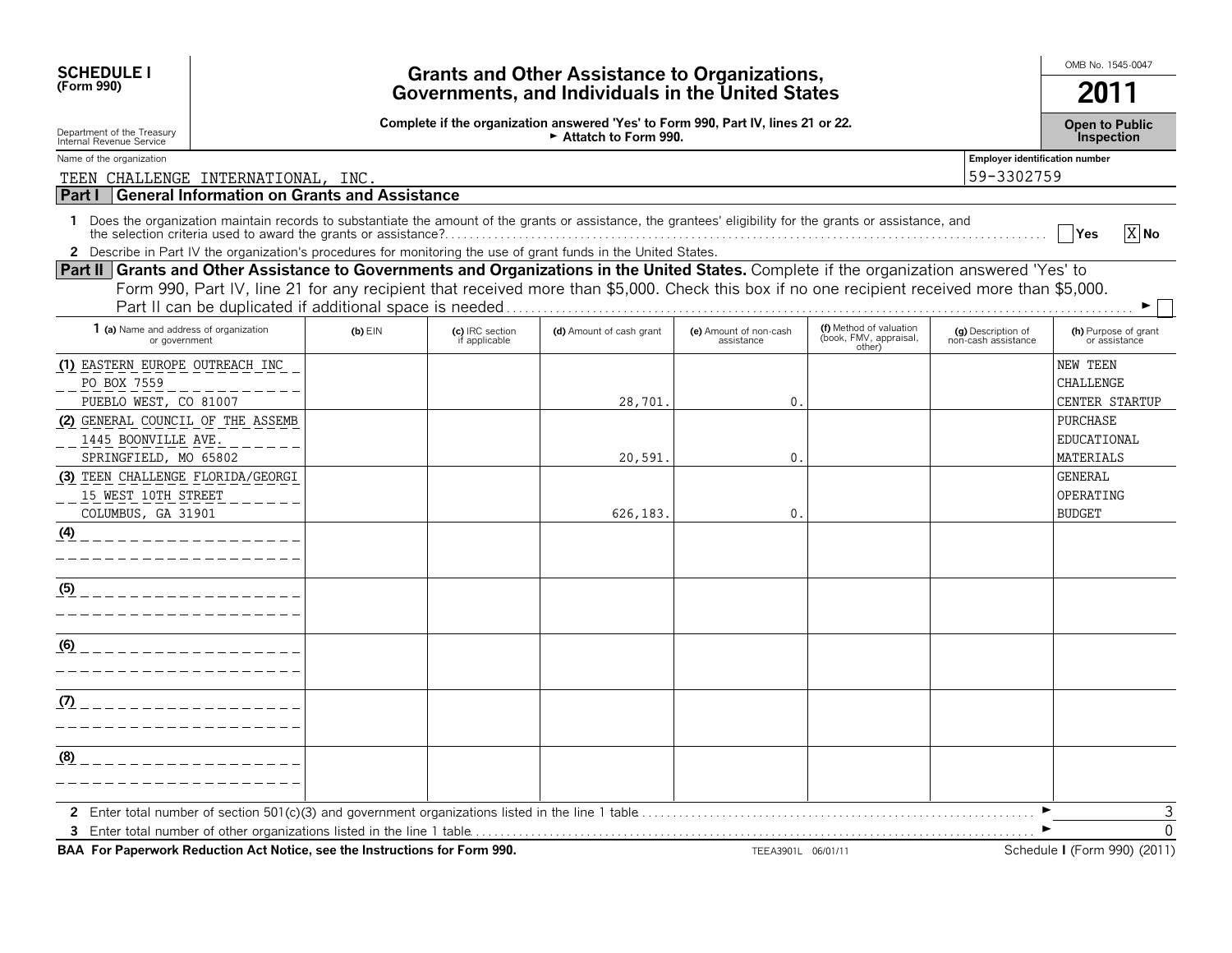### Schedule **I** (Form 990) (2011) Page **2** TEEN CHALLENGE INTERNATIONAL, INC. 59-3302759

| <b>Part III</b> Grants and Other Assistance to Individuals in the United States. Complete if the organization answered 'Yes' to Form 990, Part IV, line 22.<br>Part III can be duplicated if additional space is needed. |                             |                             |                                      |                                                          |                                        |
|--------------------------------------------------------------------------------------------------------------------------------------------------------------------------------------------------------------------------|-----------------------------|-----------------------------|--------------------------------------|----------------------------------------------------------|----------------------------------------|
| (a) Type of grant or assistance                                                                                                                                                                                          | (b) Number of<br>recipients | (c) Amount of<br>cash grant | (d) Amount of<br>non-cash assistance | (e) Method of valuation (book,<br>FMV, appraisal, other) | (f) Description of non-cash assistance |
| PROGRAM SERVICES<br>$\mathbf{1}$                                                                                                                                                                                         | 22                          | 334,069.                    |                                      |                                                          |                                        |
| $\overline{2}$                                                                                                                                                                                                           |                             |                             |                                      |                                                          |                                        |
| $\mathbf{3}$                                                                                                                                                                                                             |                             |                             |                                      |                                                          |                                        |
| 4                                                                                                                                                                                                                        |                             |                             |                                      |                                                          |                                        |
| 5                                                                                                                                                                                                                        |                             |                             |                                      |                                                          |                                        |
| $6\phantom{1}6$                                                                                                                                                                                                          |                             |                             |                                      |                                                          |                                        |
| $\overline{7}$<br>Supplemental Information. Complete this part to provide the information required in Part I, line 2, and any other additional information.<br><b>Part IV</b>                                            |                             |                             |                                      |                                                          |                                        |
|                                                                                                                                                                                                                          |                             |                             |                                      |                                                          |                                        |
|                                                                                                                                                                                                                          |                             |                             |                                      |                                                          |                                        |
|                                                                                                                                                                                                                          |                             |                             |                                      |                                                          |                                        |
|                                                                                                                                                                                                                          |                             |                             |                                      |                                                          |                                        |
|                                                                                                                                                                                                                          |                             |                             |                                      |                                                          |                                        |
|                                                                                                                                                                                                                          |                             |                             |                                      |                                                          |                                        |
|                                                                                                                                                                                                                          |                             |                             |                                      |                                                          |                                        |
|                                                                                                                                                                                                                          |                             |                             |                                      |                                                          |                                        |
|                                                                                                                                                                                                                          |                             |                             |                                      |                                                          |                                        |
|                                                                                                                                                                                                                          |                             |                             |                                      |                                                          |                                        |
|                                                                                                                                                                                                                          |                             |                             |                                      |                                                          |                                        |

**BAA** Schedule **I** (Form 990) (2011)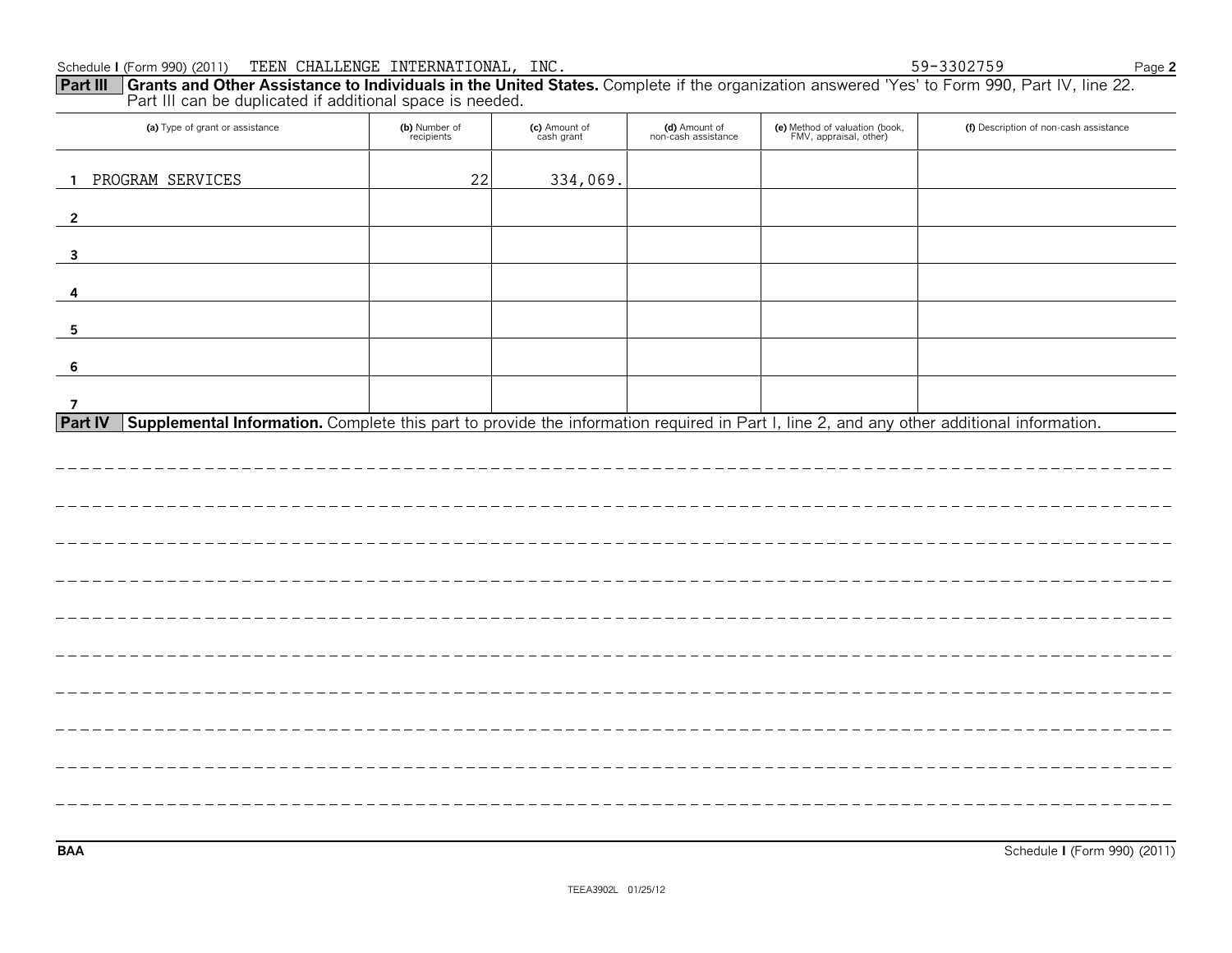| <b>SCHEDULE O</b><br>Supplemental Information to Form 990 or 990-EZ<br>(Form 990 or 990-EZ) |                                                                                                                                                                         | OMB No. 1545-0047<br>2011                    |  |  |
|---------------------------------------------------------------------------------------------|-------------------------------------------------------------------------------------------------------------------------------------------------------------------------|----------------------------------------------|--|--|
| Department of the Treasury<br>Internal Revenue Service                                      | Complete to provide information for responses to specific questions on<br>Form 990 or 990-EZ or to provide any additional information.<br>Attach to Form 990 or 990-EZ. |                                              |  |  |
|                                                                                             | Name of the organization TEEN CHALLENGE INTERNATIONAL, INC.<br>DBA GLOBAL TEEN CHALLENGE                                                                                | Employer identification number<br>59-3302759 |  |  |
|                                                                                             | <u> Form 990, Part III, Line 1 - Organization Mission</u>                                                                                                               |                                              |  |  |
|                                                                                             | TO RECEIVE AND ADMINISTER FUNDS AND OPERATE EXCLUSIVELY FOR RELIGIOUS, CHARITABLE,                                                                                      |                                              |  |  |
|                                                                                             | SCIENTIFIC, LITERARY, AND EDUCATIONAL PURPOSES. AMONG THESE PURPOSES IS PIONEERING                                                                                      |                                              |  |  |
|                                                                                             | NEW TEEN CHALLENGE CENTERS THROUGHOUT THE WORLD TO PROMOTE FELLOWSHIP AND                                                                                               |                                              |  |  |
| COMMUNICATION.                                                                              |                                                                                                                                                                         |                                              |  |  |
|                                                                                             | Form 990, Part VI, Line 11b - Form 990 Review Process                                                                                                                   |                                              |  |  |
|                                                                                             | No review was or will be conducted.                                                                                                                                     |                                              |  |  |
|                                                                                             | Form 990, Part VI, Line 12c - Explanation of Monitoring and Enforcement of Conflicts                                                                                    |                                              |  |  |
|                                                                                             | IT IS THE CONTINUING RESPONSIBILITY OF THE BOARD OF DIRECTORS, MEMBERS, OFFICERS,                                                                                       |                                              |  |  |
|                                                                                             | AND MANAGEMENT TO SCRUTINIZE THEIR TRANSACTIONS WITH OUTSIDE BUSINESS INTERESTS AND                                                                                     |                                              |  |  |
|                                                                                             | RELATIONSHIPS FOR POTENTIAL CONFLICTS AND TO IMMEDIATELY MAKE SUCH DISCLOSURERS.                                                                                        |                                              |  |  |
|                                                                                             | DISCLOSURES SHOULD BE MADE TO THE PRESIDENT, WHO WILL THEN BRING MATTERS TO THE                                                                                         |                                              |  |  |
|                                                                                             | BOARD MEMBERS WITH MATERIAL CONFLICTING INTERESTS SHALL NOT<br>ATTENTION OF THE BOARD.                                                                                  |                                              |  |  |
|                                                                                             | PARTICIPATE IN DISCUSSIONS OR VOTE WITH OTHER BOARD MEMBERS ON THAT SPECIFIC MATTER.                                                                                    |                                              |  |  |
|                                                                                             | Form 990, Part VI, Line 19 - Other Organization Documents Publicly Available                                                                                            |                                              |  |  |
| UPON REQUEST                                                                                |                                                                                                                                                                         |                                              |  |  |
|                                                                                             |                                                                                                                                                                         |                                              |  |  |
|                                                                                             |                                                                                                                                                                         |                                              |  |  |
|                                                                                             |                                                                                                                                                                         |                                              |  |  |
|                                                                                             |                                                                                                                                                                         |                                              |  |  |
|                                                                                             |                                                                                                                                                                         |                                              |  |  |
|                                                                                             |                                                                                                                                                                         |                                              |  |  |
|                                                                                             |                                                                                                                                                                         |                                              |  |  |
|                                                                                             |                                                                                                                                                                         |                                              |  |  |
|                                                                                             |                                                                                                                                                                         |                                              |  |  |
|                                                                                             |                                                                                                                                                                         |                                              |  |  |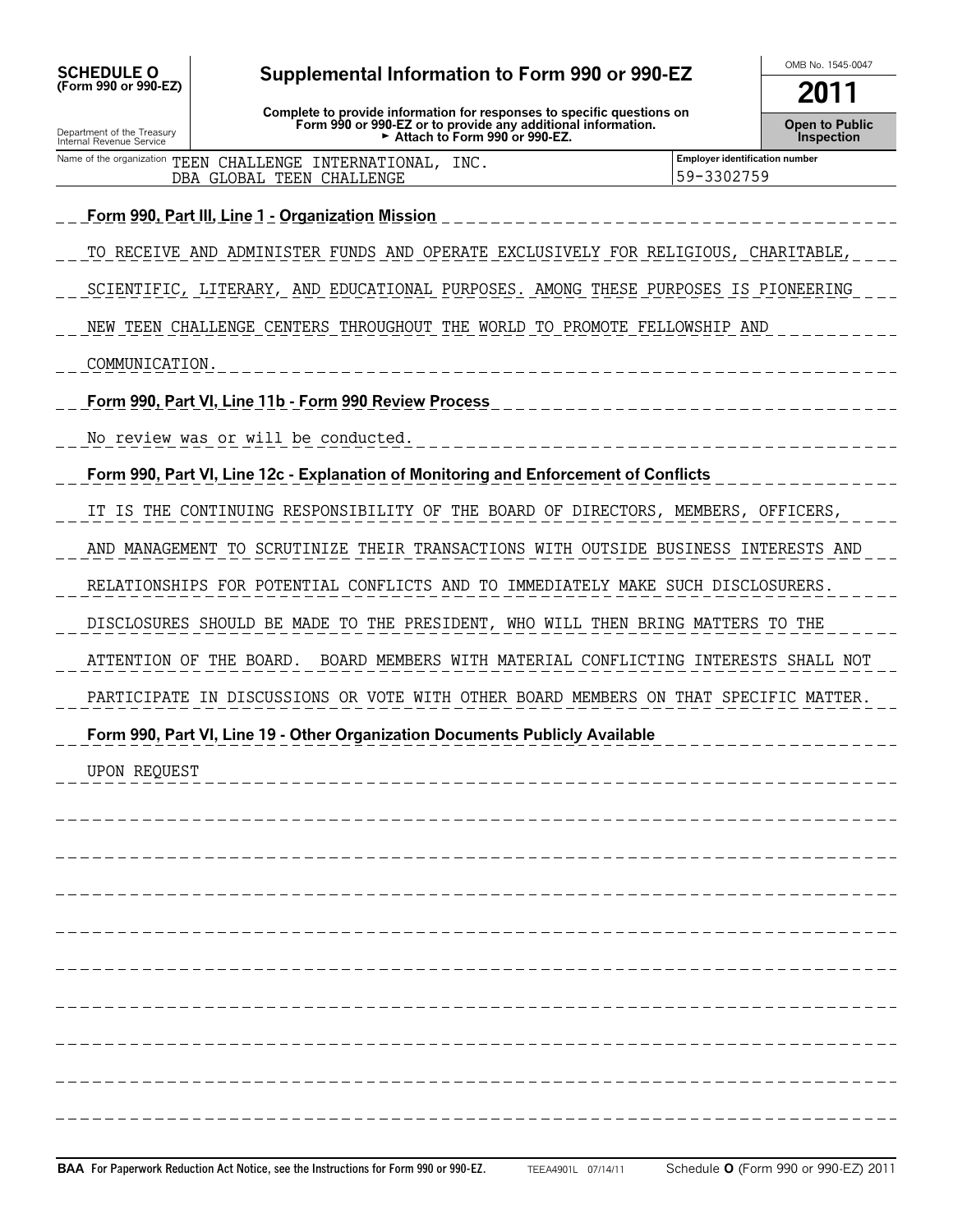

Department of the Treasury<br>Internal Revenue Service

# Form **8868 Application for Extension of Time To File an Exempt Organization Return Exempt Organization Return COMB No. 1545-1709**

X

File a separate application for each return.

? If you are filing for an **Automatic 3-Month Extension, complete only Part I** and check this box. . . . . . . . . . . . . . . . . . . . . . . . . . . . . . . . . . . . . . G

? If you are filing for an **Additional (Not Automatic) 3-Month Extension, complete only Part II** (on page 2 of this form).

**Do not complete Part II unless** you have already been granted an automatic 3-month extension on a previously filed Form 8868.

**Electronic filing** *(e-file).* You can electronically file Form 8868 if you need a 3-month automatic extension of time to file (6 months for a<br>corporation required to file Form 990-T), or an additional (not automatic) 3-m request an extension of time to file any of the forms listed in Part I or Part II with the exception of Form 8870, Information Return for Transfers Associated With Certain Personal Benefit Contracts, which must be sent to the IRS in paper format (see instructions). For more details on the electronic filing of this form, visit *www.irs.gov/efile* and click on *e-file for Charities & Nonprofits.*

#### **Part I Automatic 3-Month Extension of Time.** Only submit original (no copies needed).

A corporation required to file Form 990-T and requesting an automatic 6-month extension - check this box and complete Part I only....

*All other corporations (including 1120-C filers), partnerships, REMICS, and trusts must use Form 7004 to request an extension of time to file income tax returns.*

|                             |                                                                                          | Enter filer's identifying number, see instructions |
|-----------------------------|------------------------------------------------------------------------------------------|----------------------------------------------------|
|                             | Name of exempt organization or other filer, see instructions.                            | Employer identification number (EIN) or            |
| Type or<br>print            | TEEN CHALLENGE INTERNATIONAL, INC.<br>DBA GLOBAL TEEN CHALLENGE                          | X  59-3302759                                      |
| File by the<br>due date for | Number, street, and room or suite number. If a P.O. box, see instructions.               | Social security number (SSN)                       |
| filing your<br>return. See  | 15 W. 10TH STREET                                                                        |                                                    |
| instructions.               | City, town or post office, state, and ZIP code. For a foreign address, see instructions. |                                                    |
|                             | COLUMBUS, GA 31901                                                                       |                                                    |

Enter the Return code for the return that this application is for (file a separate application for each return). . . . . . . . . . . . . . . . . . . . . . . . . . . 01

| <b>Application</b><br><b>Is For</b>         | Return<br>Code | <b>Application</b><br>lls For i | Return<br>Code |
|---------------------------------------------|----------------|---------------------------------|----------------|
| Form 990                                    | 01             | Form 990-T (corporation)        | 07             |
| Form 990-BL                                 | 02             | Form 1041-A                     | 08             |
| Form 990-EZ                                 | 01             | Form 4720                       | 09             |
| Form 990-PF                                 | 04             | Form 5227                       | 10             |
| Form 990-T (section 401(a) or 408(a) trust) | 05             | Form 6069                       |                |
| Form 990-T (trust other than above)         | 06             | Form 8870                       | 12             |

• The books are in the care of . • DAVID BATTY

 $1$  request an automatic  $3$ -month (6 months for a corporation required to file Form 990-T) extension of time

| Telephone No. ► 706-576-6555 | FAX No. ' |
|------------------------------|-----------|
|                              |           |

| If this is for a Group Return, enter the organization's four digit Group Exemption Number (GEN)                                                                          | . If this is for the whole group, |
|--------------------------------------------------------------------------------------------------------------------------------------------------------------------------|-----------------------------------|
| check this box $\blacktriangleright$   . If it is for part of the group, check this box $\blacktriangleright$   and attach a list with the names and EINs of all members |                                   |
| the extension is for.                                                                                                                                                    |                                   |

| T Trequest an automatic 3-month to months for a corporation required to the Form 990-1) extension of time                                                                                 |
|-------------------------------------------------------------------------------------------------------------------------------------------------------------------------------------------|
| until $5/15$ , 20 13, to file the exempt organization return for the organization named above.                                                                                            |
| The extension is for the organization's return for:                                                                                                                                       |
|                                                                                                                                                                                           |
| ► $\boxed{\phantom{0}^\bullet \phantom{\Big }}$ calendar year 20 _____ or<br>► $\boxed{\phantom{\Big }}$ x   tax year beginning $\phantom{\Big }10/01$ , 20 11 , and ending 9/30 , 20 12. |
| 2 If the tax year entered in line 1 is for less than 12 months, check reason:    Initial return<br>Final return                                                                           |

Change in accounting period

| 3a If this application is for Form 990-BL, 990-PF, 990-T, 4720, or 6069, enter the tentative tax, less any | 3a S  |  |
|------------------------------------------------------------------------------------------------------------|-------|--|
|                                                                                                            | 3bl\$ |  |

| c Balance due. Subtract line 3b from line 3a. Include your payment with this form, if required, by using |  |
|----------------------------------------------------------------------------------------------------------|--|
|                                                                                                          |  |
|                                                                                                          |  |

**Caution.** If you are going to make an electronic fund withdrawal with this Form 8868, see Form 8453-EO and Form 8879-EO for payment instructions.

#### **BAA For Paperwork Reduction Act Notice, see Instructions.** The set of the set of the set of the Same Second Promotion and The Second Promotion and The Second Promotion and The Second Promotion and The Second Promotion and

 $\boldsymbol{0}$  .